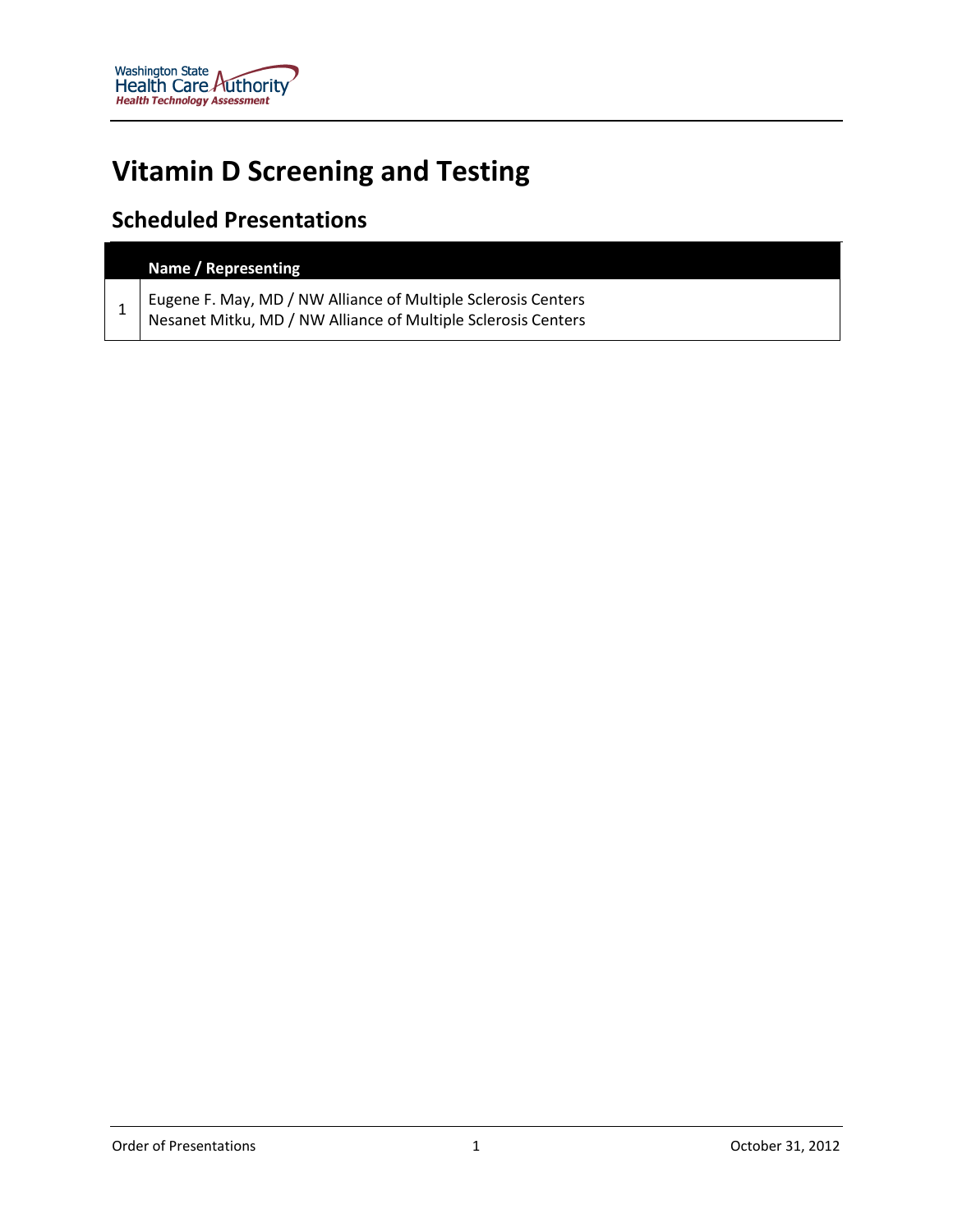

#### **Disclosure**

Any unmarked topic will be considered a "Yes"

|    | <b>Potential Conflict Type</b>                                                 | Yes | No |
|----|--------------------------------------------------------------------------------|-----|----|
|    | Salary or payments such as consulting fees or honoraria in excess of \$10,000. |     |    |
| 2. | Equity interests such as stocks, stock options or other ownership interests.   |     |    |
| 3. | Status or position as an officer, board member, trustee, owner.                |     |    |
| 4. | Loan or intellectual property rights.                                          |     |    |
| 5. | Research funding.                                                              |     |    |
| 6. | Any other relationship, including travel arrangements.                         |     |    |

If yes, list name of organizations that relationship(s) are with and for #6, describe other relationship;

| <b>Potential Conflict Type</b>                                                                                                                                                                                    | Yes | No |
|-------------------------------------------------------------------------------------------------------------------------------------------------------------------------------------------------------------------|-----|----|
| Representation: if representing a person or organization, include the name and<br>funding sources (e.g. member dues, governmental/taxes, commercial products<br>or services, grants from industry or government). |     |    |

If you believe that you do not have a conflict but are concerned that it may appear that you do, you may attach additional sheets explaining why you believe that you should not be excluded.

I certify that I have read and understand this Conflict of Interest Form and that the information I have provided is true, complete, and correct as of this date.

Eugene F. May  $220012$ Х Signature

For questions contact: Christine Masters Health Technology Assessment PO Box 42712 Olympia, WA 98504-2712 360-725-5126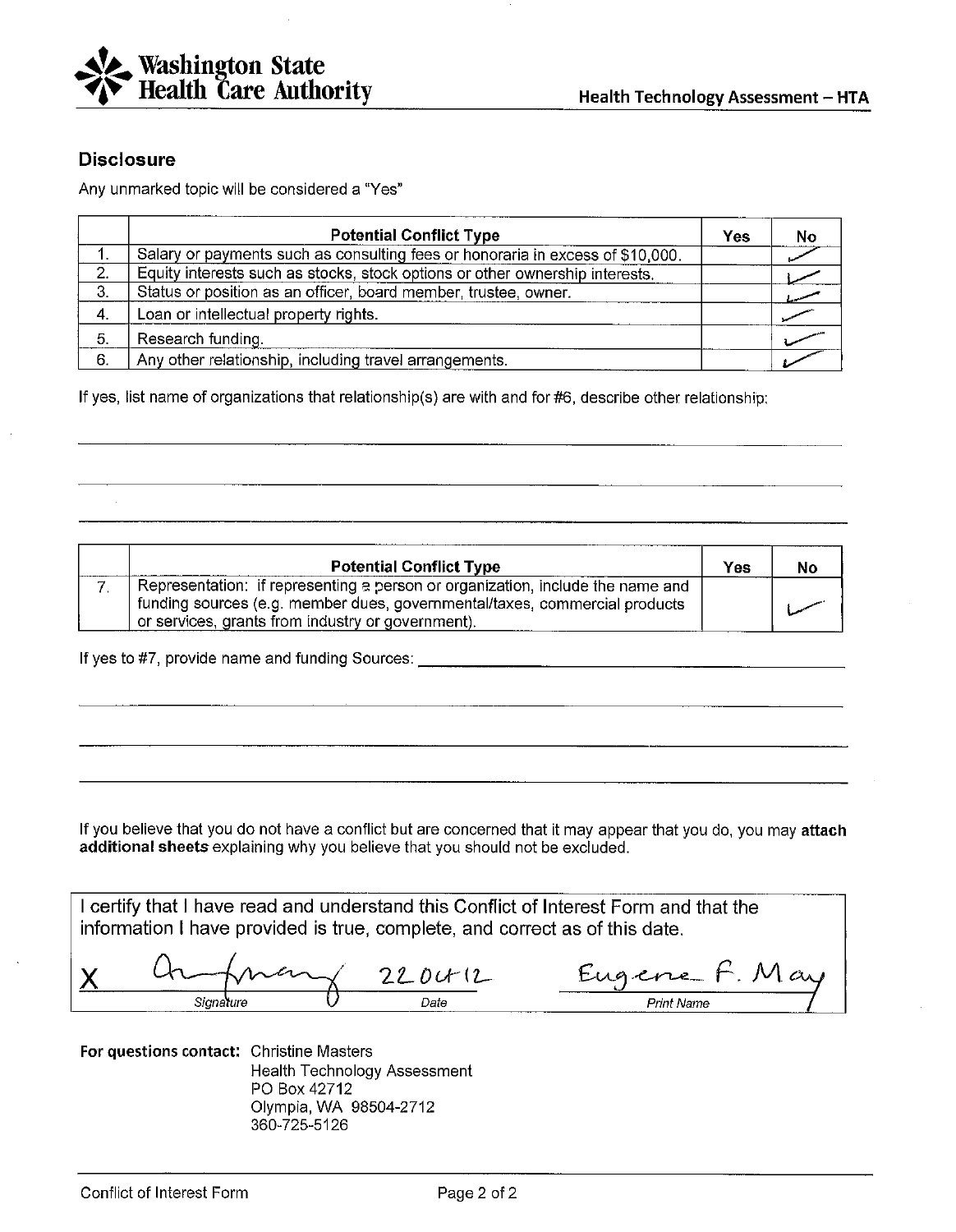

#### **Disclosure**

Any unmarked topic will be considered a "Yes"

|    | <b>Potential Conflict Type</b>                                                 | Yes | No |
|----|--------------------------------------------------------------------------------|-----|----|
|    | Salary or payments such as consulting fees or honoraria in excess of \$10,000. |     |    |
| 2. | Equity interests such as stocks, stock options or other ownership interests.   |     |    |
| 3. | Status or position as an officer, board member, trustee, owner.                |     |    |
| 4. | Loan or intellectual property rights.                                          |     |    |
| 5. | Research funding.                                                              |     |    |
| 6. | Any other relationship, including travel arrangements.                         |     |    |

If yes, list name of organizations that relationship(s) are with and for #6, describe other relationship:

| <b>Potential Conflict Type</b>                                                 | Yes | Nс |
|--------------------------------------------------------------------------------|-----|----|
| Representation: if representing a person or organization, include the name and |     |    |
| funding sources (e.g. member dues, governmental/taxes, commercial products     |     | x  |
| or services, grants from industry or government).                              |     |    |

If you believe that you do not have a conflict but are concerned that it may appear that you do, you may attach additional sheets explaining why you believe that you should not be excluded.

| I certify that I have read and understand this Conflict of Interest Form and that the<br>information I have provided is true, complete, and correct as of this date. |          |                |
|----------------------------------------------------------------------------------------------------------------------------------------------------------------------|----------|----------------|
|                                                                                                                                                                      | 10/18/12 | Nesanet Mitiku |
|                                                                                                                                                                      | ''hale   | Punt Name      |

For questions contact: Christine Masters Health Technology Assessment

PO Box 42712 Olympia, WA 98504-2712 360-725-5126

Conflict of Interest Form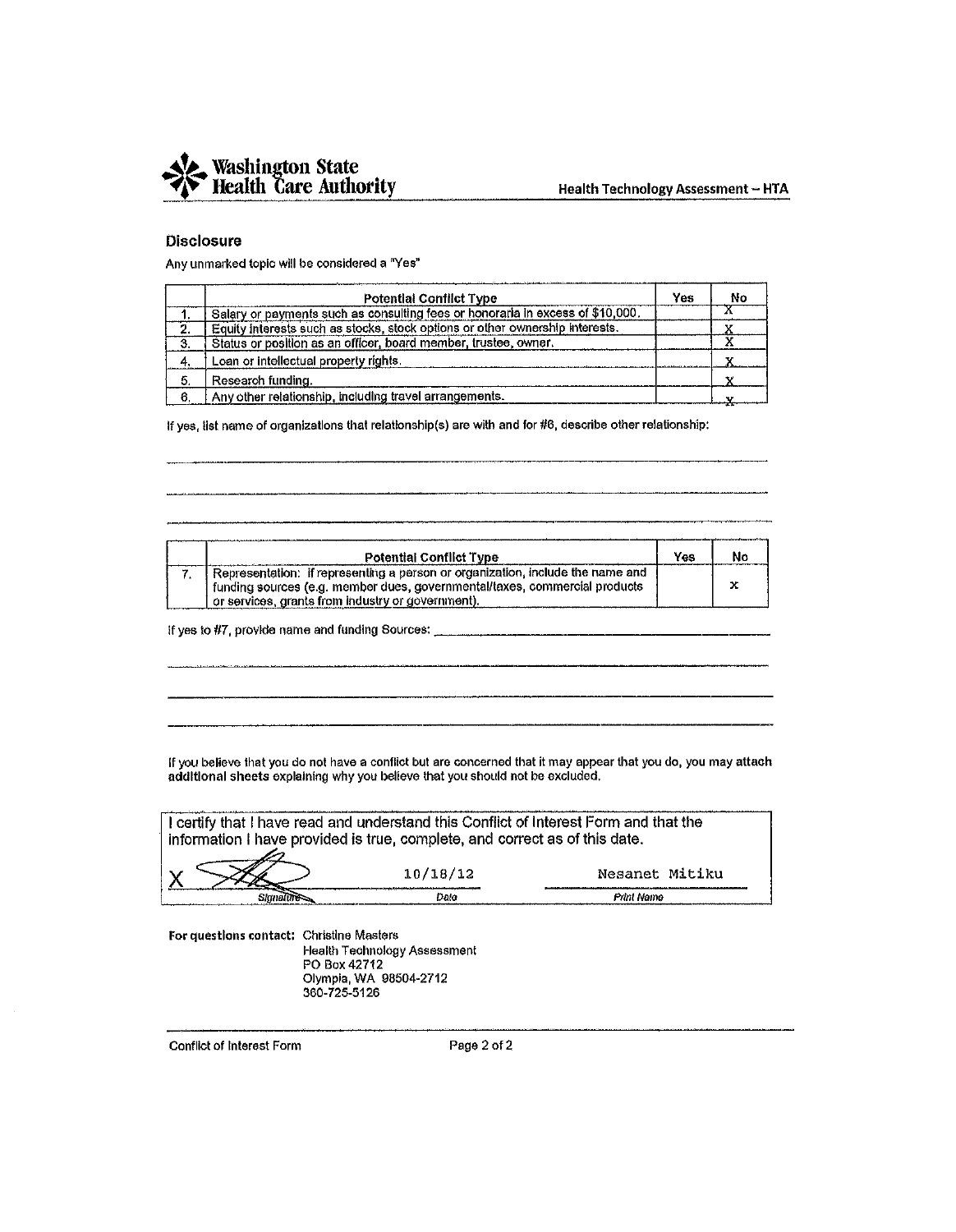

### **Disclosure**

Any unmarked topic will be considered a "Yes"

|             | <b>Potential Conflict Type</b>                                                 | Yes | No |
|-------------|--------------------------------------------------------------------------------|-----|----|
| $\Lambda$ . | Salary or payments such as consulting fees or honoraria in excess of \$10,000. |     |    |
| 2.          | Equity interests such as stocks, stock options or other ownership interests.   |     |    |
| з.          | Status or position as an officer, board member, trustee, owner.                |     |    |
| 4.          | Loan or intellectual property rights.                                          |     |    |
| 5.          | Research funding.                                                              |     |    |
| б.          | Any other relationship, including travel arrangements,                         |     |    |

If yes, list name of organizations that relationship(s) are with and for #6, describe other relationship:

| <b>Potential Conflict Type</b>                                                                                                                                                                                    | Yes | No |
|-------------------------------------------------------------------------------------------------------------------------------------------------------------------------------------------------------------------|-----|----|
| Representation: if representing a person or organization, include the name and<br>funding sources (e.g. member dues, governmental/taxes, commercial products<br>or services, grants from industry or government). |     |    |

If yes to #7, provide name and funding Sources.

If you believe that you do not have a conflict but are concerned that it may appear that you do, you may attach additional sheets explaining why you believe that you should not be excluded.

I certify that I have read and understand this Conflict of Interest Form and that the information I have provided is true, complete, and correct as of this date.

isa n

10/29/2012 Susan Ott

Signature

Date

**Frint Name** 

For questions contact: Christine Masters Health Technology Assessment PO Box 42712 Olympia, WA 98504-2712 360-725-5126

х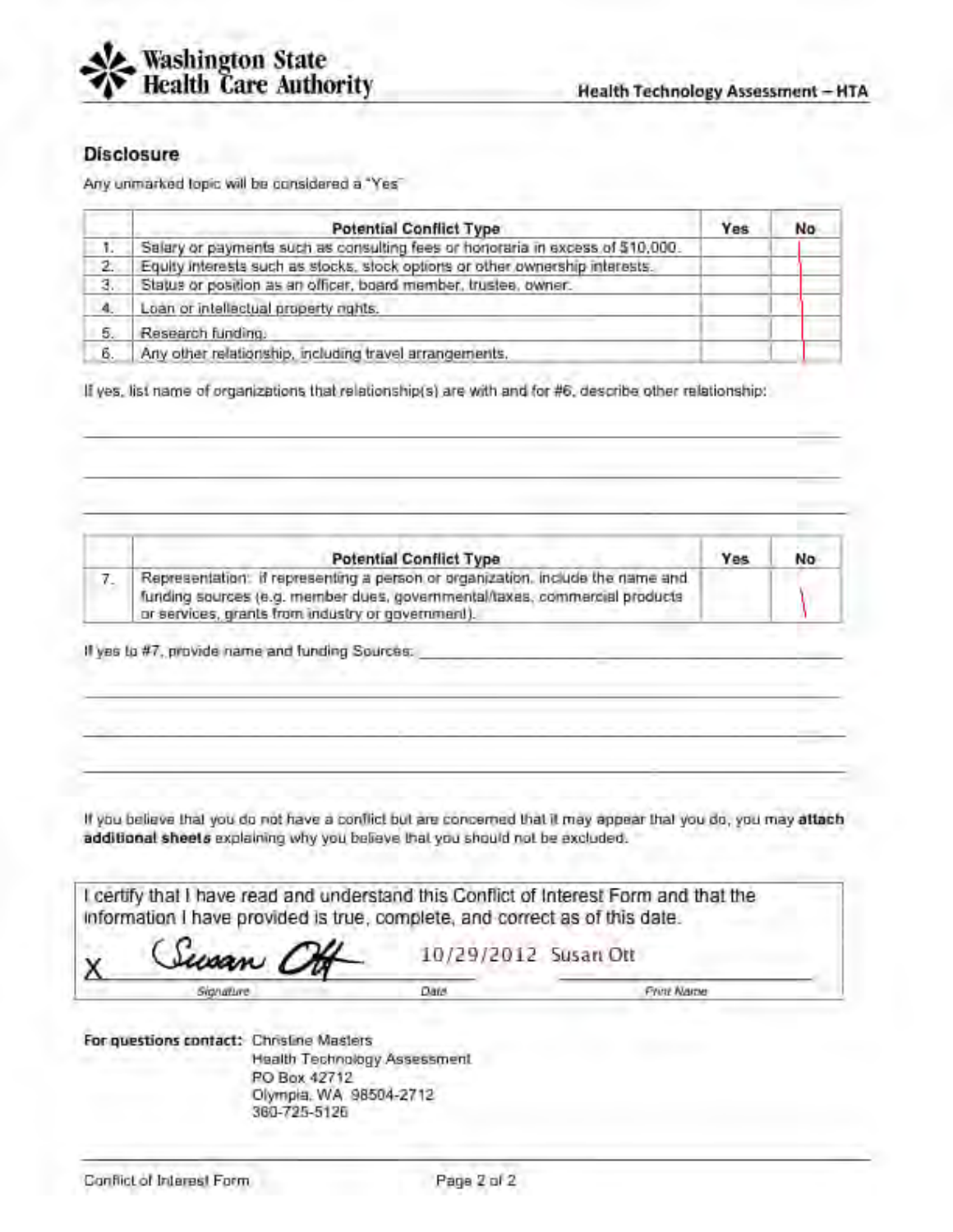# CURRICULUM VITAE 1/5/2012

Susan Marie Ott

1, Personal Data: Place of birth: United States

2. Education:

| 1966-1970   | B.A. (Biology) Stanford University, Stanford, CA        |
|-------------|---------------------------------------------------------|
| ,,,,,,,,,,, | $M \nabla$ Using the finite state $\Omega$ and $\Omega$ |

1970-1974 M.D., University of Washington, Seattle, WA

3. Postgraduate training:

| 1974-1978 | Residency, Family Practice and Internal Medicine            |
|-----------|-------------------------------------------------------------|
|           | University of California at Davis, Sacramento, CA           |
| 1979-80   | Staff Physician, Group Health Cooperative, Seattle, WA      |
| 1980-82   | Fellow in nephrology, University of Washington, Seattle, WA |

4. Faculty positions:

| 7/78-12/78 | Clinical Instructor, Division of Emergency Medicine, Department of  |
|------------|---------------------------------------------------------------------|
|            | Medicine, University of California at Davis, Sacramento, CA         |
| 7/82       | Acting Instructor, Department of Medicine, University of Washington |
| 11/83      | Assistant Professor, Department of Medicine                         |
| 4/87       | Adjunct Assistant Professor, Radiology                              |
| 8/88       | Adjunct Assistant Professor, Pathology                              |
| 7/89       | Associate Professor, Department of Medicine; Adjunct                |
|            | Radiology, Pathology, and Orthopaedics                              |
| 7/10       | Professor, Department of Medicine; Adjunct                          |
|            | Radiology, Pathology, and Orthopaedics                              |

5. Hospital positions: Medical staff of University of Washington Medical Center.

## 6. Honors:

| 1982 | Younger Scientist Award to attend Fifth Workshop on Vitamin D      |
|------|--------------------------------------------------------------------|
| 1984 | Clinical Investigator Award (N.I.H.)                               |
| 1990 | Young Investigator Award, International Symposium on Osteoporosis  |
| 2003 | MERLOT Classics Award for Health Sciences online learning resource |

7. Board Certification:

- 1977-83 American Board of Family Practice
- 1978 American Board of Internal Medicine
- 1982 American Board of Internal Medicine, Nephrology
- 8. Licensure: California (1975-1984), Washington (1979-present)

9. Professional Organizations:

- 1983 American Society of Bone and Mineral Research (Council, 1988 1991)<br>1984 International Society of Nephrology
- International Society of Nephrology
- 1984 King County Medical Association
- 1999 International Society for Bone and Mineral Research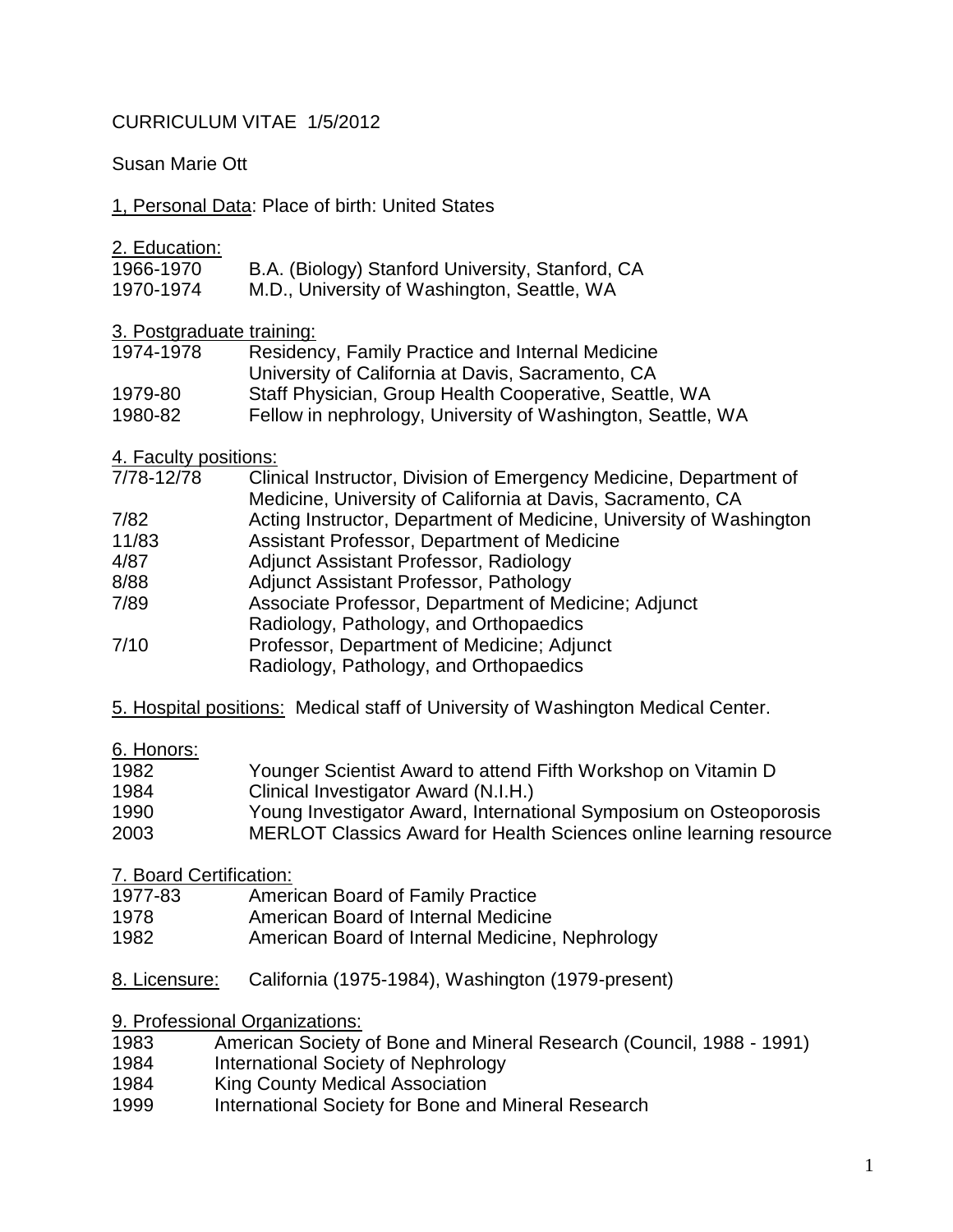### 10. Teaching responsibilities:

Attending for medical students, internal medicine residents and endocrinology fellows who rotate through metabolic bone clinic

Lectures and conferences to housestaff and medical students Lectures for CME courses (local and international)

11. Editorial Boards: Journal of Bone and Mineral Research (1993-7) Journal of Clinical Endocrinology and Metabolism (1994-9) Journal of Clinical Densitometry

### 12. National Responsibilities:

 Data Safety and Monitoring Committee for NIH clinical nutrition/bone trials KDIGO (Kidney Disease: Improving Global Outcomes) international committee for guideline development for treatment of chronic kidney disease - mineral and bone disorder (2007-2010)

### 13. Local Responsibilities:

 Member of Faculty Senate, 2003-5. Scientific Advisory Committee, General Clinical Research Center (2008 – present)

#### 14. Research Funding

 R01 AG030086-01A2 (Scholes) 2008-2013 NIH/NIA Oral Contraceptives Use and Fractures around the Menopausal Transition Major Goals: To investigate the effects of patterns of oral contraceptive use on fracture risk during later reproductive and early postmenopausal years. Role: Co-Investigator

#### **Bibliography:**

#### **a) Research articles in peer reviewed journals**

- 1. Hodsman AB, Sherrard, DJ, Alfrey AC, Ott SM, Brickman AS, Miller NL, Maloney NA, Coburn JW. Bone aluminum and histomorphometric features of renal osteodystrophy. J Clin Endocrinol Metab 1982;54:539-46.
- 2. Maloney NA, Ott SM, Alfrey AC, Miller NL, Coburn JW, Sherrard DJ. Histological quantitation of aluminum in iliac crest bone from patients with renal failure. J Lab Clin Med 1982;99:206-16.
- 3. Ott SM, Haas L, Scollard D, Sherrard DJ. Long-term results in patients using a povidine-iodine connecting device in peritoneal dialysis. Dialysis and Transplantation 1982;11:275-8.
- 4. Ott SM, Maloney NA, Coburn JW, Alfrey AC, Sherrard DJ. The prevalence of bone aluminum deposition in renal osteodystrophy and its relation to the response to calcitriol therapy. N Engl J Med 1982;307:709-13.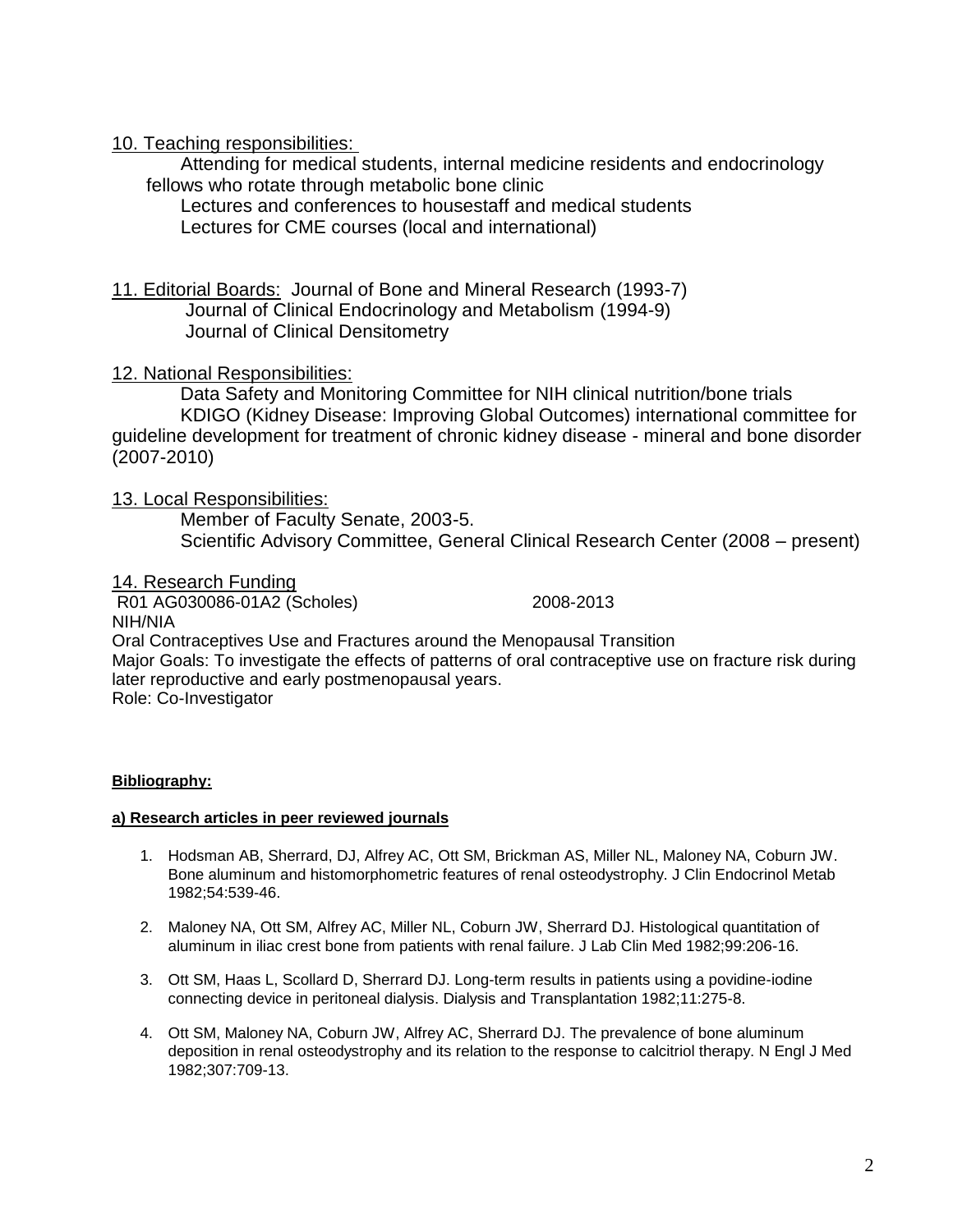- 5. Ott SM, Maloney NA, Klein GL, Alfrey AC, Ament ME, Coburn JW, Sherrard DJ. Aluminum is associated with low bone formation in patients receiving chronic parenteral nutrition. Ann Intern Med 1983;98:910-4.
- 6. Ott SM, Murano R, Lewellen TK, Nelp WB, Chesnut CH. Total body calcium by neutron activation analysis in normals and osteoporotic populations: A discriminator of significant bone mass loss. J Lab Clin Med 1983;102:637-45.
- 7. Ralph DD, Ott SM, Sherrard DJ, Hlastala MP. Inert gas analysis of ventilation-perfusion matching during hemodialysis. J Clin Invest 1984;73:1385-91.
- 8. Milliner DS, Nebeker HG, Ott SM, Andress DL, Sherrard DJ, Alfrey AC, Slatopolsky EA, Coburn JW. Use of the deferoxamine infusion test in the diagnosis of aluminum-related osteodystrophy. Ann Intern Med 1984;101:775-80.
- 9. Andress DL, Ott SM, Maloney NA, Sherrard DJ. Effect of parathyroidectomy on bone aluminum accumulation in chronic renal failure. N Engl J Med 1985;312:468-73.
- 10. Ott SM. Aluminum accumulation in individuals with normal renal function. Am J Kidney Dis 1985;6:297- 301.
- 11. Sherrard DJ, Ott SM, Andress DL, Pseudohyperparathyroidism: A syndrome associated with aluminum intoxication in patients with renal failure. Am J Med 1985;79:127-30.
- 12. Drinkwater BL, Nilson K, Ott SM, Chesnut CH. Bone mineral density following resumption of menses in amenorrheic athletes. JAMA 1986;256:380-2.
- 13. Ott SM, Kilcoyne RF, Chesnut CH. Longitudinal changes in bone mass after one year as measured by different techniques in patients with osteoporosis. Calcif Tissue Int 1986;39:133-8.
- 14. Ott SM, Andress DL, Sherrard DJ. Bone oxalate in a long-term hemodialysis patient who ingested high doses of vitamin C. Am J Kidney Dis 1986;8:450-4.
- 15. Ott SM, Feist E, Andress DL, Liu CC, Sherrard DJ, Alfrey AC, Slatopolsky E, Howard GA. The development and reversibility of aluminum-induced bone lesions in the rat. J Lab Clin Med 1987;109:40-7.
- 16. Ott SM, Kilcoyne RF, Chesnut CH. Ability of four different techniques of measuring bone mass to diagnose vertebral fractures in postmenopausal women. J Bone Mineral Res 1987;2:201-10.
- 17. Andress DL, Nebeker HB, Ott SM, Endress DB, Alfrey AC, Slatopolsky EA, Coburn JW, Sherrard DJ. Bone histologic response to deferoxamine in aluminum-related bone disease. Kidney Int 1987;31:1344-50.
- 18. Lipkin EW, Ott SM, Klein GL. Heterogeneity of bone histology in parenteral nutrition patients. Am J Clin Nutr 1987;46:673-80.
- 19. Parfitt AM, Drezner MK, Glorieux FH, Kanis JA, Malluche H, Meunier PJ, Ott SM, Recker RR. Bone Histomorphometry: Standardization of Nomenclature, Symbols, and Units. J Bone Mineral Res 1987;2:595-610.
- 20. Breitz HB, Sirotta PS, Nelp WB, Ott SM, Figley MM. Pulmonary calcification complicating successful renal transplantation. Am Rev Resp Dis 1987;136:1480-2.
- 21. Lipkin EW, Ott SM, Chesnut CH, Chait A. Mineral loss in the parenteral nutrition patient. Am J Clin Nutr 1988;47:515-23.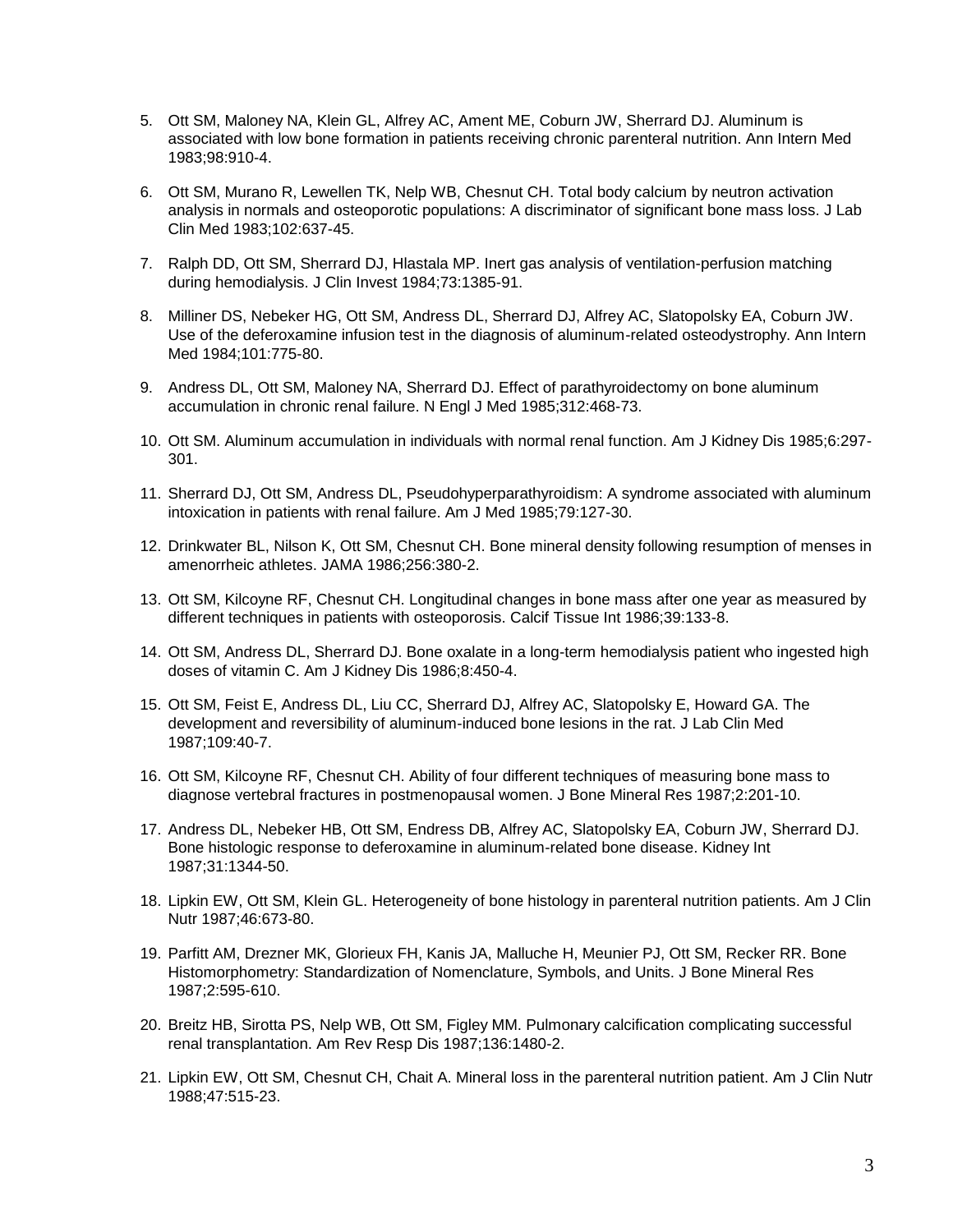- 22. Ott SM, Kilcoyne RF, Chesnut CH. Comparisons among methods of measuring bone mass and relationship to severity of vertebral fractures in osteoporosis. J Clin Endocrinol Metab 1988;66:501-7.
- 23. Vargas JH, Klein GL, Ament ME, Ott SM, Sherrard DJ, Horst RL, Berquist WE, Alfrey AC, Slatopolsky E, Coburn JW. Metabolic bone disease of total parenteral nutrition: Course after changing from casein to amino acids in parenteral solutions with reduced aluminum content. Am J Clin Nutr 1988;48 1070-8.
- 24. Karton MA, Rettmer R, Lipkin EW, Ott SM, Chait A. D-lactate and metabolic bone diseases in patients receiving long-term parenteral nutrition. J Parenteral Enteral Nutr 1989;13:132-5.
- 25. Erman J, Ott SM. Accuracy of dual photon absorptiometry in excised femurs. J Nuclear Med 1988; 29:1853-5.
- 26. Ott SM, Chesnut CH. Calcitriol treatment is not effective in postmenopausal osteoporosis. Ann Intern Med 1989;110:267-74.
- 27. Kribbs PJ, Chesnut CH, Ott SM, Kilcoyne RF. Relationships between mandibular and skeletal bone in an osteoporotic population. J Prosthet Dent. 1989;62:703-7.
- 28. Kribbs PJ, Chesnut CH, Ott SM, Kilcoyne RF. Relationships between mandibular and skeletal bone in a population of normal women. J Prosthet Dent. 1990;63:86-9.
- 29. Lipkin EW, Ott SM, Klein GL, Deftos LJ. Serum markers of bone formation in parenteral nutrition patients. Calcif Tissue Int. 1990;47:75-81..
- 30. Ott SM. Bone formation periods studied with triple tetracycline labels in women with postmenopausal osteoporosis. J Bone Mineral Res. 1993 ;8:443-50.
- 31. Saitta JC, Ott SM, Sherrard DJ, Walden CE, Lipkin EW. Metabolic bone disease in adults on long-term parenteral nutrition: longitudinal study with regional densitometry and bone biopsy. J Parenteral Enteral Nutr 1993;17:214-9.
- 32. Ott SM. Calculation of active formation period using label escape and three labels. Bone 1993;14:487- 90.
- 33. Kibblewhite DJ, Bruce AG, Strong DM, Ott SM, Purchio AF, Larrabee WF. Transforming growth factorß accelerates osteoinduction in a craniofacial onlay model. Growth Factors 1993;9:185-193.
- 34. Ott SM, Woodson GC, Huffer WE, Miller PD, Watts NB. Bone histomorphometric changes following cyclic therapy with phosphate and etidronate disodium in women with postmenopausal osteoporosis. J Clin Endocrinol Metab 1994;78:968-72.
- 35. Black DM, Cummings SR, Karpf DB, Cauley JA, Thompson DE, Nevitt MC, Bauer DC, Genant HK, Haskell WL, Marcus R, Ott SM, Torner JC, Quandt SA, Reiss TF, Ensrud KE. Randomised trial of effect of alendronate on risk of fracture in women with existing vertebral fractures. Lancet 1996;348:1535-41.
- 36. Ott SM, Tucci JR, Heaney RP, Marx SJ. Hypocalciuria and abnormalities in mineral and skeletal homeostasis in patients with celiac sprue without intestinal symptoms. Endocrinology and Metabolism1997;4:201-6.
- 37. Ott SM, O'Hanlan M, Lipkin EW, Newell-Morris L. Evaluation of vertebral volumetric versus areal bone mineral density during growth. Bone 1997;20:553-6.
- 38. Lee YSL, Schlotzhauer T, Ott SM, van Vollenhoven R, Hunter J, Shapiro J, Marcus R, Lambert RE, McGuire J. Bone density and bone mineral metabolism in men with early and late anklyosing spondylitis. Am J Med 1997;103:233-41.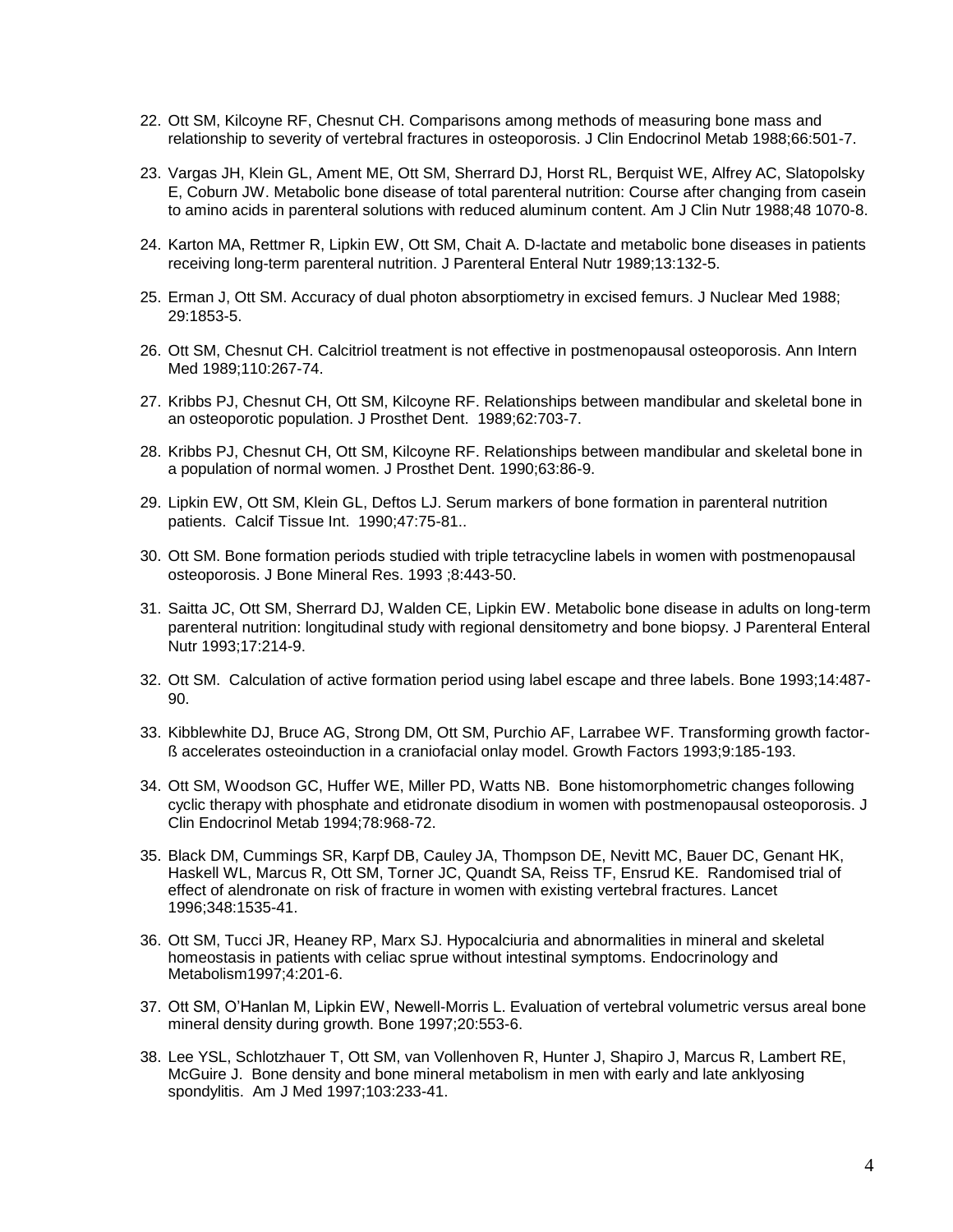- 39. Bachrach LK, Marcus R, Ott SM, Rosenbloom AL, Vasconez O, Martinez V, Martinez AL, Rosenfeld RG, Guevara-Aguirre J. Bone mineral, histomorphometry and body composition in adults with growth hormone receptor deficiency. J Bone Mineral Res 1998; 13:415-421.
- 40. Scholes D, Lacroix AZ, Ott SM, Ichikawa LE, Barlow WE. Bone mineral density in women using depot medroxyprogesterone acetate for contraception. Obstet Gynecol 1999;93(2):233-8.
- 41. Ott SM, Lipkin EW, Newell-Morris L. Bone physiology during pregnancy and lactation in young macaques. J Bone Mineral Res 1999;14:1779-1788.
- 42. Oleksik A, Ott SM, Vedi S, Bravenboer N, Compston, J, Lips P. Bone structure in patients with low bone mineral density with or without vertebral fractures J Bone Mineral Res 2000;15:1368-1375.
- 43. Civic D, Scholes D, Ichikawa L, LaCroix AZ, Yoshida CK, Ott SM, Barlow WE. Depressive symptoms in users and non-users of depot medroxyprogesterone acetate. Contraception. 2000;61:385-90.
- 44. LaCroix AZ, Ott SM, Ichikawa L, Scholes D, Barlow WE. Low-dose hydrochlorothiazide and preservation of bone mineral density in older adults. A randomized, double-blind, placebo-controlled trial. Ann Intern Med. 2000;133:516-26.
- 45. Ott SM, Scholes D LaCroix AZ, Ichikawa LE, Yoshida CK, Barlow WE. Effects of contraceptive use on bone biochemical markers in young women. J Clin Endocrinol Metab 2001;86:179-185.
- 46. Stern JM, Sullivan KM, Ott SM, Seidel K, Fink JC, Longton G, Sherrard DJ. Bone density loss after allogeneic hematopoietic stem cell transplantation: A prospective study. Biol Blood Marrow Transplant 2001;7:257-264.
- 47. Trumble T, Allan CH, Miyano J, Clark JM, Ott S, Jones DE, Fernacola P, Magnusson M, Tencer A. A preliminary study of joint surface changes after an intraarticular fracture: a sheep model of a tibia fracture with weight bearing after internal fixation. J Orthop Trauma. 2001;15:326-32.
- 48. Ott SM, Oleksik A, Lu Y, Harper K, Lips P. Bone Histomorphometric and Biochemical Marker Results of A Two-Year Placebo Controlled Trial of Raloxifene in Postmenopausal Women. J Bone Mineral Res 2002;17:341-348.
- 49. Scholes D, LaCroix AZ, Ichikawa LE, Barlow WE, Ott SM. Injectable hormone contraception and bone density: results from a prospective study. Epidemiology. 2002;13:581-7.
- 50. Ott SM, LaCroix AZ, Ichikawa LE, Scholes D, Barlow WE. Effect of low-dose thiazide diuretics on plasma lipids: results from a double-blind, randomized clinical trial in older men and women. J Am Geriatr Soc. 2003;51:340-7.
- 51. Stehman-Breen C, Anderson G, Gipson D, Kausz AT, Ott SM. Pharmacokinetics of oral micronized ßestradiol in postmenopausal women receiving maintenance hemodialysis. Kidney Int 2003; 64:290- 294.
- 52. Roudier MP, Vesselle H, True LD, Higano CS, Ott SM, King SH, Vessella RL. Bone histology at autopsy and matched bone scintigraphy findings in patients with hormone refractory prostate cancer: the effect of bisphosphonate therapy on bone scintigraphy results. Clin Exp Metastasis. 2003;20:171- 80.
- 53. Reed SD, Scholes D, LaCroiz AZ, Ichikawa LE, Barlow WE, Ott SM. Longitudinal changes in bone density in relation to oral contraceptive use. Contraception 2003;68:177-82.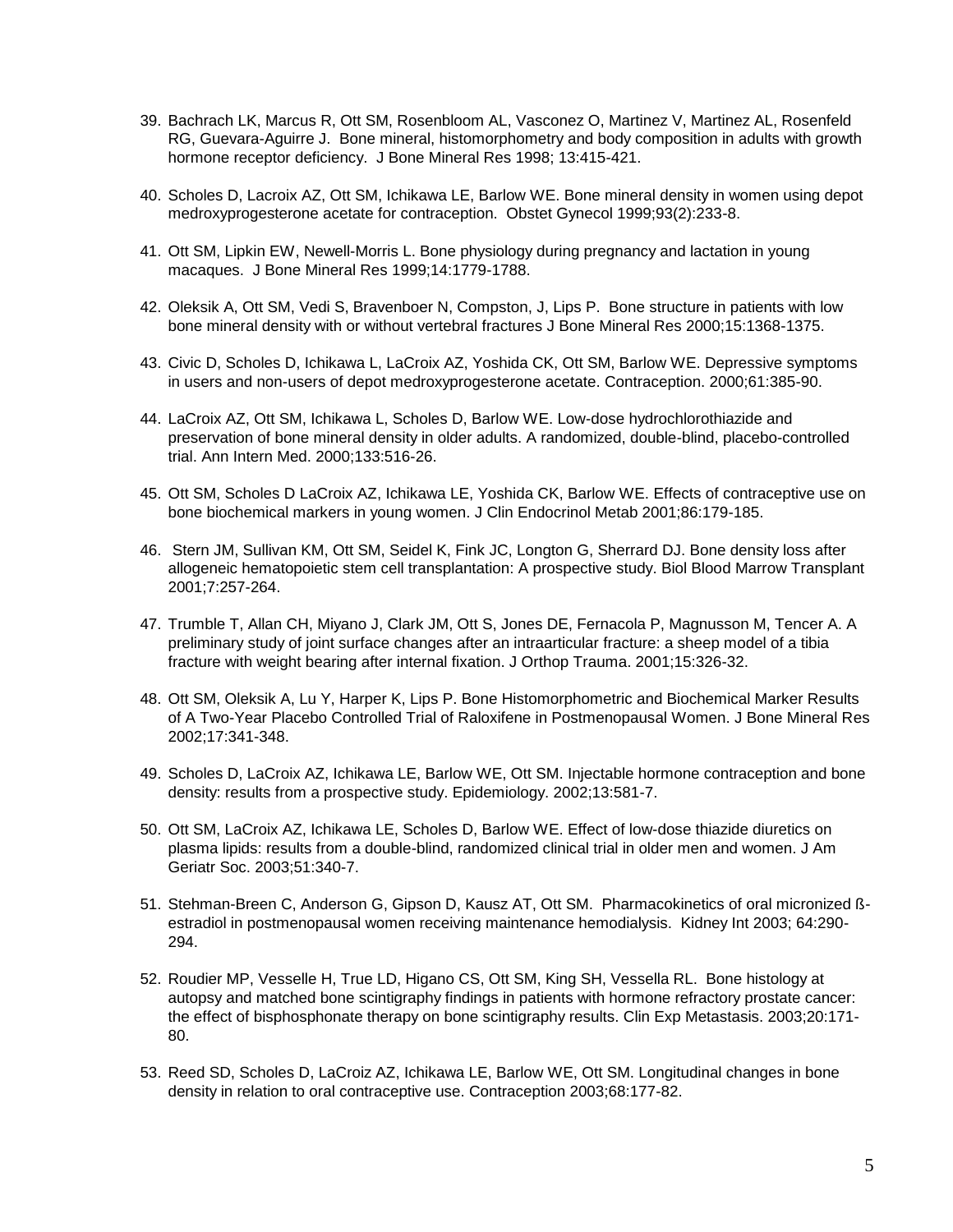- 54. Boivin G, Lips P, Ott SM, Harper KD, Sarkar S, Pinette KV, Meunier PJ. Contribution of raloxifene and calcium and vitamin D3 supplementation to the increase of the degree of mineralization of bone in postmenopausal women. J Clin Endocrinol Metab 2003;88:4199-205.
- 55. Cunningham J, Sprague SM, Cannata-Andia J, Coco M, Cohen-Solal M, Fitzpatrick L, Goltzmann D, Lafage-Proust MH, Leonard M, Ott S, Rodriguez M, Stehman-Breen C, Stern P, Weisinger J. Osteoporosis in chronic kidney disease. Am J Kidney Dis 2004;43:566-71.
- 56. Scholes D, LaCroix AZ, Ichikawa LE, Barlow WE, Ott SM. The association between injectable hormone contracetion and bone mineral density in adolescent women. Contraception 2004;69:99-104
- 57. Bauer DC, Black DM, Garnero P, Hochberg M, Ott S, Orlos J, Thompson DE, Ewing SK, Delmas P. Reduction in bone turnover predicts hip, non-spine and vertebral fracture in alendronate-treated women: The fracture intervention trial. J Bone Mineral Res 2004;19:1250-8.
- 58. Roudier MP, Corey E, True LD, Hiagno CS, Ott SM, Vessell RL. Histological, immunophenotypic and histomorphometric characterization of prostate cancer bone metastases. Cancer Treat Res. 2004;118:311-39.
- 59. Scholes D, LaCroiz AZ, Ichikawa LE, Barlow W, Ott SM. Change in bone density among adolescent women using and discontinuing depot medroxyprogesterone acetate contraception. Arch Pediatr Adolesc Med 2005;159(2):139-44.
- 60. Matsen FA, 3rd, Clark JM, Titelman RM, Gibbs KM, Boorman RS, Deffenbaugh D, Korvick DL, Norman AG, Ott SM, Parsons IMt, Sidles JA Healing of reamed glenoid bone articulating with a metal humeral hemiarthroplasty: a canine model. J Orthop Res 2005;23(1):18-26.
- 61. Faibish D, Ott SM, Boskey AL. Mineral Changes in Osteoporosis: A Review. Clin Orthop Relat Res. 2006;443:28-38.
- 62. Moe S, Drueke T, Cunningham J, Goodman W, Martin K, Olgaard K, Ott S, Sprague S, Lameire N, Eknoyan G. Definition, evaluation, and classification of renal osteodystrophy: a position statement from Kidney Disease: Improving Global Outcomes (KDIGO). Kidney Int. 2006;69(11):1945-53.
- 63. Wetmore CM, Ichikawa L, Lacroix AZ, Ott SM, Scholes D. Association between caffeine intake and bone mass among young women: potential effect modification by depot medroxyprogesterone acetate use. Osteoporos Int. 2008;19(4):519-27.
- 64. Ott SM, Lacroix AZ, Scholes D, Ichikawa LE, Wu K. Effects of three years of low-dose thiazides on mineral metabolism in healthy elderly persons. Osteoporos Int. 2008;19(9):1315-22.
- 65. Roudier MP, Morrissey C, True LD, Higano CS, Vessella RL, Ott SM. Histopathological assessment of prostate cancer bone osteoblastic metastases. J Urol. 2008;180(3):1154-60.
- 66. Lacroix AZ, Lee JS, Wu L, Cauley JA, Shlipak MG, Ott SM, Robbins J, Curb JD, Leboff M, Bauer DC, Jackson RD, Kooperberg CL, Cummings SR 2008 Cystatin-C, Renal Function, and Incidence of Hip Fracture in Postmenopausal Women. J Am Geriatr Soc. 2008 Aug;56(8):1434-41.
- 67. Ott SM, Ichikawa LE, LaCroix AZ, Scholes D. Navel jewelry artifacts and intravertebral variation in spine bone densitometry in adolescents and young women. J Clin Densitometry J Clin Densitom 2009;12:84-8.
- 68. Scholes D, Ichikawa L, LaCroix AZ, Spangler L, Beasley JB, Reed S, Ott SM. Oral contraceptive use and bone density in adolescent and young adult women. Contraception 2010;81:35-40.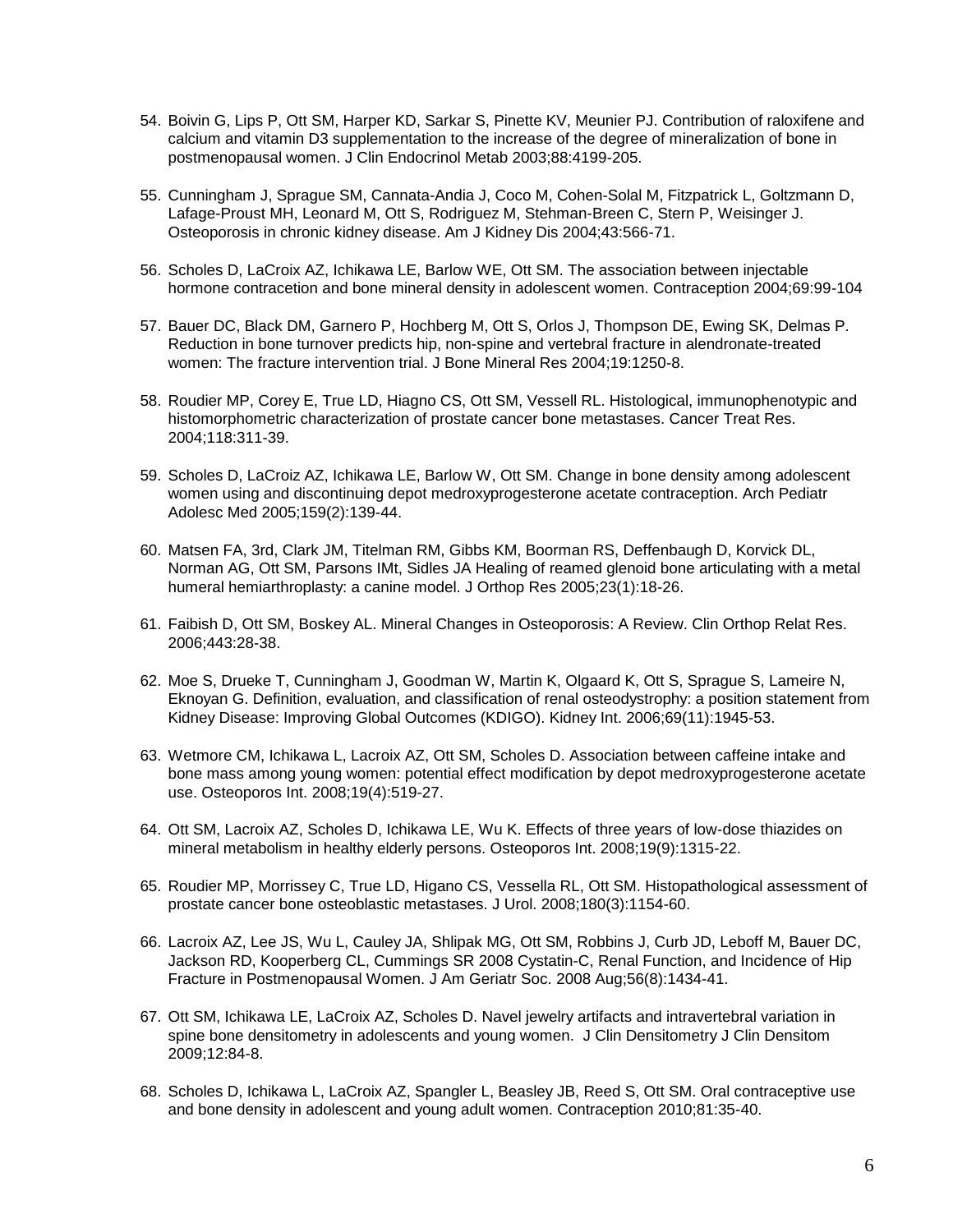- 69. Kidney Disease: Improving Global Outcomes CKD-MBD Work Group (2009). KDIGO clinical practice guideline for the diagnosis, evaluation, prevention, and treatment of Chronic Kidney Disease-Mineral and Bone Disorder (CKD-MBD). Kidney Int Suppl(113): S1-130.
- 70. Beasley JM, Ichikawa LE, Ange BA, Spangler L, LaCroix AZ, Ott SM, Scholes D. Is protein intake associated with bone mineral density in young women? Am J Clin Nutr 2010;91:1311-6.
- 71. Spangler L, Ott SM, Scholes D. Utility of automated data in identifying femoral shaft and subtrochanteric (diaphyseal) fractures. Osteoporos Int 2010;22:2523-2527.
- 72. Scholes D, Hubbard RA, Ichikawa LE, et al. Oral contraceptive use and bone density change in adolescent and young adult women: a prospective study of age, hormone dose, and discontinuation. J Clin Endocrinol Metab 2011;96:E1380-7.

#### **a(2) Reviews or editorials in peer review journals**

- 73. Ott SM. Should women get screening bone mass measurements? (editorial) Ann Intern Med 1986;104:874-6.
- 74. Ott SM. Editorial: Attainment of Peak Bone Mass. J Clin Endocrinol Metab. 1990;71:1082A-1082C
- 75. Ott SM. Methods of determining bone mass. J Bone Mineral Res. 1991;6:S71-5.
- 76. Ott SM. Bone density in adolescents. N Engl J Med. 1991;325:1646-7.
- 77. Ott SM. Aluminium lokalisation im Knochen. Nieren un Hochdruckkrankheiten. 1991;20:S317-20.
- 78. Ott SM. Estrogen therapy for osteoporosis even in the elderly. Ann Intern Med. 1992;117:85-6.
- 79. Ott SM. When bone mass fails to predict bone failure. Calcif Tissue Int 1993;53 (Suppl 1):S7-13
- 80. Ott SM. Bone mass measurements: reasons to be cautious. BMJ 1994;308:932-3.
- 81. Ott SM. Does estrogen play a role in renal osteodystrophy? Seminars in Dialysis 1995;8:4-11.
- 82. Ott SM. Clinical effects of bisphosphonates in involutional osteoporosis. J Bone Mineral Res 1993;8 (Suppl 2):S597-S606.
- 83. Ott SM. Editorial: Calcimimetics New drugs with the potential to control hyperparathyroidism. J Clin Endocrimol Metab 1998; 83; 1-3.
- 84. Ott SM. Osteoporosis in women with spinal cord injuries. Phys Med Rehabil Clin N Am. 2001;12:111- 31.
- 85. Bachrach LK, Cundy T, Ott SM. Depot medroxyprogesterone acetate in teens: A risk for bone health? Pediatrics. 2000;106:1137-8.
- 86. Ott SM. Bone Mineralization Density. Advances in Osteoporotic Fracture Management. 2003;2:1-7.
- 87. Ott SM. Diet for the heart or the bone: a biological tradeoff. Am J Clin Nutr. 2004;79:4-5.
- 88. Del Puente A, Migliaccio S, Esposito A, Lello S, Ott SM. A reappraisal of therapeutic approaches to osteoporosis. Aging Clin Exp Res. 2004 Jun;16 Suppl(3):42-6.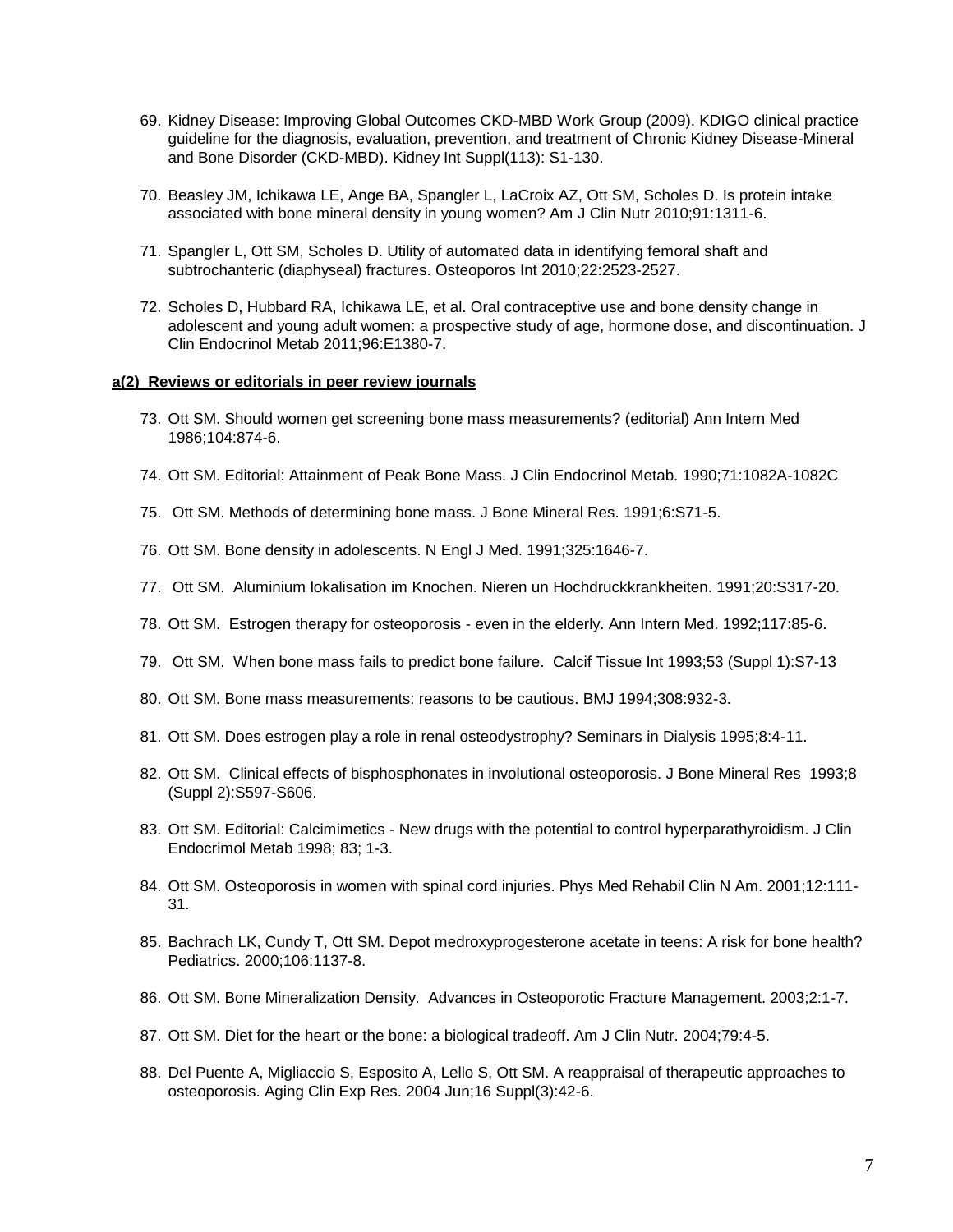- 89. Ott SM. Long-term safety of bisphosphonates. J Clin Endocrinol Metab. 2005;90(3):1897-9.
- 90. Ott SM. Editorial: Sclerostin and Wnt signaling The pathway to bone strength. J Clin Endocrinol Metab. 2005;90(12) 6741-3.
- 91. Ott SM. Histomorphometric measurements of bone turnover, mineralization and volume. Clin J Am Soc Nephrol. 2008 Nov;3 Suppl 3:S151-6.
- 92. Ott SM. Reproductive hormones and skeletal health in young women. J Clin Endocrinol Metab. 2008;93(4):1175-7.
- 93. Ott SM. Bone histomorphometry in renal osteodystrophy. Semin Nephrol 2009;29(2):122-32.
- 94. Ott SM. Review article: Bone density in patients with chronic kidney disease stages 4-5. Nephrology (Carlton) 14(4): 395-403.
- 95. Ott SM. What is the optimal duration of bisphosphonate therapy? Cleveland Clinic J of Med 2011;78:619-630.

#### **b) Book chapters**

- 1. Sherrard DJ, Rattazzi T, Ott SM. Calcium and phosphate disorders: renal osteodystrophy. in: Gonick H, Ed. *Current Nephrology*. John Wiley and Sons, New York. 1982;5:57-77.
- 2. Sherrard DJ, Ott SM, Coburn JW. Bone disease due to aluminum: A comparison between uremia and total parenteral nutrition. in: Coburn JW and Klein GL, eds*. Metabolic Bone Disease in Total Parenteral Nutrition*. Urban & Schwarzenberg,Baltimore-Munich. 1985:63-72.
- 3. Ott SM. Fluid and electrolyte disorders. in: Luce JM and Pierson DJ, eds. *Critical Care Medicine*. W.B. Saunders, Philadelphia, PA. 1988:271-324.
- 4. Ott SM. Sources of Aluminum. in: DeBroe ME, Coburn JW, eds. *Aluminum and Renal Failure*. Kluwer, Dordrecht, The Netherlands. 1990:189-201.
- 5. Ott SM. Metabolic Bone Disease. in: Schumacher HR , ed. *Primer on the Rheumatic Diseases* (10th Edition) . Arthritis Foundation, Atlanta, Georgia. 1993:290-293.
- 6. Ott SM. Calcium and vitamin D in the pathogenesis and treatment of osteoporosis. in: Marcus R, ed. *Osteoporosis*. Blackwell Scientific, Boston, MA. 1994: 227-292.
- 7. Heidrich FE, Ott SM. Osteoporosis. in: Taylor, R, ed. *Manual of Family Practice*. Little, Brown and Co, Boston, MA. 1996:627-9.
- 8. Ott SM. Theoretical and Methodological Approach. in: Bilezikian JP, Raisz LG, Rodan GA, eds. *Principles of Bone Biology*. Academic Press, San Diego,CA. 1996:231-41.
- 9. Ott SM, Aitken ML. Osteoporosis in patients with cystic fibrosis. Clinics in Chest Medicine 1998;19:555-567.
- 10. Ott SM. Osteoporosis and Osteomalacia. in: Hazzard WR, Blass JP, Ettinger WE, Halter JB, Ouslander JG, eds. *Principles of Geriatric Medicine & Gerontology*, Fourth Edition. McGraw Hill, New York. 1999:1057-1084.
- 11. Heidrich FE, Ott SM. Osteoporosis. in: Tyalor, R ed. *Manual of Family Practice*, 2nd edition. 2001:569- 574.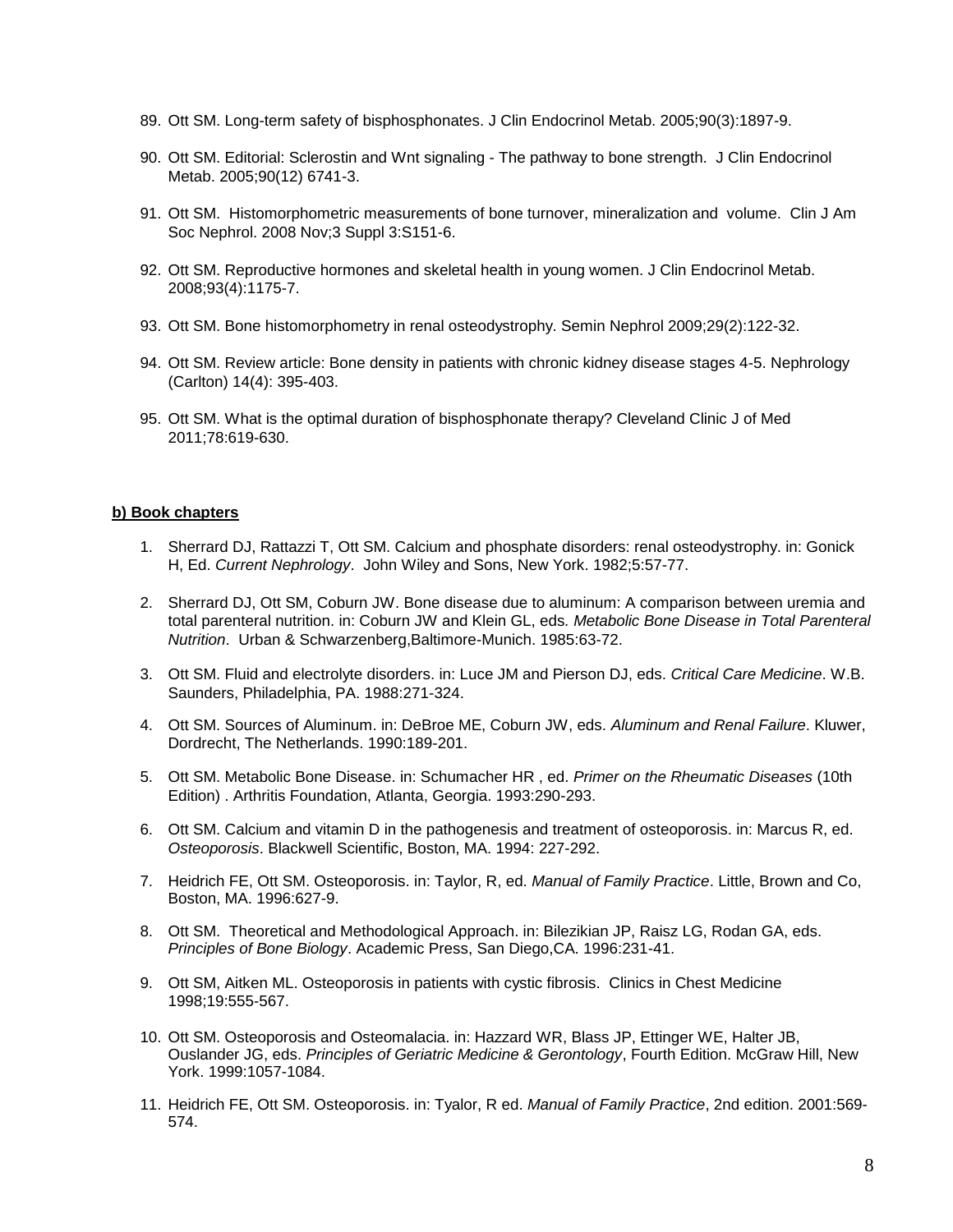- 12. Ott SM. Bone disease following transplantation. in: Norman D and Turka L, eds*. Primer on Transplantation*, 2nd edition. American Society of Transplanation, Mt Laurel, NJ. 2001:257-267.
- 13. Ott SM. Histomorphometric analysis of bone remodeling. in: Bilezikian JP, Raisz LG, Rodan GA, eds. *Principles of Bone Biology*. Academic Press, San Diego, CA. 2002:303-320.
- 14. Ott SM. Factors that influence adult bone mass. in: Orwoll ES, ed. *Atlas of Osteoporosis* 2nd edition. Current Medicine, Inc., Philadelphia, PA. 2003:42-51.
- 15. Ott SM. Dynamics of Bone Remodeling. in: Martini, L, ed. *Encyclopedia of Endocrinology and Endocrine Diseases.* Academic Press, San Diego, CA. 2004:386-91.
- 16. Ott SM. Optimization of bone strength in transplant candidates. in: Compston J and Shane E, eds. *Bone Disease of Organ Transplantation*. Elsevier/Academic Press, San Diego, CA. 2005:405-445.
- 17. Ott SM. Osteoporosis severity measures. in: Chapman JR, Dettori JR and Norwell DC, eds. *Spine Classifications and severity Measures*. AO Publishing, Davos, Switzerland. 2009: 213-217.
- 18. Ott SM. Factors that influence adult bone mass. in: Orwoll ES, ed. *Atlas of Osteoporosis*, third edition.. Current Medical Group LLC, part of Springer Science, Philadelphia, PA, New York. 2009: 81-89.
- 19. Ott SM. New aspects of normal bone biology. in: Olgaard K, Salusky IS and Silver J, eds. *The Spectrum of Mineral and Bone Disorders in Chronic Kidney Disease*, second edition. Oxford University Press, Oxford, UK. 2010:15-29.
- 20. Ott SM. Osteoporosis. in: Hirth V, Wieland D, Dever-Bumba M, eds. *Case-Based Geriatrics: A Global Apporach*. McGraw Hill, New York, NY. 2011:545-562.

#### **c) Published books, videos, software, etc.**

- 1. "Osteoporosis and Bone Physiology" web site, 1999 2012 http://courses.washington.edu/bonephys
- 2. "Bone Biology for Kids" web site, 2001-2011 http://depts.washington.edu/bonebio
- 3. "ASBMR Bone Curriculum" web site, 2004 2012, Editor http://www.asbmr.org

#### **d) Other publications:**

- 1. Ott SM A Pulmonologist's Valentine [letter to the editor] New Engl J Med 1981;304:739.
- 2. Coburn JW, Sherrard DJ, Ott SM, Hodsman AB, Didomenico NC, Alfrey AC. Bone disease in uremia: a reappraisal. In: Norman AW, Schaefer K, Herrath Dv, Grigoleit HG, eds. Vitamin D Chemical, Biochemical and Clinical Endocrinology of Calcium Metabolism. Proceedings of the Fifth Workshop on Vitamin D. Berlin, New York: Walter de Gruyter, 1982:827-831.
- 3. Sherrard DJ, Ott SM, Maloney NA, Coburn JW. The use of 24,25 (OH)<sub>2</sub>Vitamin D in the refractory osteomalacia form of renal osteodystrophy. In: Norman AW, Schaefer K, Herrath Dv, Grigoleit HG, eds. Vitamin D Chemical, Biochemical and Clinical Endocrinology of Calcium Metabolism. Proceedings of the Fifth Workshop on Vitamin D. Berlin, New York: Walter de Gruyter, 1982:169-172.
- 4. Klein GL, Ott SM, Alfrey AC, Sherrard DJ, Hazlet TK, Miller NL, Maloney NA, Berquist WE Ament ME, Coburn JW. Aluminum as a factor in the bone disease of long-term parenteral nutrition. Transactions of the Association of American Physicians. 1982;45:155-64.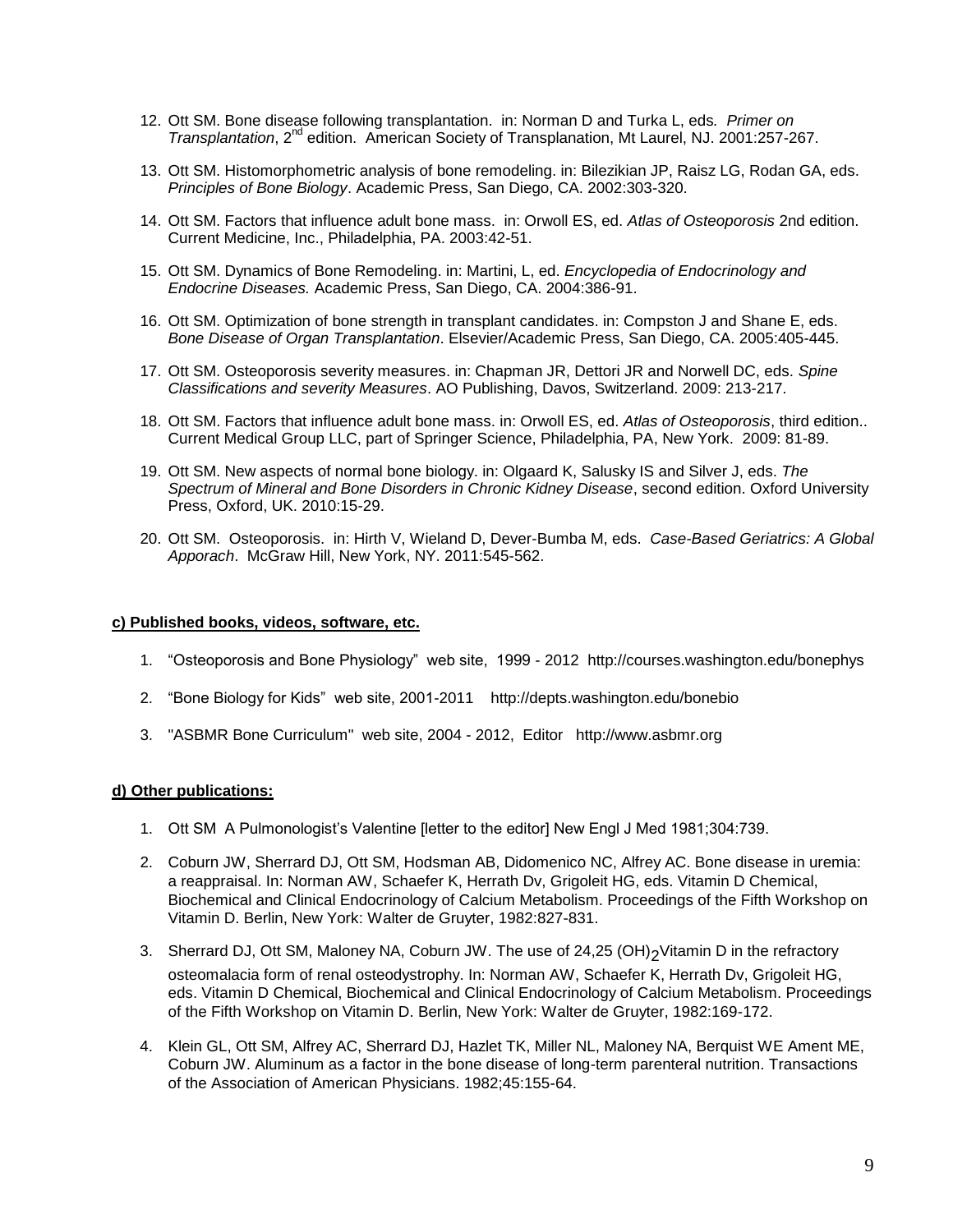- 5. Ott SM, Maloney NA, Alfrey AC, Coburn JW, Sherrard DJ. Bone aluminum and response to vitamin D metabolites in renal osteodystrophy. In: Norman AW, Schaefer K, Herrath Dv, Grigoleit HG, eds. Vitamin D Chemical, Biochemical and Clinical Endocrinology of Calcium Metabolism. Proceedings of the Fifth Workshop on Vitamin D. Berlin, New York: Walter de Gruyter, 1982:869-71.
- 6. Ott SM. Aluminum-related osteomalacia. International J Artificial Organs 1983;6:173-5.
- 7. Coburn JW, Sherrard DJ, Ott SM, DiDomenico NC, Bryce GF, Brickman AS, Bassett LW, Wong EGC, Miller RB, Bennett CM, Gold RH, Miller ON, Shuplen SA, Chang PC. Use of active vitamin D sterols in end-stage renal failure. In: Frame B, Potts JT, eds. Clinical Disorders of Bone and Mineral Metabolism. Amsterdam: Excerpta Medica, 1983:263-6.
- 8. Sherrard D, Ott S, Maloney N, Andress D, Coburn J. Uremic osteodystrophy: Classification, cause and treatment. In: Frame B, Potts JT, eds. Clinical Disorders of Bone and Mineral Metabolism. Amsterdam: Excerpta Medica, 1983:254-9.
- 9. Ott SM, Maloney NA, Klein GL, Alfrey AC, Ament ME, Coburn JW, Sherrard DJ. Bone disease in patients receiving total parenteral nutrition. In: Frame B, Potts JT, eds. Clinical Disorders of Bone and Mineral Metabolism. Amsterdam: Excerpta Medica, 1983:237-41.
- 10. Chesnut CH III, Ott SM, Hanson JA, Kilcoyne RF, Murano R, Lewellen TK, Nelp WB, Mack L, Graham MM. Assessment of bone mass at differing skeletal sites by multiple diagnostic parameters: preliminary results. In: Gennari C, Segre G, eds. Proceedings of the First International Conference on Osteoporosis. Amsterdam: Excerpta Medica, 1984:235-42.
- 11. Ott SM, Chesnut CH, Hanson JA, Kilcoyne RF, Murano R, Lewellen TK. Comparison of bone mass measurements using different diagnostic techniques in patients with postmenopausal osteoporosis. In: Christiansen C, Arnaud CD, Nordin BEC, Parfitt AM, Peck WA, Riggs BL, eds. Osteoporosis. Proceedings of the Copenhagen International Symposium on Osteoporosis. Denmark:Aalborg Stiftsbogtrykkeri, 1984:93-6.
- 12. Andress DL, Endress DB, Ott SM, Sherrard DJ. Parathyroid hormone in aluminum bone disease: A comparison of parathyroid hormone assays. Kidney Int 1986;29 (Suppl 18):S87-90.
- 13. Nebeker HG, Andress DL, Milliner DS, Ott SM, Alfrey AC, Slatopolsky EA, Sherrard DJ, Coburn JW. Indirect methods for the diagnosis of aluminum bone disease: plasma aluminum, the desferrioxamine infusion test, and serum iPTH. Kidney Int 1986;29 (Suppl 18):S96-9.
- 14. Ott SM, Andress DL, Nebeker HG, Milliner DS, Maloney NA, Coburn JW, Sherrard DJ. Changes in bone histology after treatment with desferrioxamine. Kidney Int 1986;29 (Suppl 18):S108-13.
- 15. Coburn JW, Nebeker HG, Hercz G, Milliner DS, Ott SM, Andress DL, Sherrard DJ, Alfrey AC. Role of aluminum accumulation in the pathogenesis of renal osteodystrophy. In: Robinson RR, Ed. Proceedings of the 1984 International Congress of Nephrology. Springer-Verlag, 1984;2:1381-95.
- 16. Ott SM. Aluminum-related renal osteodystrophy. Clinical Updates in Nephrology 1985;1 (#22):1-8.
- 17. Sherrard DJ, Ott SM, Andress DL, Coburn JW. Histologic response to 24,25 (OH)<sub>2</sub> vitamin D in renal

osteodystrophy. In: Norman AW, Schaefer K, Grigoleit HG, Herrath Dv, eds. *Vitamin D Chemical, Biochemical and Clinical Update*. Proceedings of the Sixth Workshop on Vitamin D. Berlin, New York: Walter de Gruyter, 1985:269-74.

18. Coburn JW, Norris KC, Salusky IB, Andress DL, Crooks PW, Ott SM, Nercz G, Nebeker HG, Milliner DA, DiDomenico NC, Sherrard DJ. Renal osteodystrophy: Views on pathogenesis and management 1985. In: Norman AW, Schaefer K, Grigoleit HG, Herrath Dv, eds. *Vitamin D Chemical, Biochemical*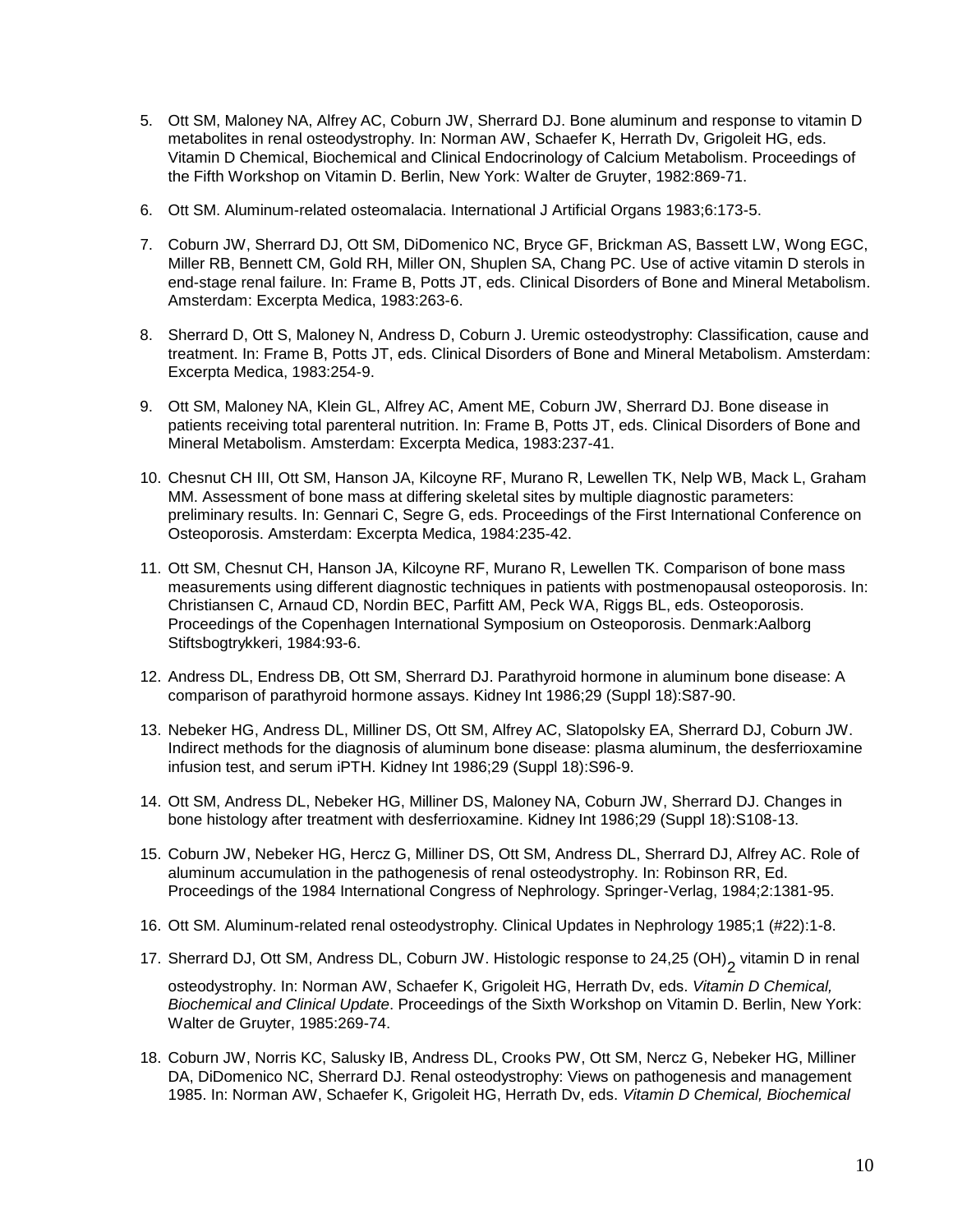*and Clinical Update*. Proceedings of the Sixth Workshop on Vitamin D. Berlin, New York: Walter de Gruyter, 1985:926-34.

- 19. Ott SM, Feist E, Howard GA. Effect of 24,25(OH)<sub>2</sub>Vitamin D and aluminum on bone formation. In: Norman AW, Schaefer K, Grigoleit HG, Herrath Dv, eds. *Vitamin D Chemical, Biochemical and Clinical Update*. Proceedings of the Sixth Workshop on Vitamin D. Berlin, New York: Walter de Gruyter, 1985:310-1.
- 20. Ott SM. Aluminum-associated bone disease or severe secondary hyperparathyroidism? Cases in Metabolic Bone Disease. Rogosin Institute, New York. 1986;1:1-9.
- 21. Ott SM. Noninvasive measurements of bone mass. In: Roche AF (ed) *Osteoporosis: Current concepts*, Report of the Seventh Ross Conference on Medical Research. Columbus, Ohio: Ross Laboratories, 1987:22-24.
- 22. Ott SM, Chesnut CH. Calcitriol treatment in patients with postmenopausal osteoporosis. In: Christiansen C, Johansen JS, Riis BJ, eds. *Osteoporosis* 1987. Viborg Denmark:Norhaven Als; 1987:844-9.
- 23. Ott SM, Woodson GC, Huffer WE. Bone histomorphometric changes in women with postmenopausal osteoporosis treated with etidronate. in procedings of the Third International Symposium on Osteoporosis, Copenhagen, Denmark. 1990:
- 24. Ott SM. Osteoporosis: Diagnostic and therapeutic principles. [book review] N Engl J Med 1996:335:1615-1616.
- 25. Ott SM. Vitamin D [book review]. N Engl J Med 1998:339:856.
- 26. Ott SM. Physical therapy, chiropractic manipulation, or an educational booklet for back pain [letter] N Engl J Med 1999; 340: 389-390.
- 27. Ott SM. Fractures after long-term alendronate therapy [letter]. J Clin Endocrinol Metab 2001;86:1835.
- 28. LaCroix AZ, Ott SM. Low-dose thiazide and bone density [letter]. Ann Intern Med. 2002;136:252-3.
- 29. Ott SM. Making decisions about hormone replacement therapy: bisphosphonates should not be recommended for women aged 50 [letter]. BMJ. 2003;326:1398.
- 30. Ott SM. Ten years of alendronate treatment for osteoporosis in postmenopausal women [letter]. N Engl J Med. 2004;351:190-2.
- 31. Ott SM. New treatments for brittle bones [letter]. Ann Intern Med. 2004;141:406-7.
- 32. Ott SM. Alendronate in anorexia nervosa [letter]. J Clin Endocrinol Metab. 2005 Sep;90(9):5508.
- 33. Ott SM. Use of alendronate after 5 years of treatment. Jama. 2007; 297(18): 1979.
- 34. Ott SM. Osteoporosis in men. N Engl J Med 2008;359:868.
- 35. Ott SM, Drueke T, Elder G, et al. Renal function and bisphosphonate safety. J Bone Miner Res 2008;23:453-4.
- 36. Ott SM. Bisphosphonates and BMU birth rate. Osteoporos Int 2010;21:887; author reply 9-90
- 37. Ott SM. Atraumatic bilateral femur fracture in long-term bisphosphonate use. Orthopedics 2010;33:468.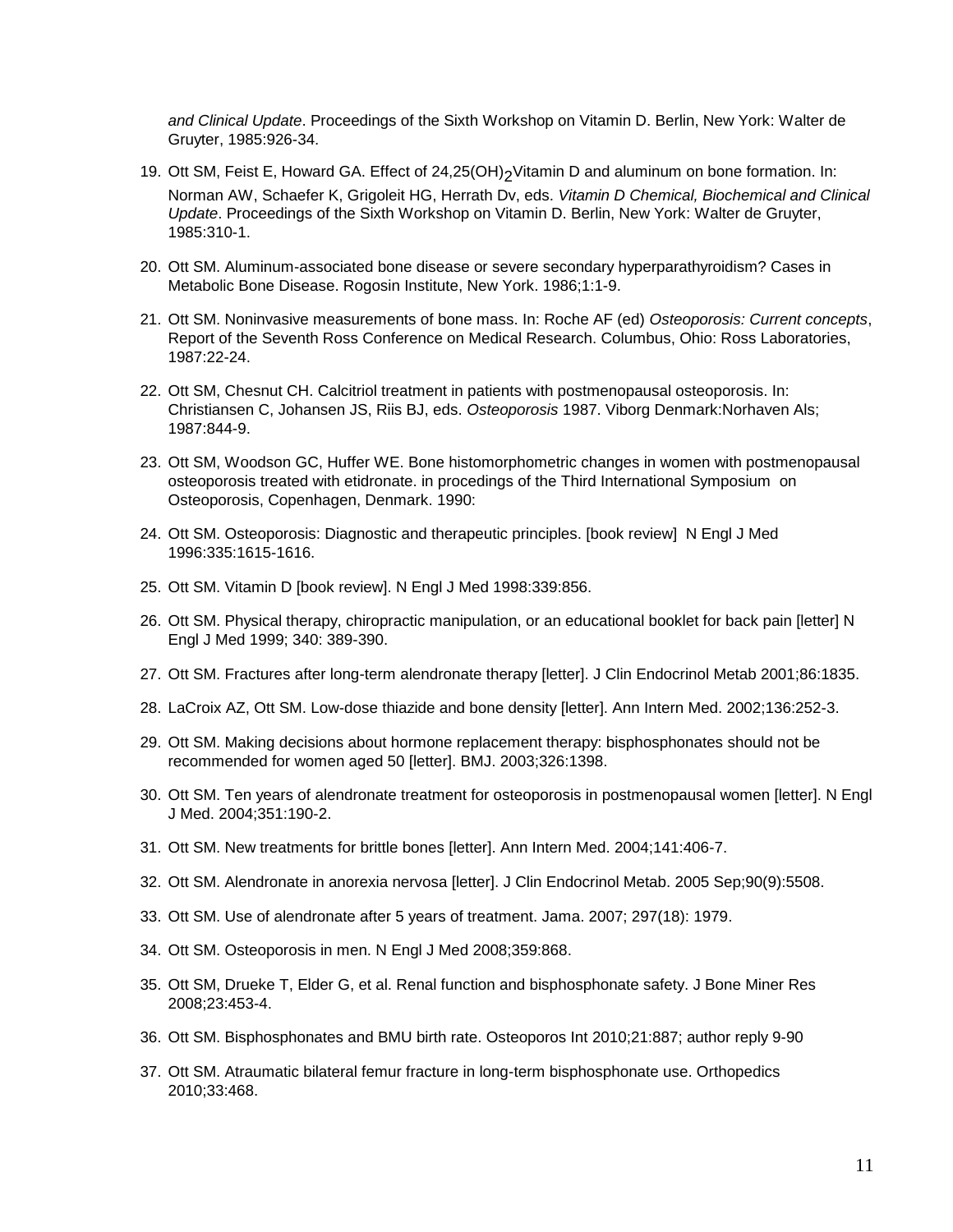38. Silverman SL, Ott SM, Dell RM. Bisphosphonates and atypical femoral fractures. N Engl J Med 2010;363:1083; author reply 4-5.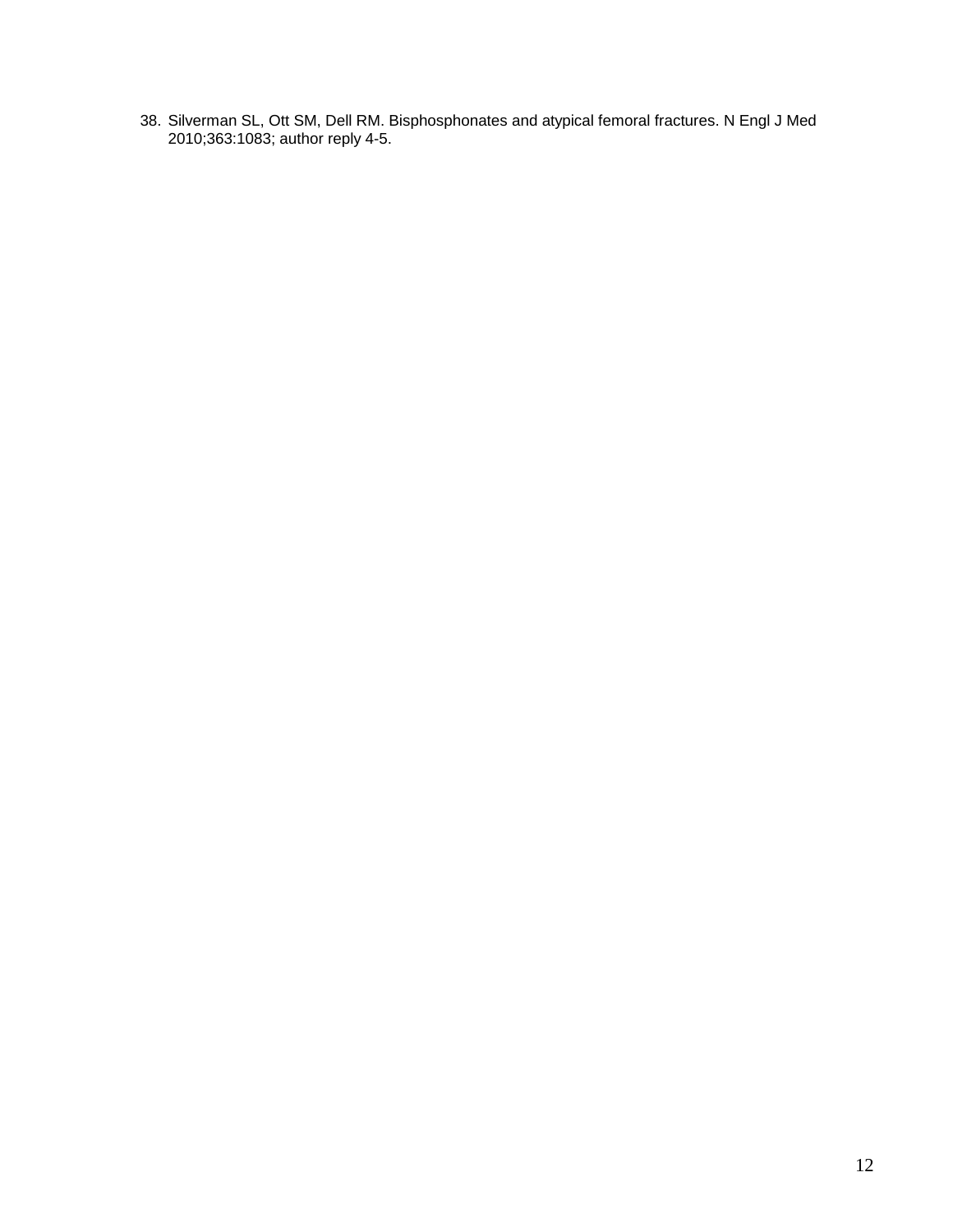

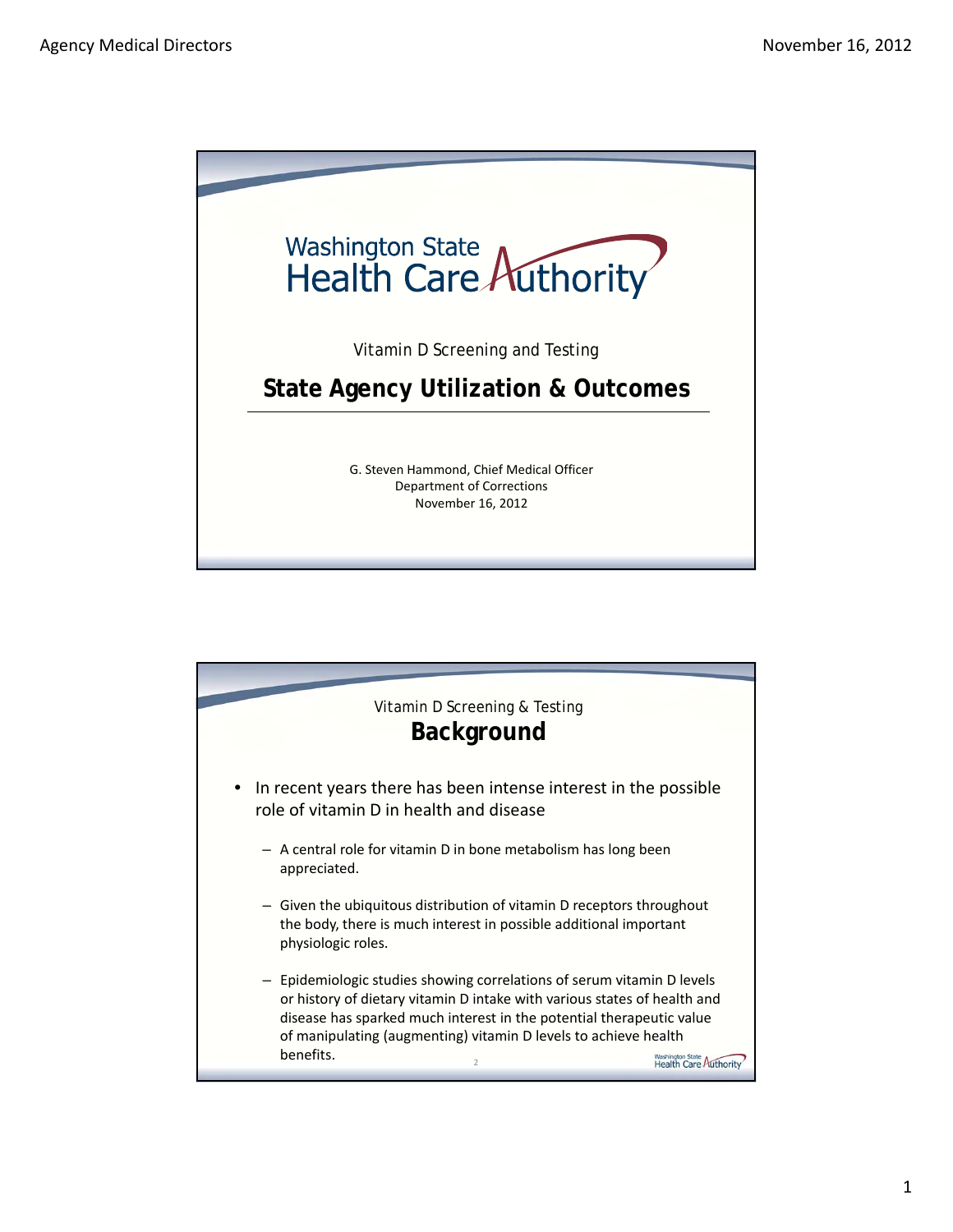

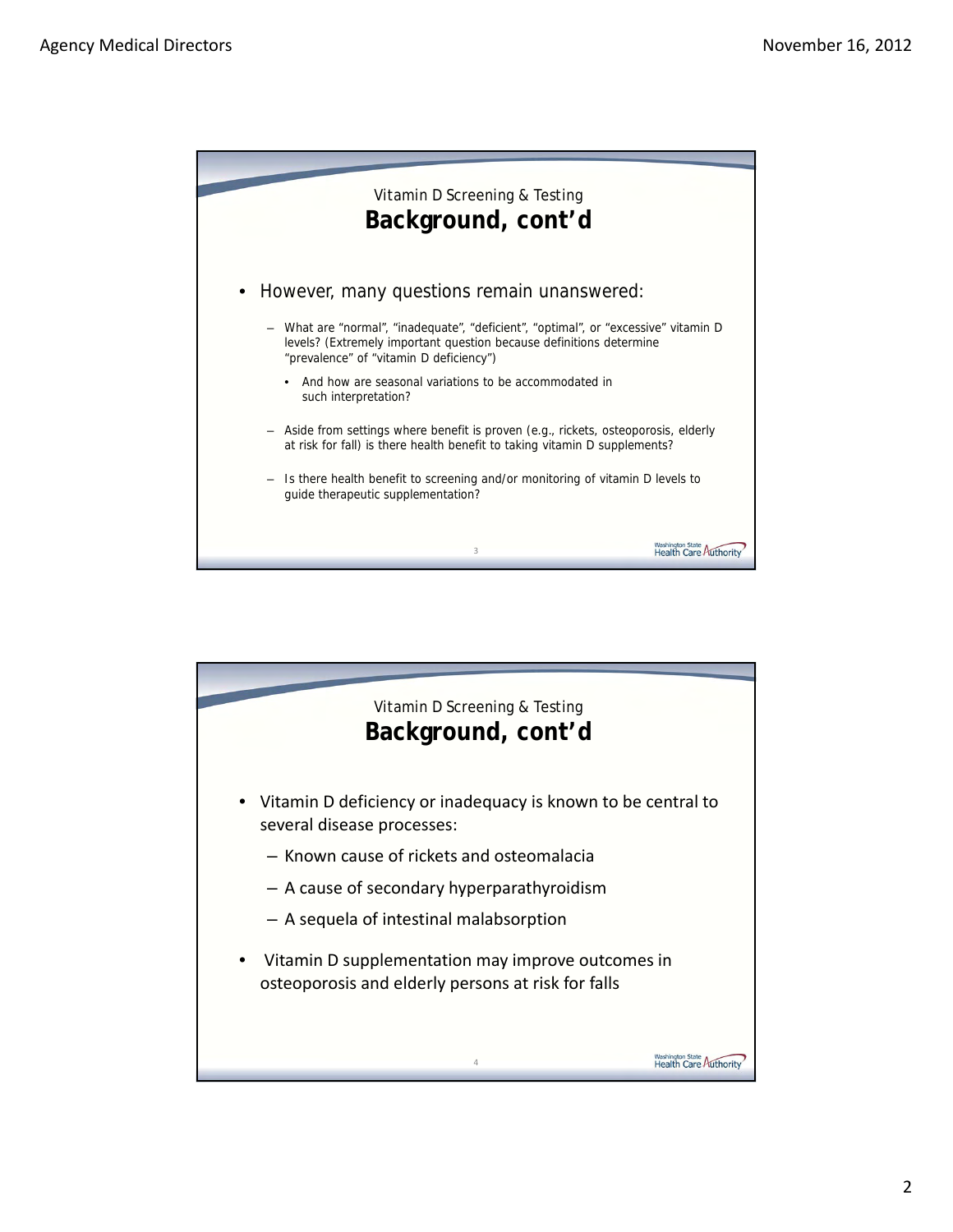

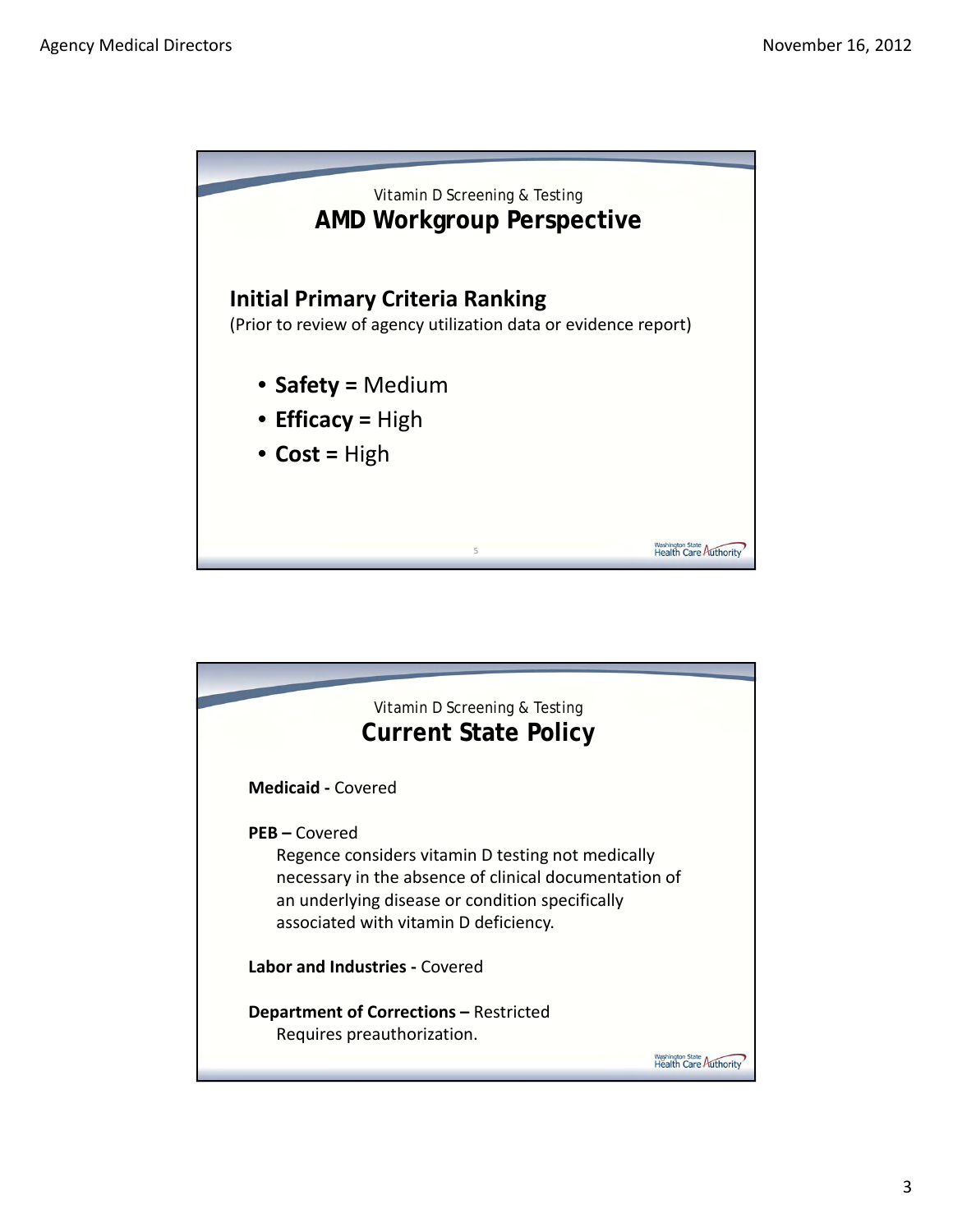

| Vitamin D Screening & Testing                                                                  |           |         |            |            |                                  |          |  |
|------------------------------------------------------------------------------------------------|-----------|---------|------------|------------|----------------------------------|----------|--|
| <b>Agency Utilization</b>                                                                      |           |         |            |            |                                  |          |  |
| <b>Agency</b>                                                                                  | 2008      | 2009    | 2010       | 2011       | $4-Yr$<br>Total                  | %Change  |  |
| <b>PEB: Population</b>                                                                         | 204,804   | 210,501 | 213,487    | 212,596    |                                  | 1.3%     |  |
| <b>Patients</b>                                                                                | 14,042    | 24,892  | 30,794     | 27,884     |                                  |          |  |
| (% agency pop.)                                                                                | $(6.9\%)$ | (11.8%) | $(14.4\%)$ | $(13.1\%)$ | 62,5371                          | $*28.5%$ |  |
| <b>Amount Paid</b>                                                                             | \$794K    | \$1.4M  | \$1.5M     | \$1.0M     | \$4.8M                           | *15.7%   |  |
| <b>Avg Tests/Patient</b>                                                                       | 1.3       | 1.3     | 1.2        | 1.2        | 1.9                              |          |  |
| (95% upper limit/pt)                                                                           | (2.7)     | (2.6)   | (2.4)      | (2.3)      | (5.0)                            |          |  |
| <b>Average Paid/Test</b>                                                                       | \$44      | \$44    | \$40       | \$31       | \$39                             | $-10.3%$ |  |
| Medicaid: Pop.                                                                                 | 392,808   | 416,871 | 424,230    | 435,187    |                                  | 3.5%     |  |
| <b>Patients</b>                                                                                | 6,849     | 14,874  | 21,450     | 21,432     |                                  |          |  |
| (% agency pop.)                                                                                | (1.7%)    | (3.6%)  | $(5.1\%)$  | (4.9%)     | 48,8701                          | *47.90%  |  |
| <b>Amount Paid</b>                                                                             | \$341K    | \$707K  | \$975K     | \$898K     | \$2.9M                           | $*40.3%$ |  |
| <b>Avg Tests/Patient</b>                                                                       | 1.3       | 1.3     | 1.3        | 1.3        | 1.7                              |          |  |
| (95% upper limit/pt)                                                                           | (2.7)     | (2.7)   | (2.7)      | (2.7)      | (4.7)                            |          |  |
| <b>Average Paid/Test</b>                                                                       | \$38      | \$37    | \$35       | \$32       | \$35                             | $-5.6%$  |  |
| <sup>1</sup> Patients who were treated in multiple years are counted once in the 4-year total. |           |         |            |            | * Adjusted for population growth |          |  |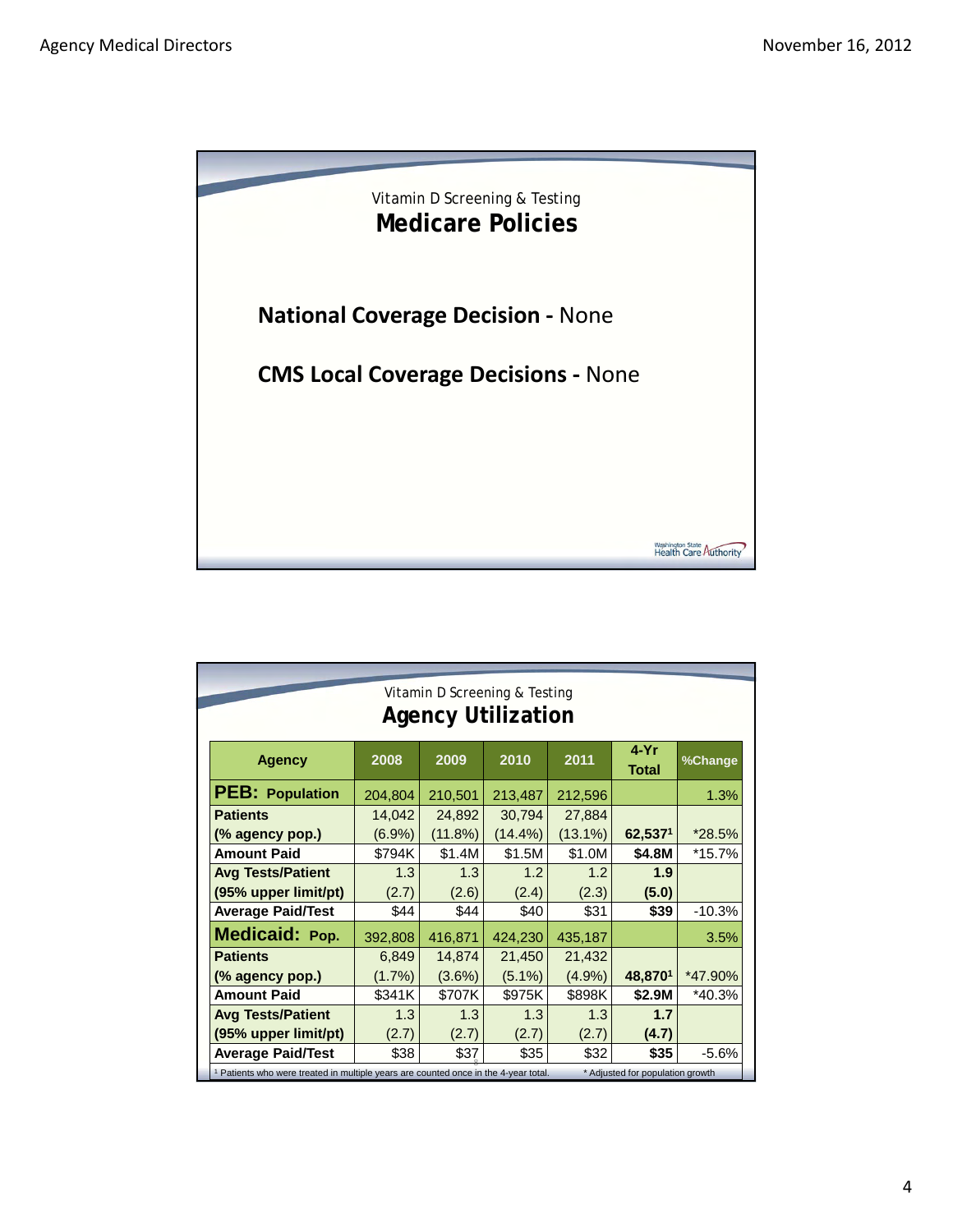| Vitamin D Screening & Testing<br><b>Agency Utilization</b>                                                                                                                        |                        |                  |  |  |
|-----------------------------------------------------------------------------------------------------------------------------------------------------------------------------------|------------------------|------------------|--|--|
| Vitamin D test CPT codes used in analysis:<br>82306 (25-OH Vitamin D)<br>$\bullet$<br>82652 (1, 25-dihydroxy Vitamin D)<br>$\bullet$<br>CPT 82306 is the predominantly used code. |                        |                  |  |  |
|                                                                                                                                                                                   | <b>CPT 82652 tests</b> |                  |  |  |
| <b>Agency</b>                                                                                                                                                                     | % Total Tests          | % Total Payments |  |  |
| <b>PEB</b>                                                                                                                                                                        | 4.2%                   | 3.5%             |  |  |
| <b>Medicaid</b>                                                                                                                                                                   | 4.1%                   | 3.6%             |  |  |
| L&I<br>19.5%<br>16.9%                                                                                                                                                             |                        |                  |  |  |
|                                                                                                                                                                                   | 9                      |                  |  |  |
|                                                                                                                                                                                   |                        |                  |  |  |

| <b>PEB</b><br>Vitamin D Testing - Utilization by Age & Gender |        |        |        |        |              |
|---------------------------------------------------------------|--------|--------|--------|--------|--------------|
| 4-Yr Overall <sup>1</sup>                                     | 2011   | 2010   | 2009   | 2008   | Age          |
| 62,537                                                        | 27,884 | 30,794 | 24,892 | 14,042 | <b>Total</b> |
| 1,774                                                         | 735    | 736    | 464    | 277    | $0 - 17$     |
| 7,513                                                         | 3,229  | 3,148  | 2,518  | 1,221  | 18-34        |
| 15,946                                                        | 7,223  | 8,065  | 6,421  | 3,303  | $35 - 49$    |
| 30,183                                                        | 13,636 | 15,946 | 13,126 | 7,854  | 50-64        |
| 6,322                                                         | 2,716  | 2,626  | 2,115  | 1,252  | 65-79        |
| 799                                                           | 345    | 273    | 248    | 135    | $80+$        |
| 72%                                                           | 72%    | 72%    | 76%    | 78%    | % Female     |
| 57%                                                           | 56%    | 58%    | 60%    | 57%    | $0 - 17$     |
| 78%                                                           | 78%    | 79%    | 82%    | 81%    | 18-34        |
| 76%                                                           | 75%    | 76%    | 79%    | 81%    | $35 - 49$    |
| 72%                                                           | 71%    | 72%    | 76%    | 79%    | $50 - 64$    |
| 61%                                                           | 61%    | 59%    | 62%    | 67%    | 65-79        |
| 65%                                                           | 64%    | 64%    | 63%    | 70%    | $80+$        |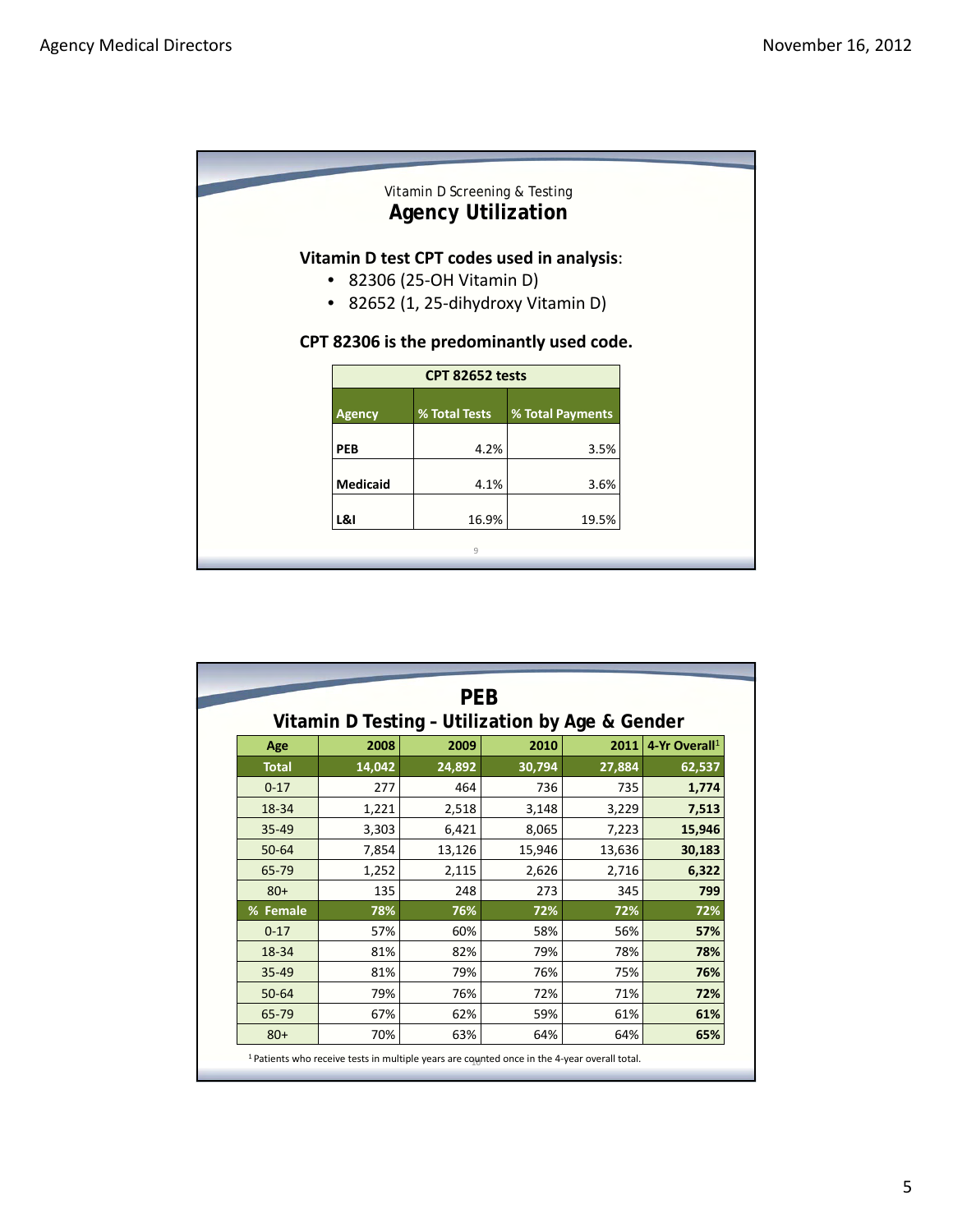| Medicaid<br>Vitamin D Testing - Utilization by Age & Gender |       |        |        |        |                           |
|-------------------------------------------------------------|-------|--------|--------|--------|---------------------------|
| Age                                                         | 2008  | 2009   | 2010   | 2011   | 4-Yr Overall <sup>1</sup> |
| <b>Total</b>                                                | 6,849 | 14,875 | 21,450 | 21,432 | 48,870                    |
| $0 - 17$                                                    | 632   | 1,385  | 1,963  | 2,370  | 4,995                     |
| 18-34                                                       | 1,106 | 2,855  | 4,557  | 4,344  | 10,854                    |
| $35 - 49$                                                   | 1,795 | 3,934  | 5,711  | 5,318  | 12,464                    |
| $50 - 64$                                                   | 2,751 | 5,791  | 8,116  | 7,940  | 17,209                    |
| 65-79                                                       | 476   | 752    | 907    | 1,161  | 2,713                     |
| $80+$                                                       | 89    | 158    | 196    | 299    | 635                       |
| % Female                                                    | 74%   | 71%    | 70%    | 68%    | 69%                       |
| $0 - 17$                                                    | 47%   | 54%    | 52%    | 51%    | 52%                       |
| 18-34                                                       | 76%   | 75%    | 74%    | 74%    | 75%                       |
| 35-49                                                       | 76%   | 73%    | 70%    | 70%    | 70%                       |
| $50 - 64$                                                   | 77%   | 71%    | 70%    | 69%    | 69%                       |
| 65-79                                                       | 78%   | 74%    | 70%    | 69%    | 71%                       |
| $80+$                                                       | 75%   | 70%    | 69%    | 69%    | 71%                       |

| Average Cost of Vitamin D Test - 2008-2011                          | Vitamin D Screening & Testing<br><b>Agency Utilization</b> |                  |                 |  |  |  |
|---------------------------------------------------------------------|------------------------------------------------------------|------------------|-----------------|--|--|--|
|                                                                     | <b>PEB Primary</b>                                         |                  | <b>Medicaid</b> |  |  |  |
| <b>Overall Average</b>                                              |                                                            | \$55             | \$36            |  |  |  |
| <b>Hospital</b>                                                     | \$67 (29%)                                                 |                  | \$40 (30%)      |  |  |  |
| <b>Independent Lab</b>                                              | \$50 (53%)                                                 |                  | \$34 (64%)      |  |  |  |
| <b>Office</b>                                                       | \$54 (17%)                                                 |                  | \$40 (4%)       |  |  |  |
| 2012 Maximum Payments for Vitamin D Tests                           |                                                            |                  |                 |  |  |  |
| <b>Agency</b>                                                       | CPT 82306                                                  | <b>CPT 82652</b> |                 |  |  |  |
| Medicaid <sup>1</sup>                                               | \$32.29                                                    | \$41.99          |                 |  |  |  |
| $Lg1^2$                                                             | \$58.72                                                    | \$75.29          |                 |  |  |  |
| <sup>1</sup> Medicaid Fee Schedule<br><sup>2</sup> L&I Fee Schedule | 12                                                         |                  |                 |  |  |  |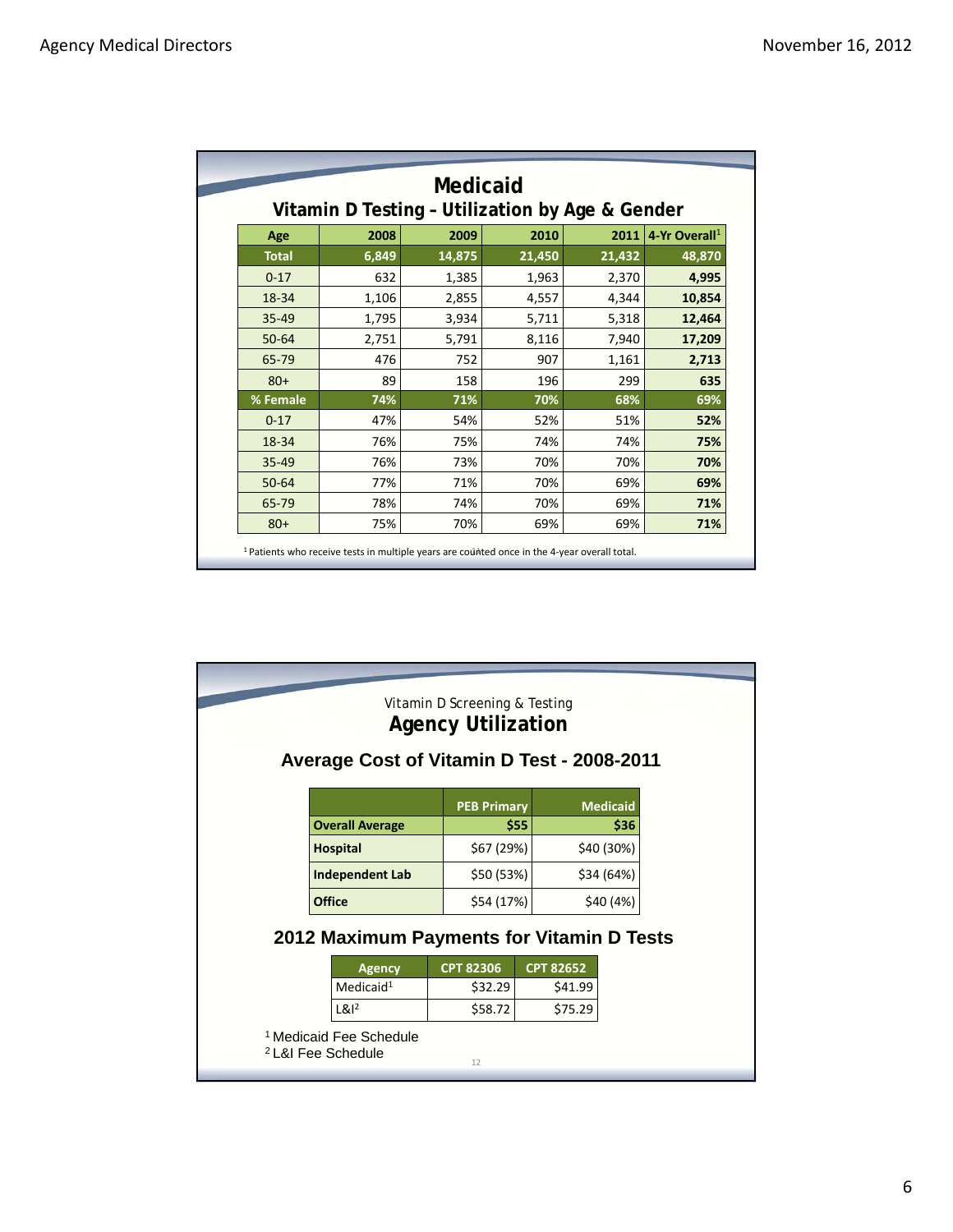| <b>PEB</b><br>Top 10* Diagnoses For Vitamin D Tests<br>By Frequency, (2008-2011)                                                |                             |             |         |       |  |
|---------------------------------------------------------------------------------------------------------------------------------|-----------------------------|-------------|---------|-------|--|
| <b>Cumulative %</b><br><b>Allowed</b><br><b>Dx Code &amp; Description</b><br><b>Procedures</b><br><b>Count</b><br><b>Amount</b> |                             |             |         |       |  |
| <b>All Tests</b>                                                                                                                |                             | \$6,677,275 | 121,788 |       |  |
| V70.0                                                                                                                           | <b>Routine Medical Exam</b> | \$1,041,581 | 20,924  | 17.2% |  |
| 268.9                                                                                                                           | Vitamin D Deficiency, NOS   | \$625,897   | 11,545  | 26.7% |  |
| 780.79                                                                                                                          | Malaise & Fatigue, NEC      | \$454,822   | 8,331   | 33.5% |  |
| 272.4                                                                                                                           | Hyperlipidemia, NEC/NOS     | \$344,657   | 6,137   | 38.5% |  |
| 244.9                                                                                                                           | Hypothyroidism, NOS         | \$288,744   | 5,337   | 42.9% |  |
| V72.31                                                                                                                          | Routine GYN Exam            | \$210,201   | 4,159   | 46.3% |  |
| 250                                                                                                                             | Diabetes Type II            | \$162,638   | 2,938   | 48.7% |  |
| 401.1                                                                                                                           | Benign Hypertension         | \$156,608   | 2,895   | 51.1% |  |
| 272                                                                                                                             | Hyperlipidemia              | \$124,533   | 2,314   | 53.0% |  |
| 401.9                                                                                                                           | Hypertension, NOS           | \$116,982   | 2,132   | 54.8% |  |

| Medicaid<br>Top 10* Diagnoses For Vitamin D Tests<br>By Frequency, (2008-2011) |                                  |                              |                        |                     |  |
|--------------------------------------------------------------------------------|----------------------------------|------------------------------|------------------------|---------------------|--|
|                                                                                |                                  | <b>Allowed</b>               |                        | <b>Cumulative %</b> |  |
| <b>All Tests</b>                                                               | <b>Dx Code &amp; Description</b> | <b>Amount</b><br>\$3,024,254 | <b>Count</b><br>84,278 | <b>Procedures</b>   |  |
| 268.89                                                                         | Vitamin D Deficiency, NOS        | \$270,031                    | 7,768                  | 8.9%                |  |
| 780.79                                                                         | Malaise & Fatigue, NEC           | \$194,619                    | 5,109                  | 15.4%               |  |
| 250.00                                                                         | Diabetes Type II                 | \$136,482                    | 3,844                  | 19.9%               |  |
| 272.24                                                                         | Hyperlipidemia, NEC/NOS          | \$102,576                    | 2,807                  | 23.3%               |  |
| 585.56                                                                         | <b>End-Stage Renal Disease</b>   | \$94,842                     | 2,465                  | 26.4%               |  |
| 401.19                                                                         | Hypertension, NOS                | \$72,799                     | 2,068                  | 28.8%               |  |
| 401.11                                                                         | Benign Hypertension              | \$69,116                     | 2,004                  | 31.1%               |  |
| 244.49                                                                         | Hypothyroidism, NOS              | \$66,321                     | 1,853                  | 33.3%               |  |
| V58.69                                                                         | Long-term Use Meds, NEC          | \$60,863                     | 1,709                  | 35.3%               |  |
| V22.21                                                                         | Supervise Other Normal Preg.     | \$54,875                     | 1,617                  | 37.1%               |  |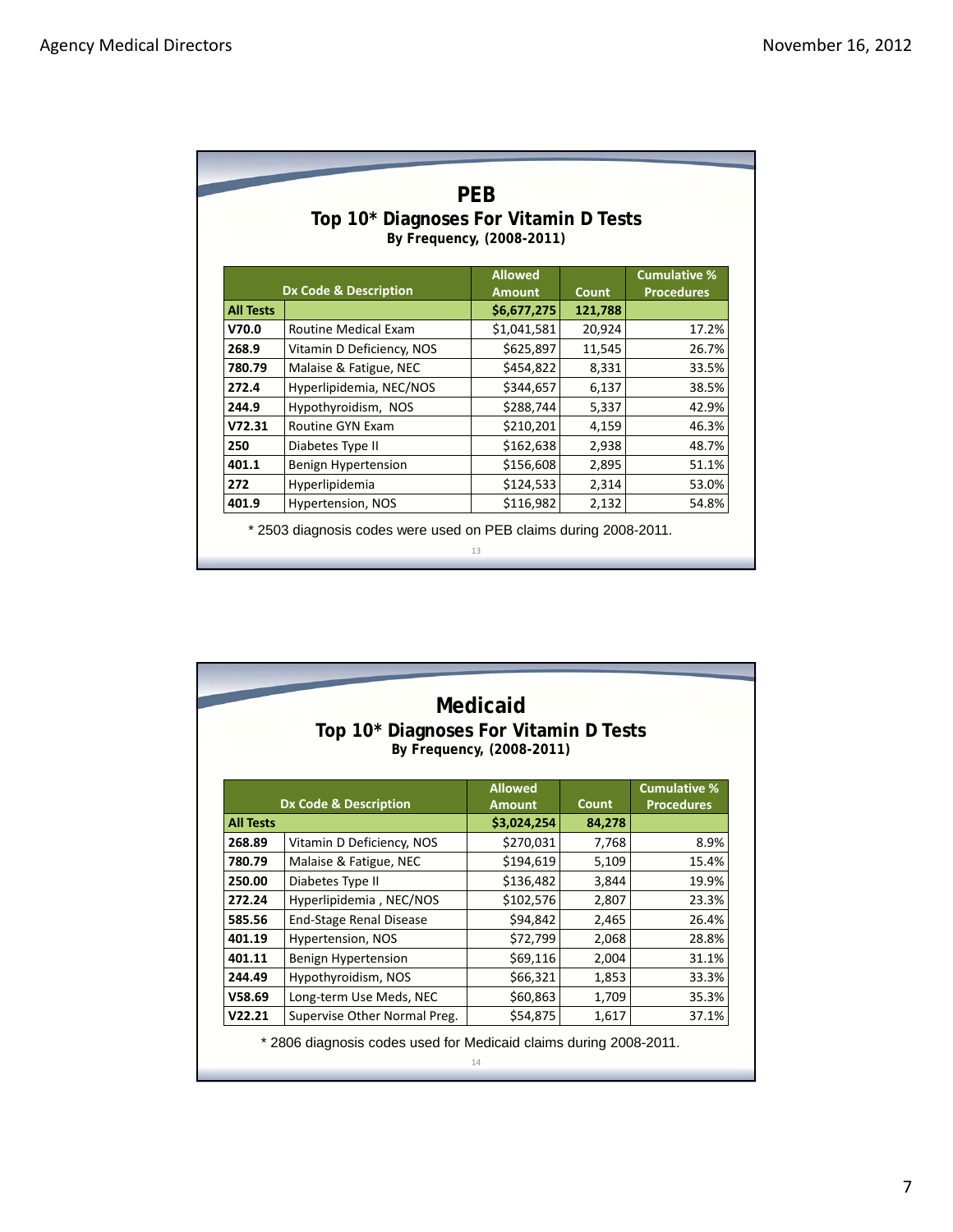

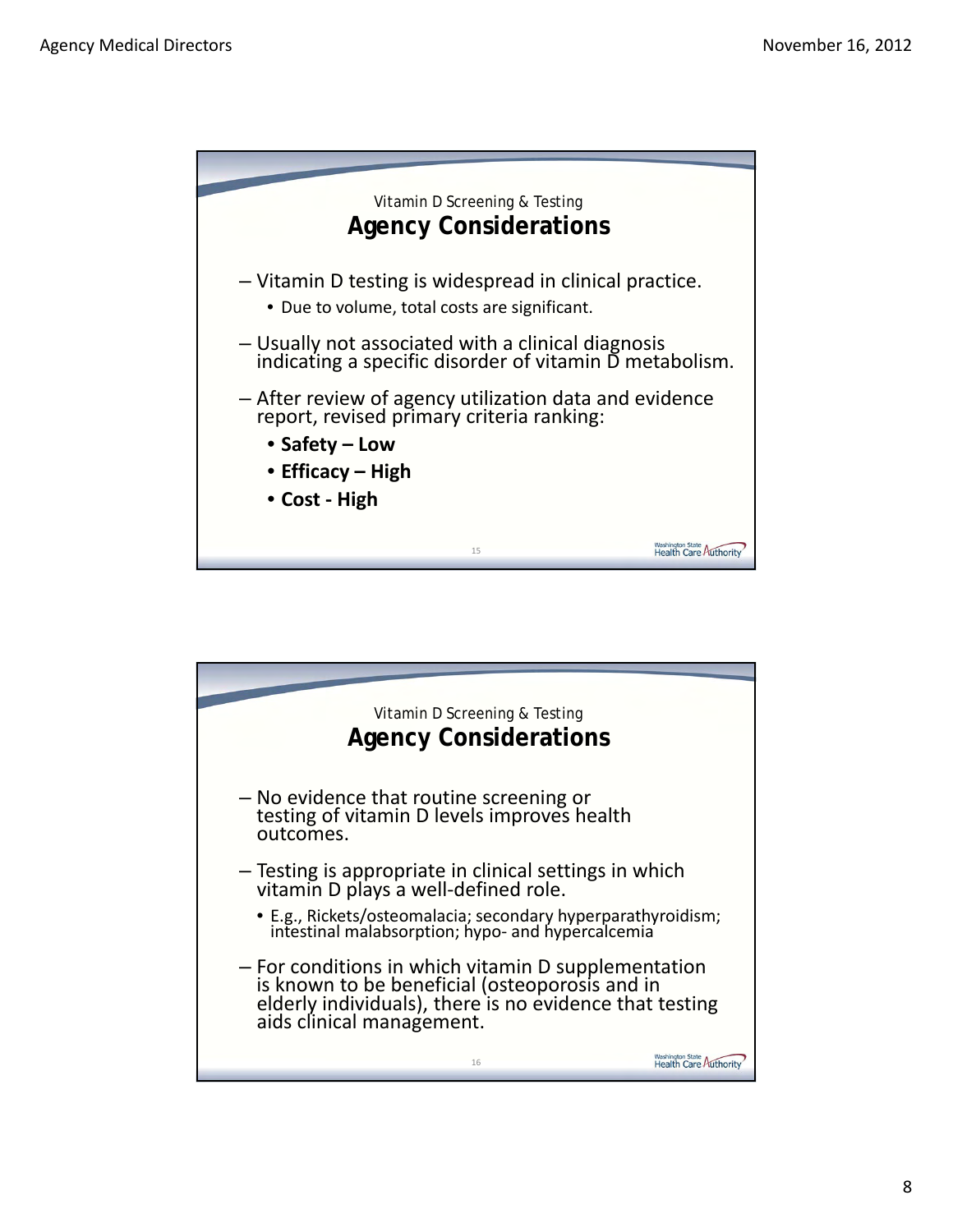

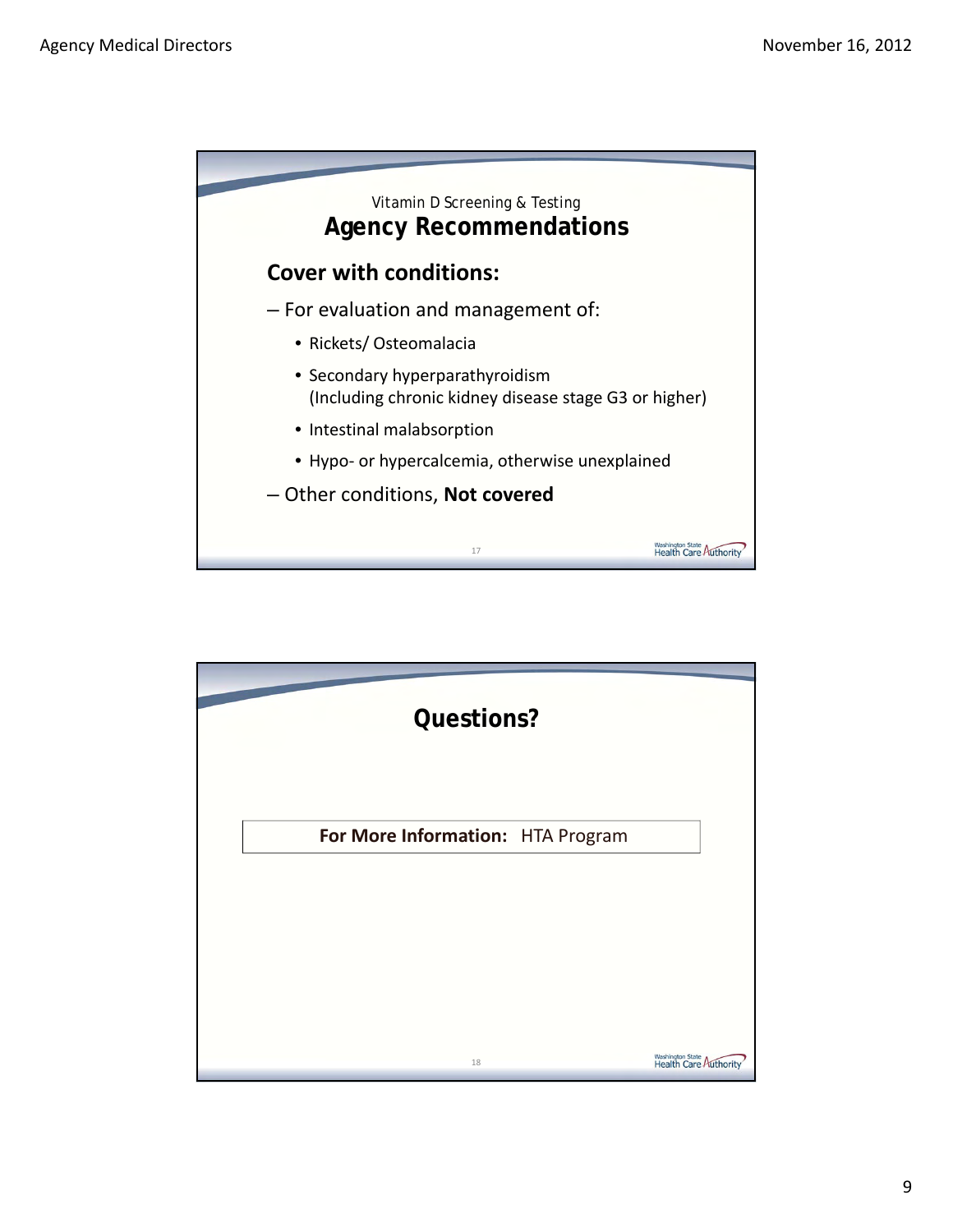

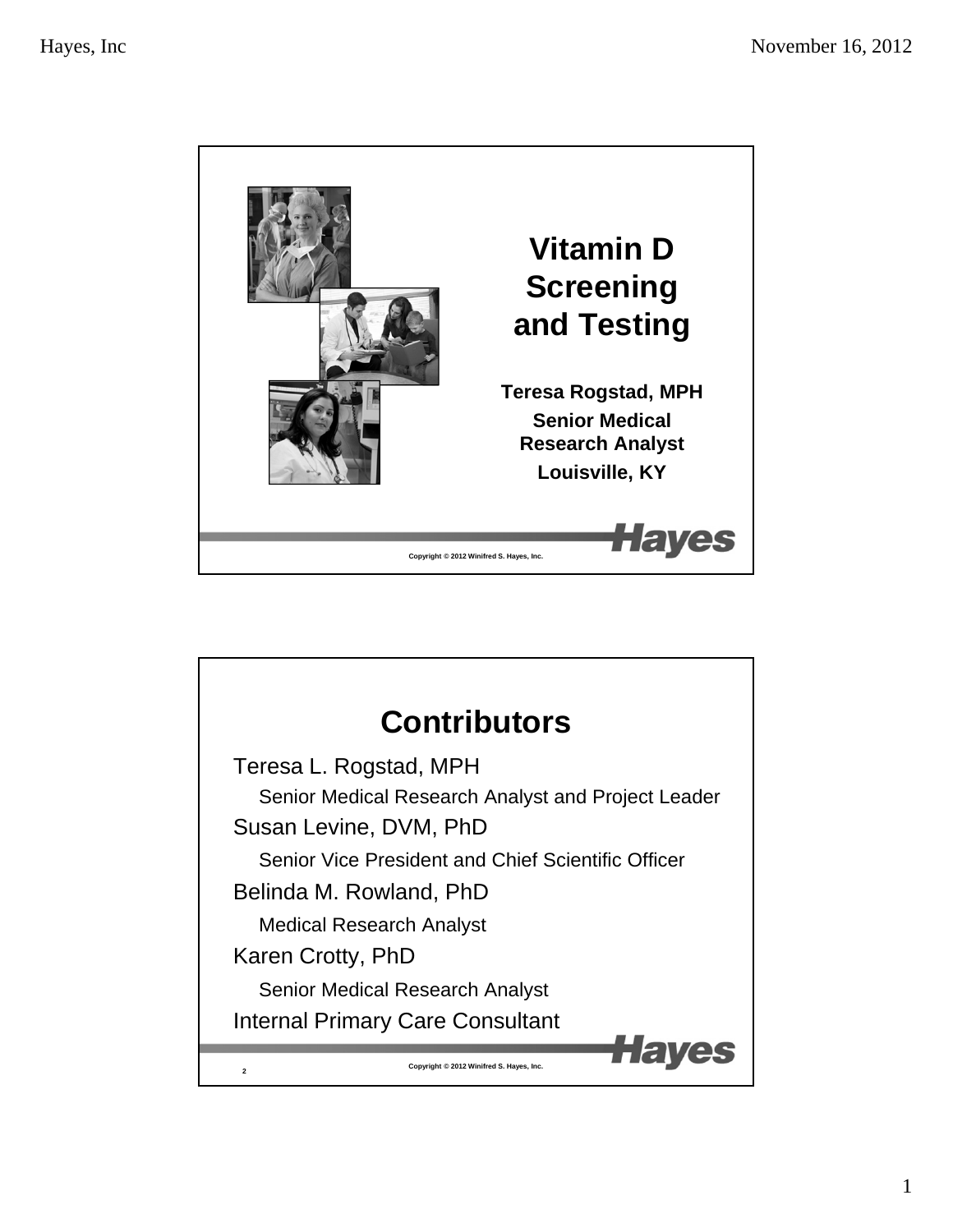

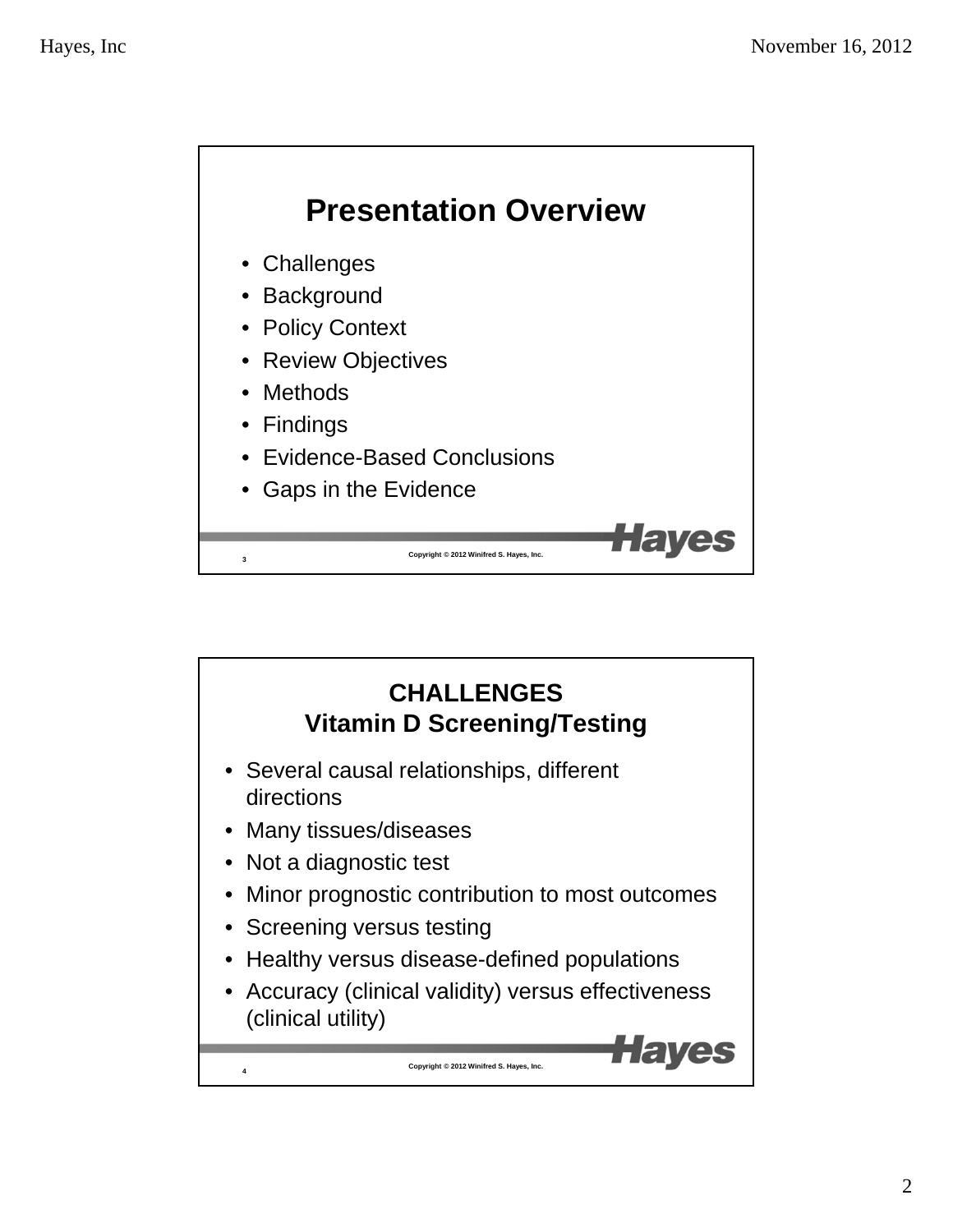

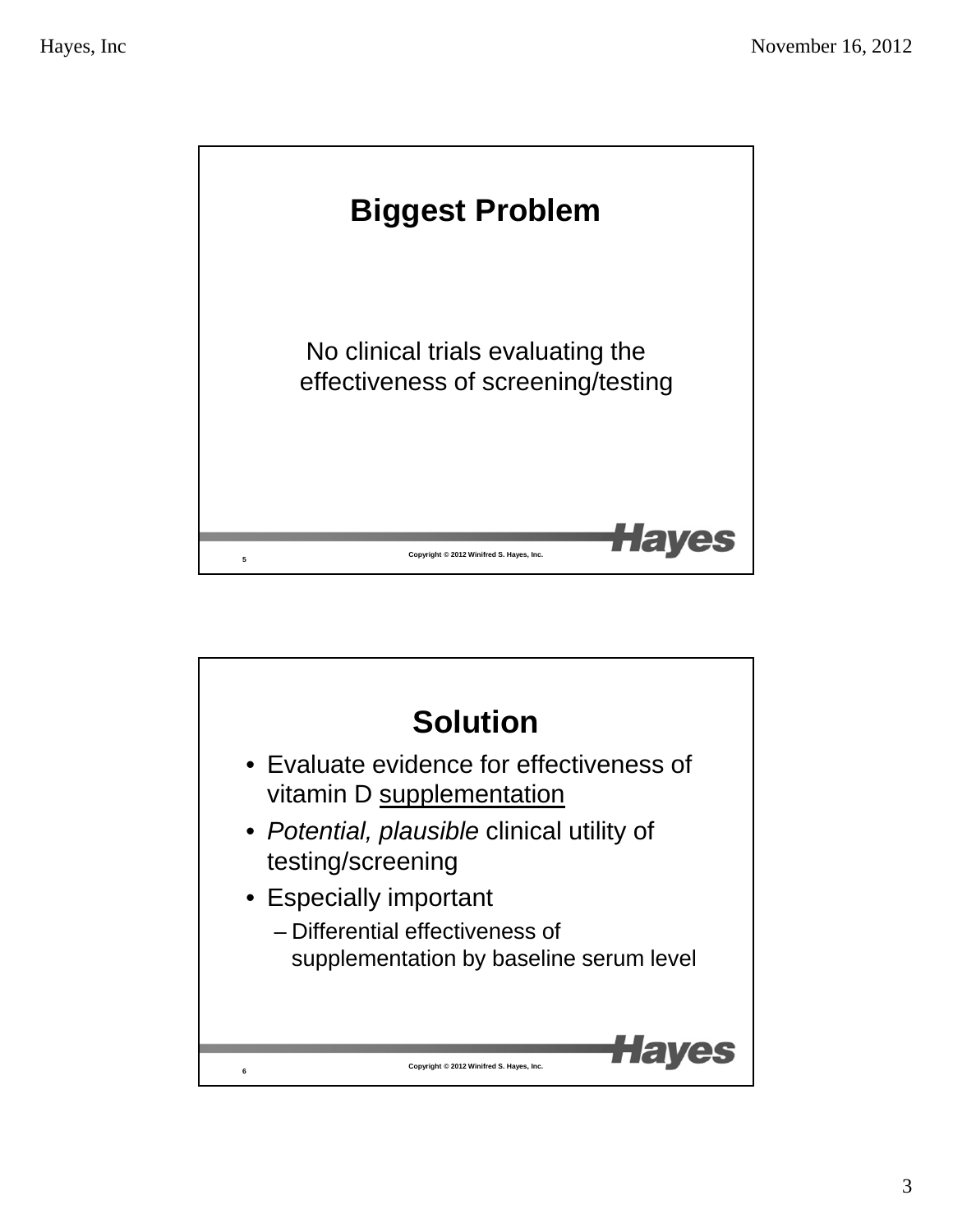

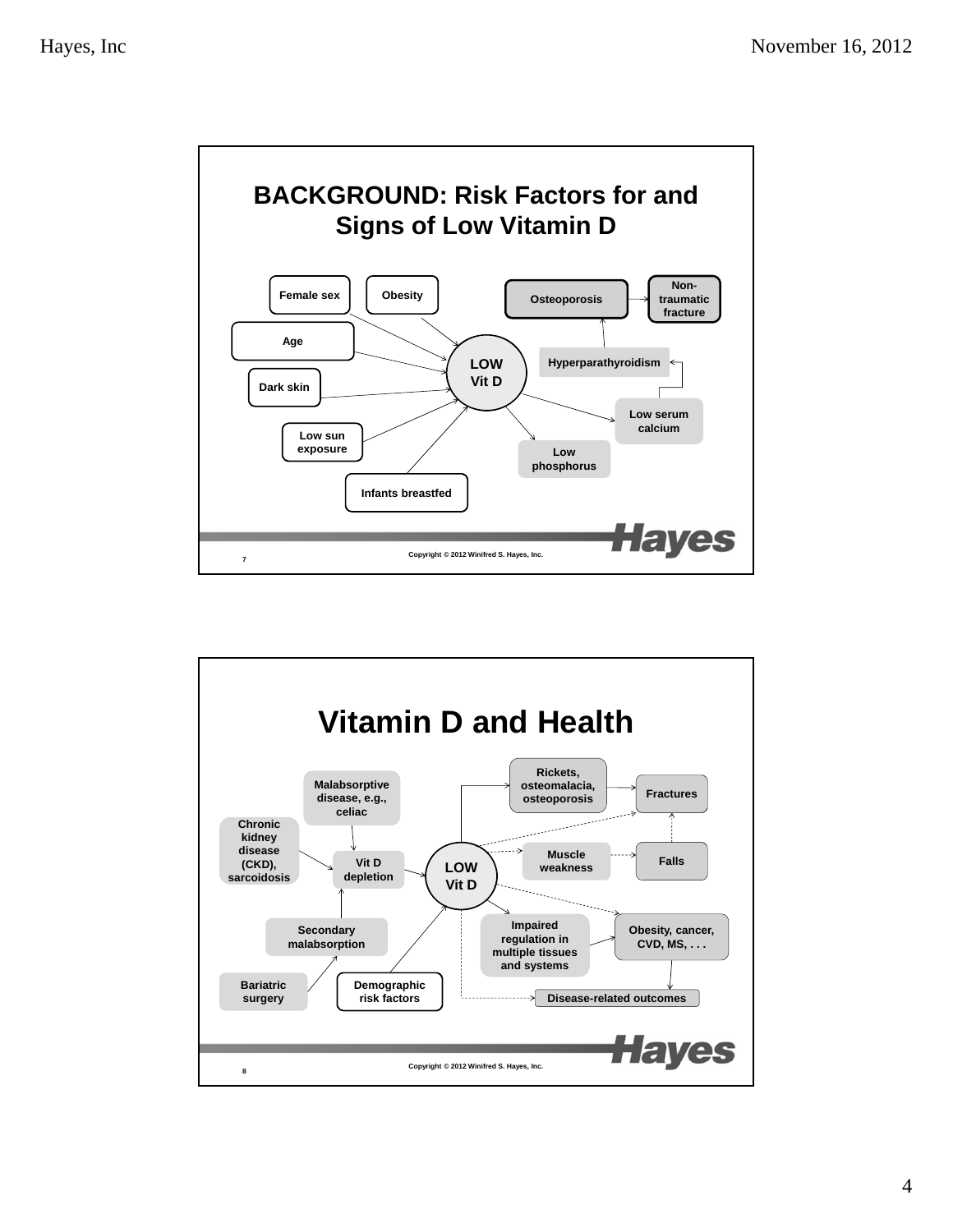

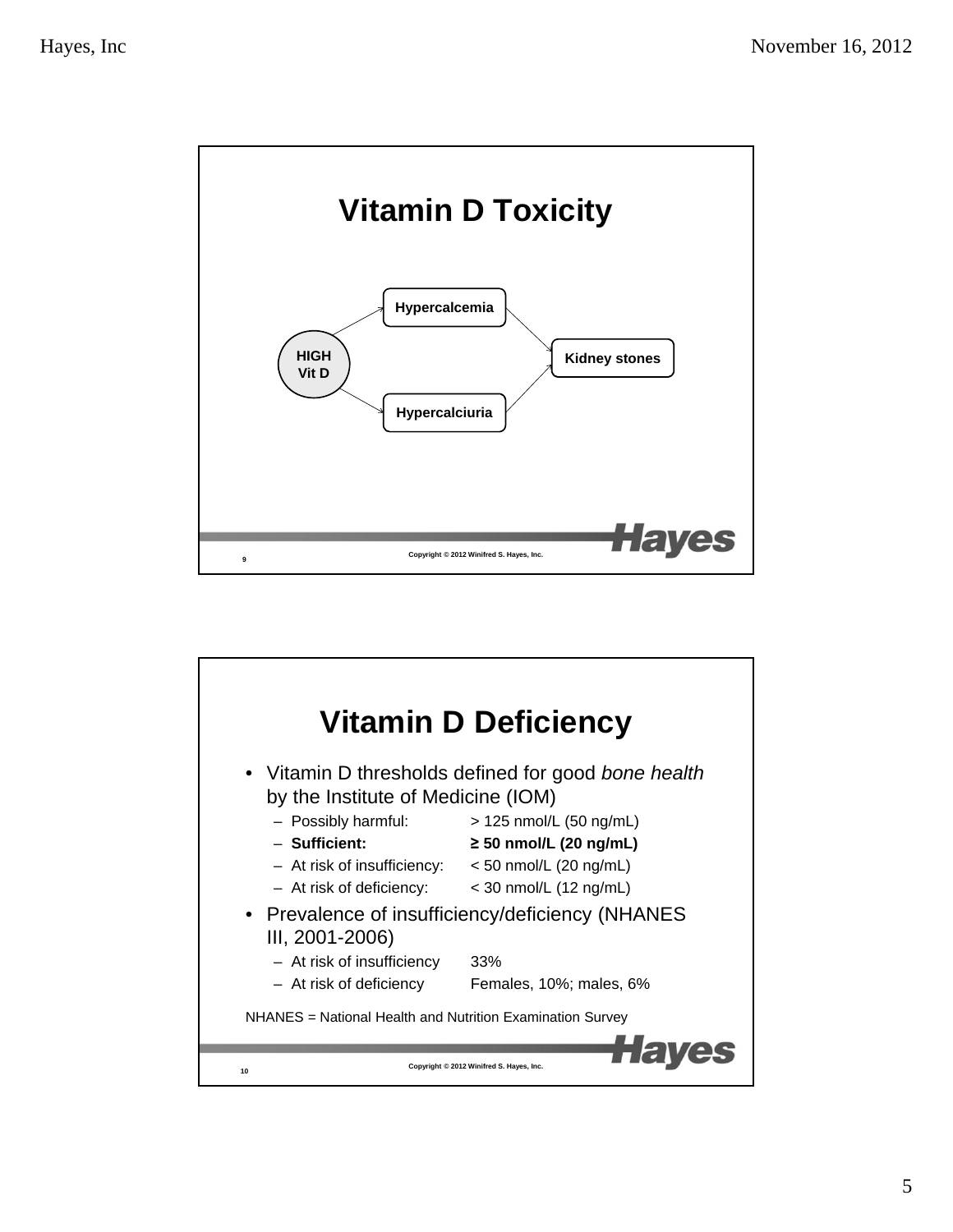

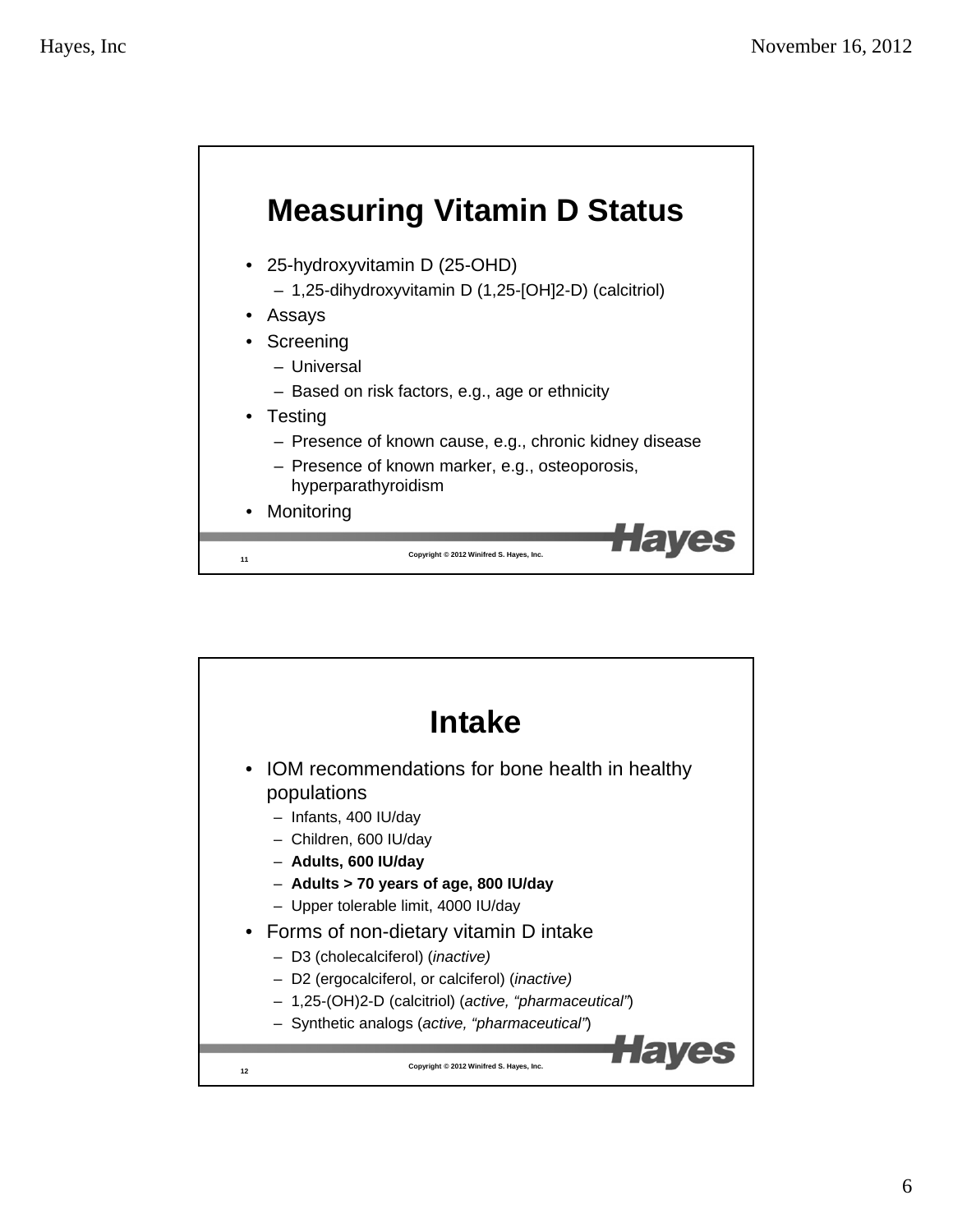

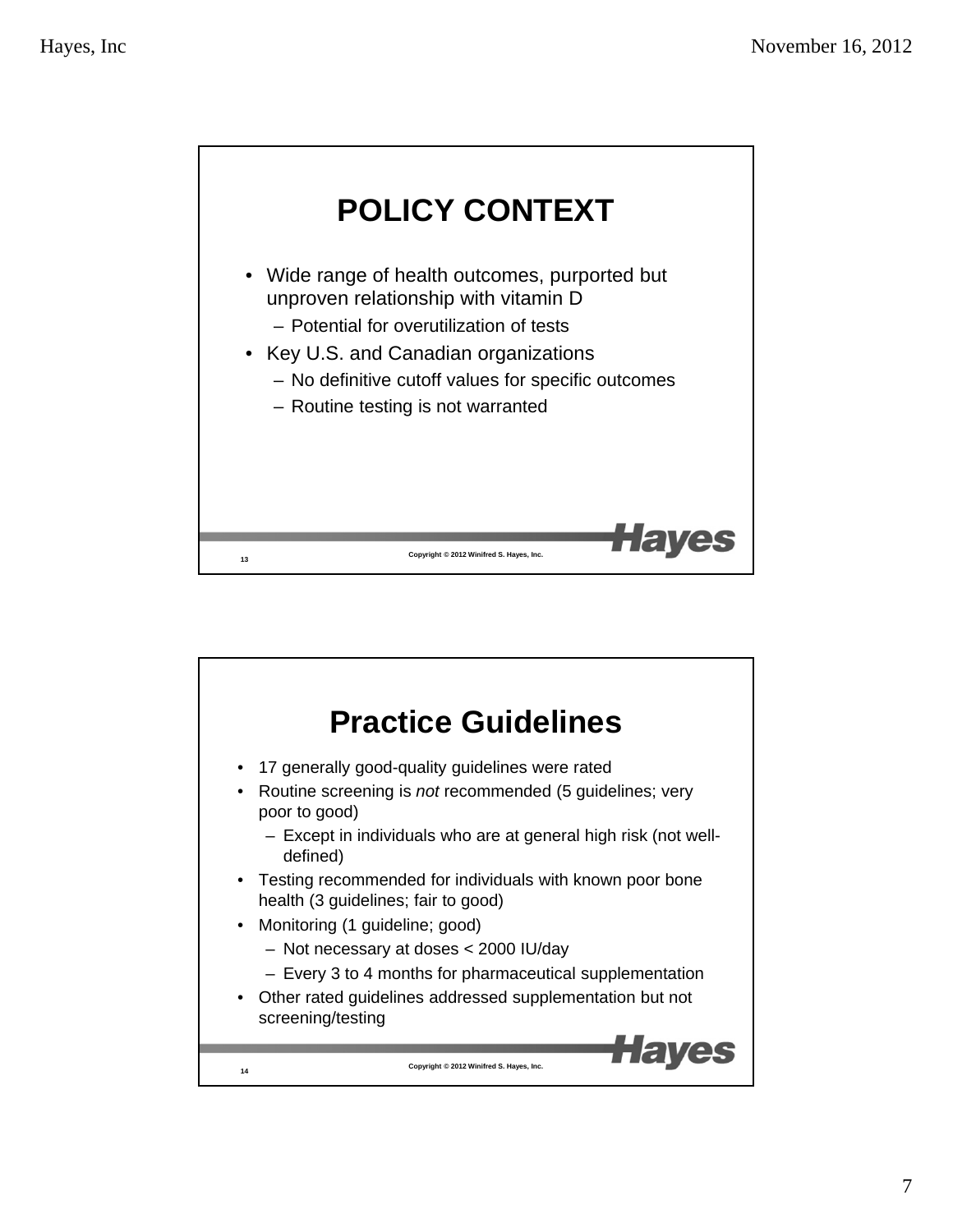

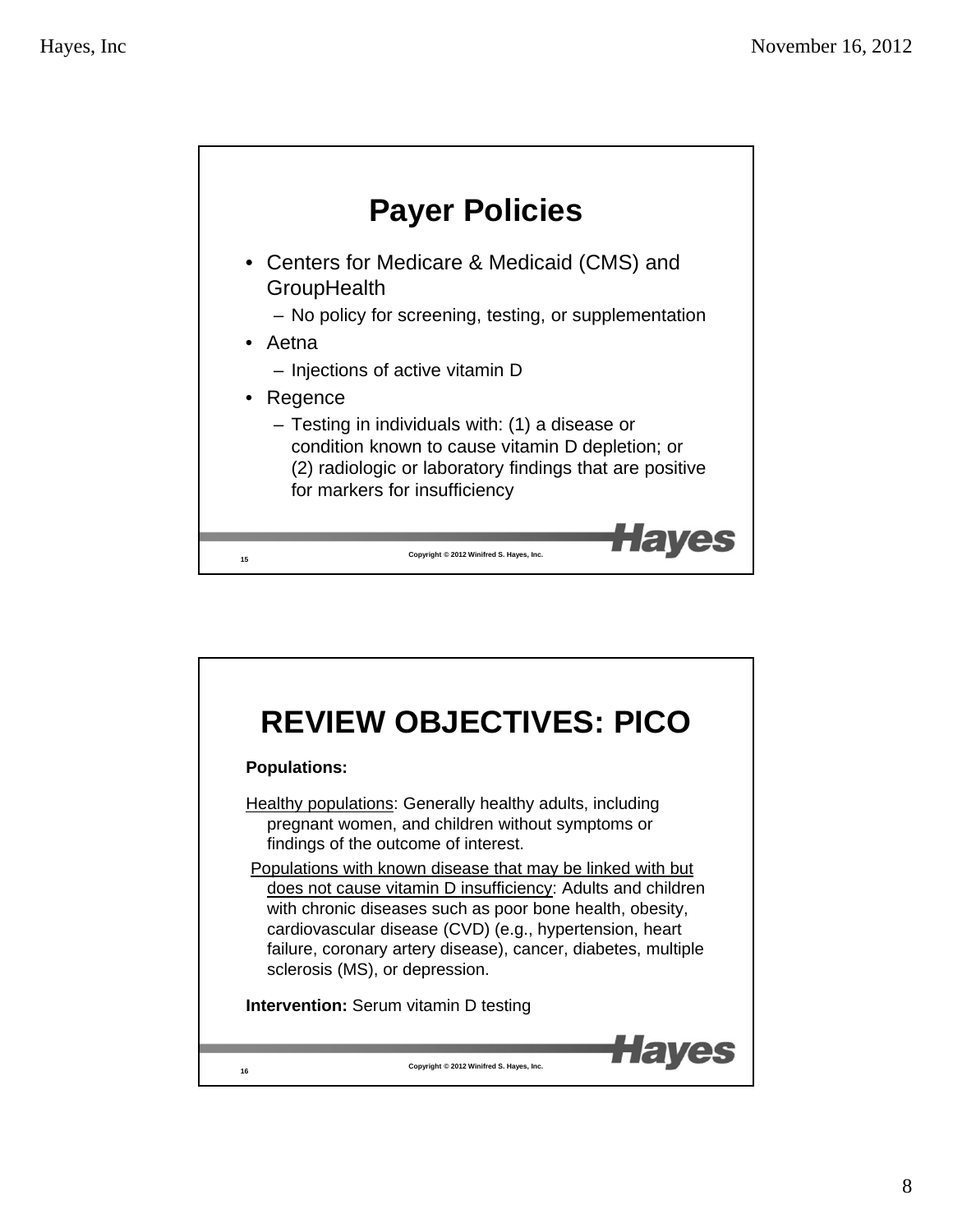

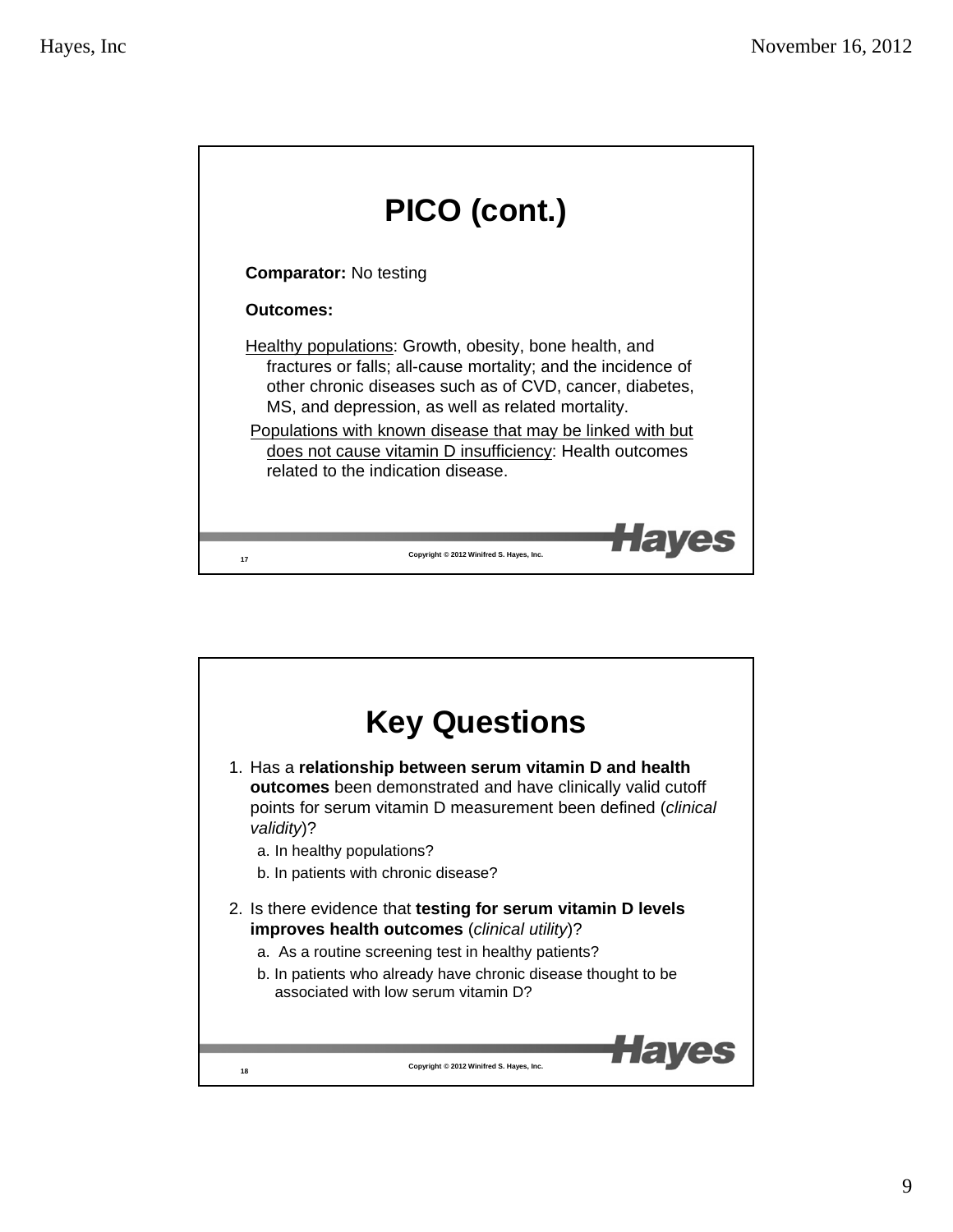

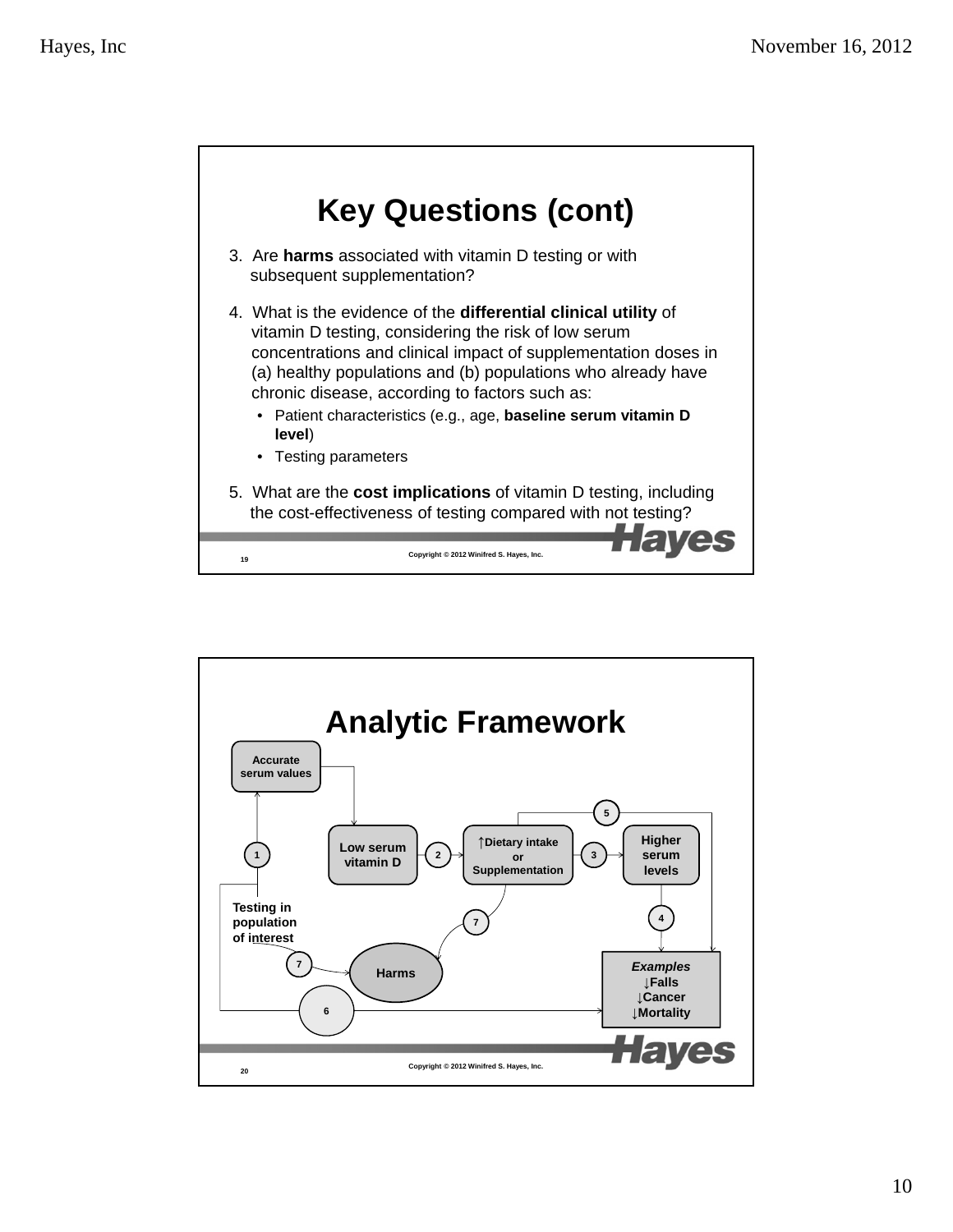

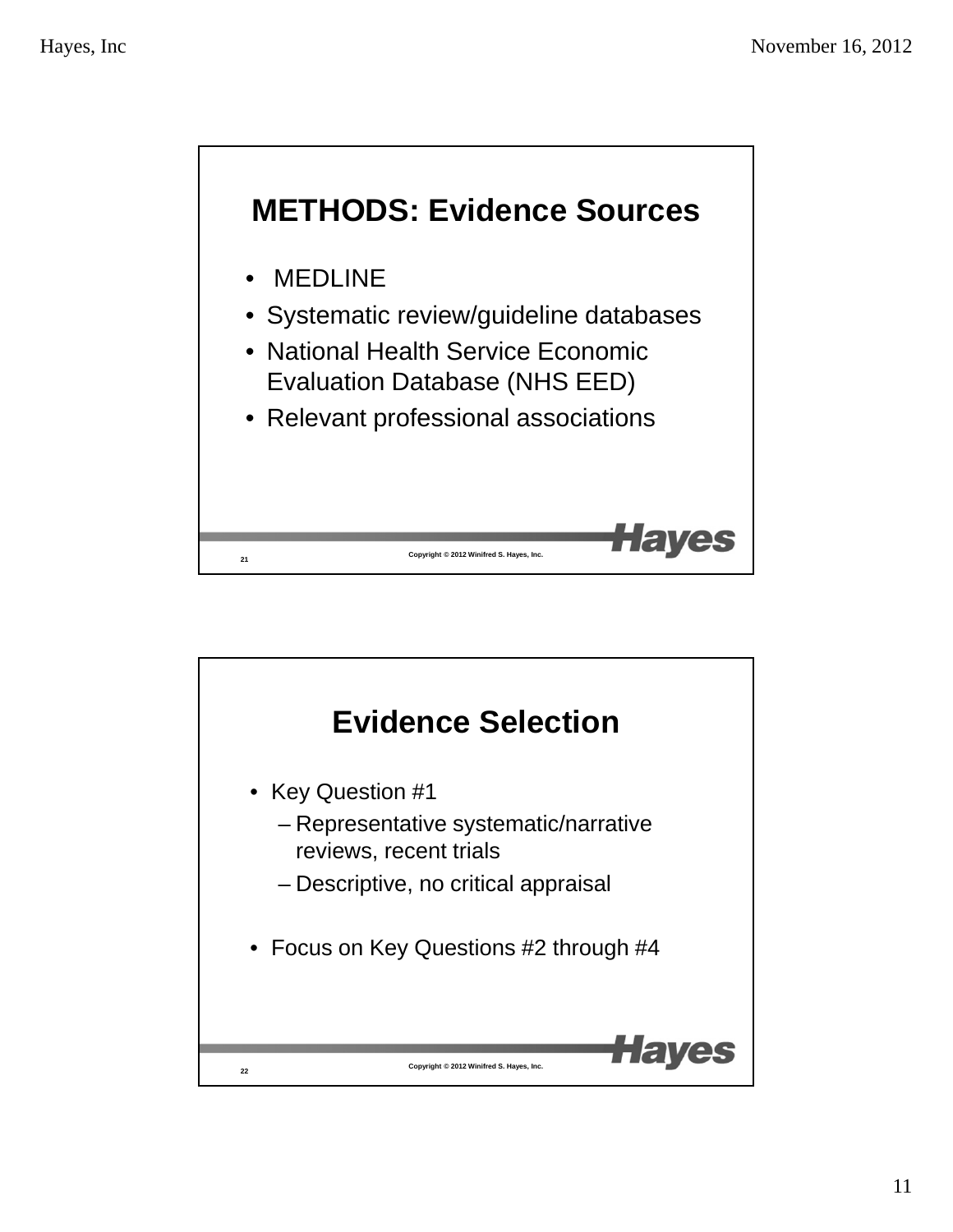

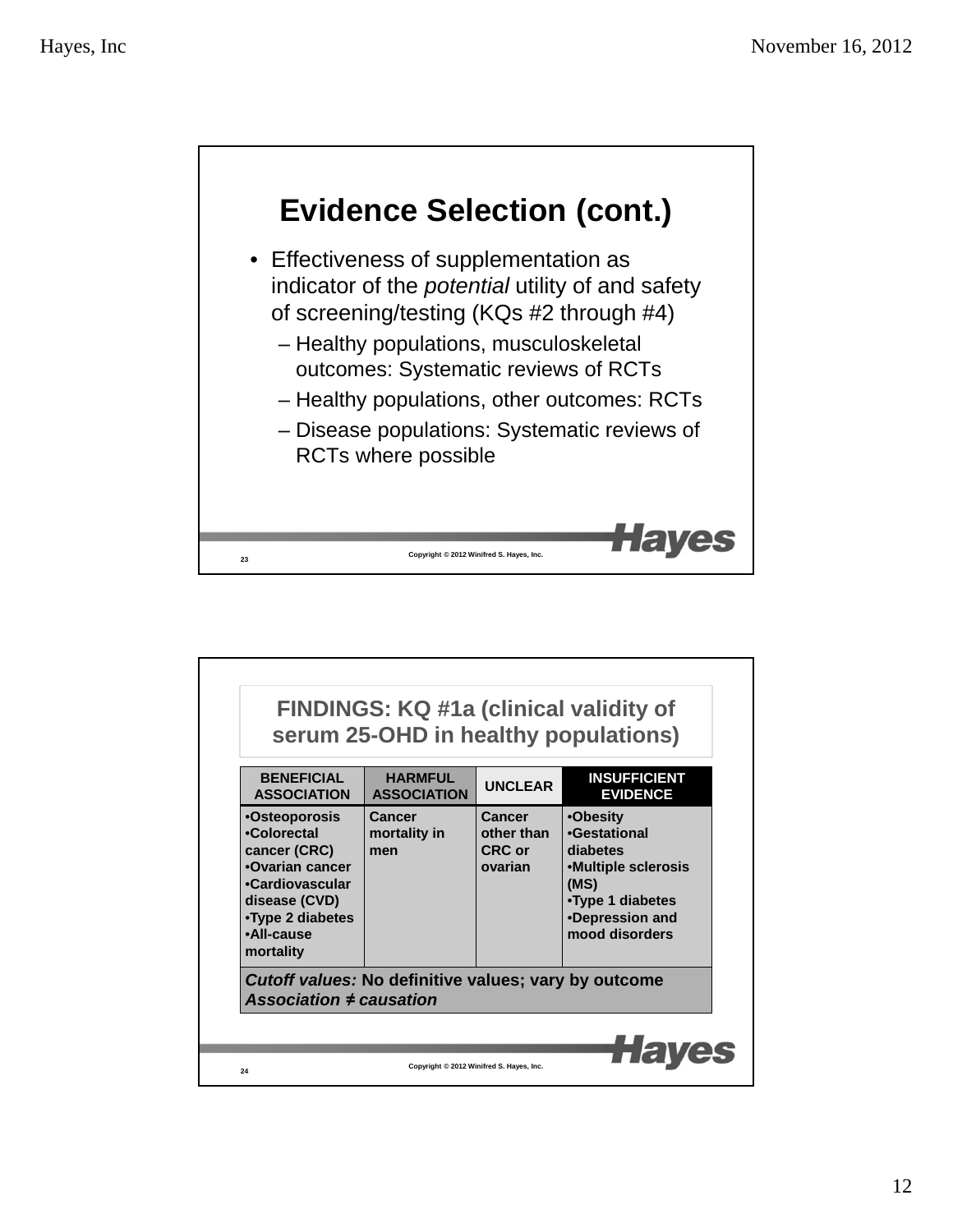

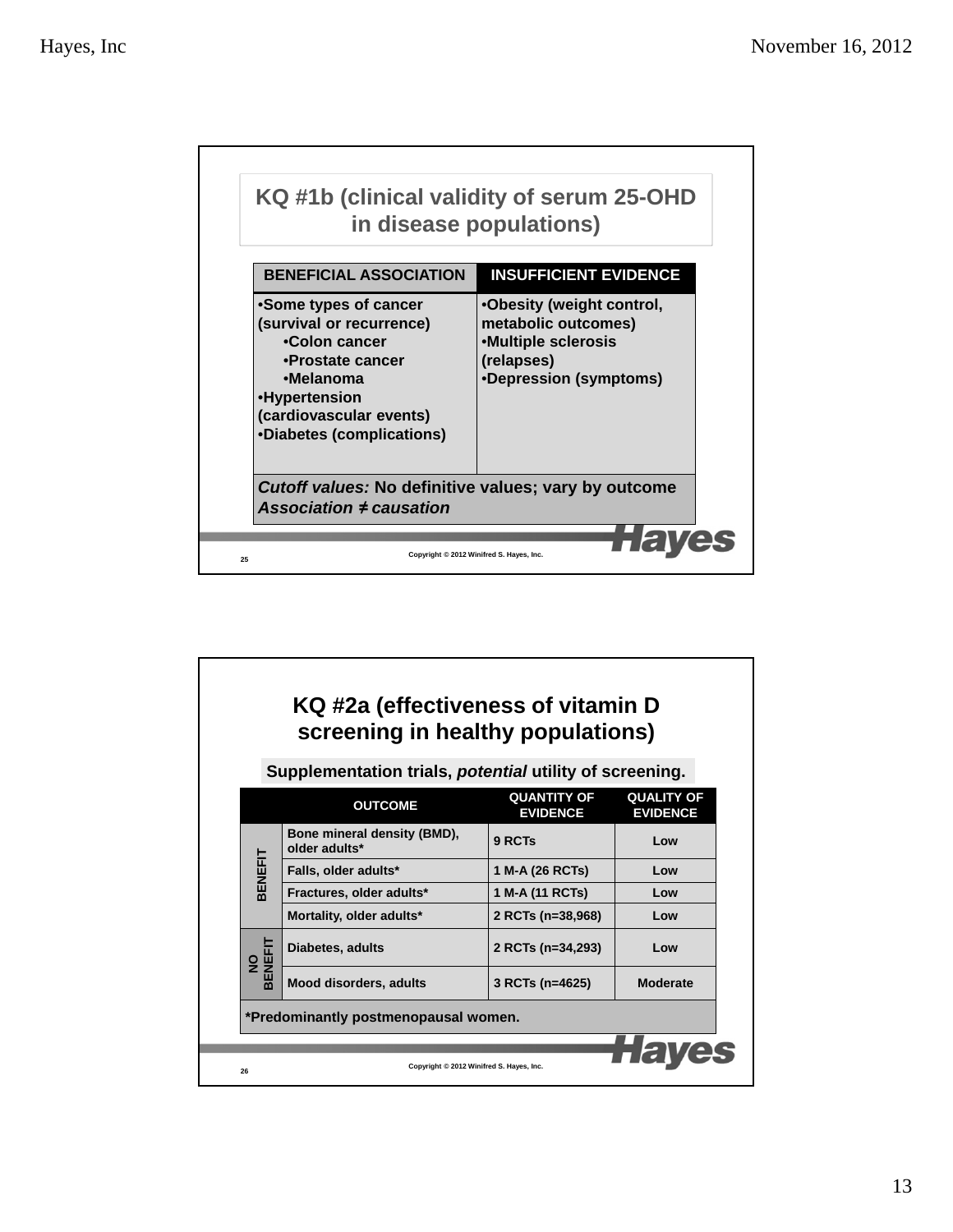| KQ #2a (effectiveness of vitamin D<br>screening in healthy populations) (cont)<br>Supplementation trials, potential utility of screening. |                                                                         |                                          |                                      |  |  |
|-------------------------------------------------------------------------------------------------------------------------------------------|-------------------------------------------------------------------------|------------------------------------------|--------------------------------------|--|--|
|                                                                                                                                           | <b>OUTCOME</b>                                                          | <b>QUANTITY OF</b><br><b>EVIDENCE</b>    | <b>QUALITY OF</b><br><b>EVIDENCE</b> |  |  |
| <b>JNCERTAIN BENEFIT</b><br>(inconsistent results)                                                                                        | Bone health,<br>infants/children/adolescents                            | 3 SRs                                    | Low                                  |  |  |
|                                                                                                                                           | Obesity, adults                                                         | 3 RCTs (n=36,687)                        | Low                                  |  |  |
|                                                                                                                                           | Cancer, older adults*                                                   | 3 RCTs (n=40,165)                        | Low                                  |  |  |
|                                                                                                                                           | CVD, older adults*                                                      | 2 RCTs (n=38,968)                        | Low                                  |  |  |
|                                                                                                                                           | Birth size and weight, maternal<br>supplementation in late<br>pregnancy | 3 RCTs (n=422)                           | Low                                  |  |  |
| *Predominantly postmenopausal women.                                                                                                      |                                                                         |                                          |                                      |  |  |
|                                                                                                                                           |                                                                         |                                          |                                      |  |  |
| 27                                                                                                                                        |                                                                         | Copyright © 2012 Winifred S. Hayes, Inc. |                                      |  |  |

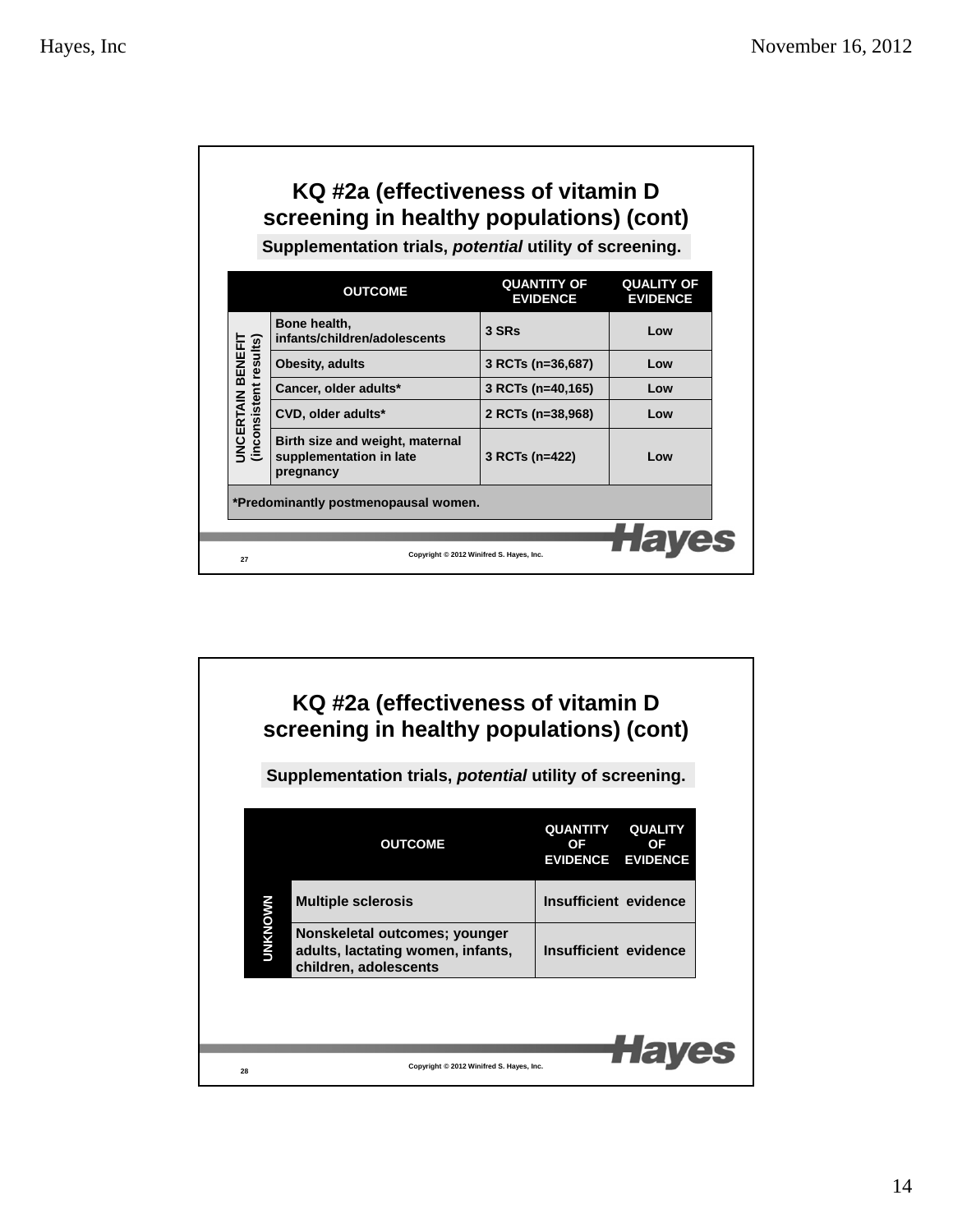| KQ #2b (effectiveness of vitamin D<br>screening in disease populations) |                                                                |                                       |                                      |  |
|-------------------------------------------------------------------------|----------------------------------------------------------------|---------------------------------------|--------------------------------------|--|
|                                                                         | Supplementation trials, <i>potential</i> utility of screening. |                                       |                                      |  |
|                                                                         |                                                                |                                       |                                      |  |
|                                                                         | <b>INDICATION</b>                                              | <b>QUANTITY OF</b><br><b>EVIDENCE</b> | <b>QUALITY OF</b><br><b>EVIDENCE</b> |  |
| 3ENEFIT                                                                 | Osteoporosis (musculoskeletal<br>health) (active vitamin D)    | 15 RCTs                               | <b>Moderate</b>                      |  |
|                                                                         | <b>CVD, adults</b>                                             | 8 RCTs                                | <b>Moderate</b>                      |  |
|                                                                         | Abnormal blood glucose, adults                                 | <b>12 RCTs</b>                        | <b>Moderate</b>                      |  |
| NO<br>BENEFIT                                                           | Osteoporosis (inactive vitamin D<br>at ordinary doses)         | 4 RCTs                                | <b>Moderate</b>                      |  |
|                                                                         | <b>Obesity, adults</b>                                         | 5 RCTs                                | <b>Moderate</b>                      |  |
|                                                                         |                                                                |                                       |                                      |  |
| 29                                                                      | Copyright © 2012 Winifred S. Hayes, Inc.                       |                                       |                                      |  |

# **KQ #2b (effectiveness of vitamin D screening in disease populations) (cont)**

**Supplementation trials,** *potential* **utility of screening.**

|                                                         | <b>INDICATION</b>                             | <b>QUANTITY OF</b><br><b>EVIDENCE</b> | <b>QUALITY OF</b><br><b>EVIDENCE</b> |
|---------------------------------------------------------|-----------------------------------------------|---------------------------------------|--------------------------------------|
|                                                         | <b>Advanced prostate</b><br>cancer (survival) | 3 RCTs                                | Low                                  |
| inconsisten<br>esults)<br><b>JNCERT</b><br><b>BENER</b> | <b>MS (relapse, functional</b><br>outcomes)   | <b>4 RCTs</b>                         | Low                                  |
|                                                         | <b>Cancer other than</b><br>prostate cancer   | Insufficient evidence                 |                                      |
| <b>UNKNOWN</b>                                          | <b>Depression, mood</b><br>disorder           | Insufficient evidence                 |                                      |
|                                                         |                                               |                                       | TTET                                 |
| 30                                                      | Copyright © 2012 Winifred S. Hayes, Inc.      |                                       |                                      |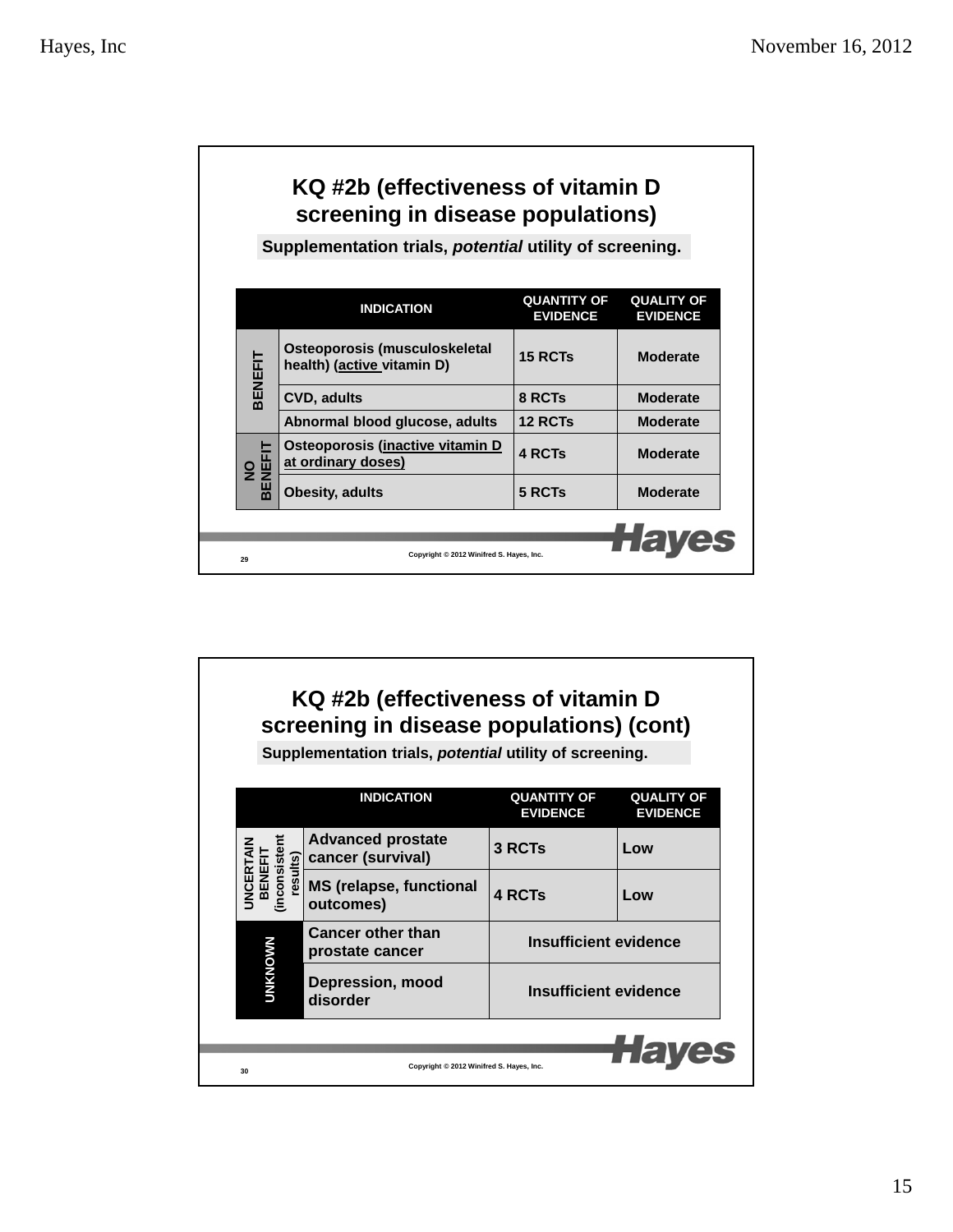

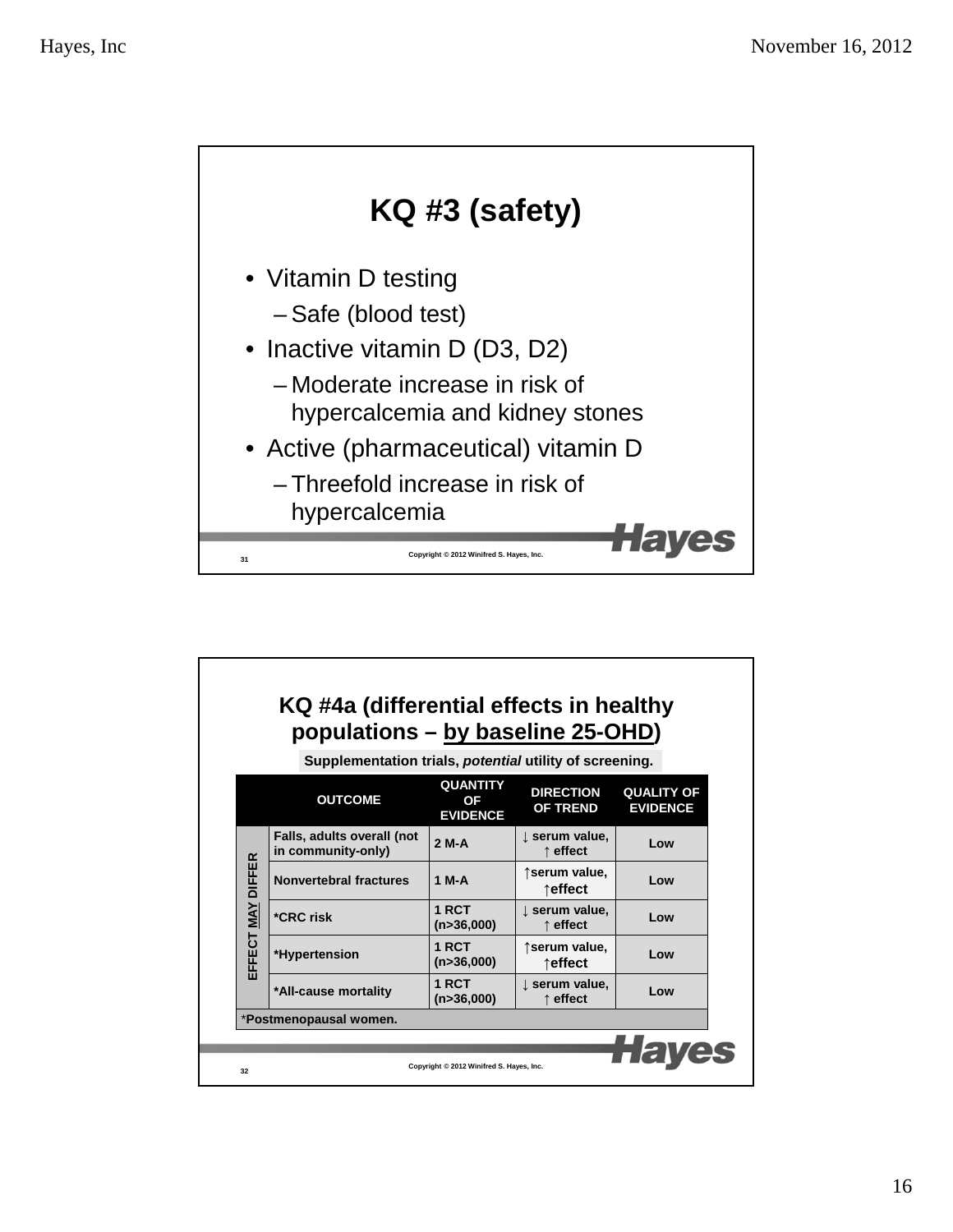Г

| KQ #4a (differential effects in healthy<br>populations - by baseline 25-OHD) (cont) |                                                         |                                       |                                      |  |  |  |
|-------------------------------------------------------------------------------------|---------------------------------------------------------|---------------------------------------|--------------------------------------|--|--|--|
|                                                                                     | Supplementation trials, potential utility of screening. |                                       |                                      |  |  |  |
|                                                                                     | <b>OUTCOME</b>                                          | <b>QUANTITY OF</b><br><b>EVIDENCE</b> | <b>QUALITY OF</b><br><b>EVIDENCE</b> |  |  |  |
| NONE                                                                                | <b>Type 2 diabetes</b>                                  | 1 RCT (n>36,000)                      | Low (single trial)                   |  |  |  |
| <b>UNCLEAR</b>                                                                      | <b>BMD, children</b>                                    | 1 M-A                                 | Low<br>(metaregression)              |  |  |  |
| Copyright © 2012 Winifred S. Hayes, Inc.<br>33                                      |                                                         |                                       |                                      |  |  |  |

# **KQ #4a (differential effects in healthy populations – other factors)**

**Supplementation trials,** *potential* **utility of screening.**

|    |                                                                                                                                                                                                                                                      | <b>OUTCOME, FACTOR</b>                                                                                                                        | <b>QUANTITY</b><br>OF<br><b>EVIDENCE</b> | <b>QUALITY OF</b><br><b>EVIDENCE</b>         |  |
|----|------------------------------------------------------------------------------------------------------------------------------------------------------------------------------------------------------------------------------------------------------|-----------------------------------------------------------------------------------------------------------------------------------------------|------------------------------------------|----------------------------------------------|--|
|    | <b>NONE</b>                                                                                                                                                                                                                                          | Falls, weight control, cancer, CVD,<br>diabetes, mortality; all other factors of<br>interest; older adults, primarily<br>postmenopausal women | 1 RCT<br>(n>36,000)<br>1 M-A             | Low (single<br>trial or meta-<br>regression) |  |
|    |                                                                                                                                                                                                                                                      | <b>BMD, age, children and adolescents</b>                                                                                                     | 1 M-A                                    | Low (meta-<br>regression)                    |  |
|    | Safety for any population<br><b>UNKNOWN</b><br>Effectiveness, testing parameters, any population<br>Effectiveness; any factor in younger adults, pregnant women, or<br>lactating women<br>Effectiveness for prevention of obesity, MS, or depression |                                                                                                                                               |                                          |                                              |  |
|    |                                                                                                                                                                                                                                                      |                                                                                                                                               |                                          |                                              |  |
| 34 |                                                                                                                                                                                                                                                      | Copyright © 2012 Winifred S. Hayes, Inc.                                                                                                      |                                          |                                              |  |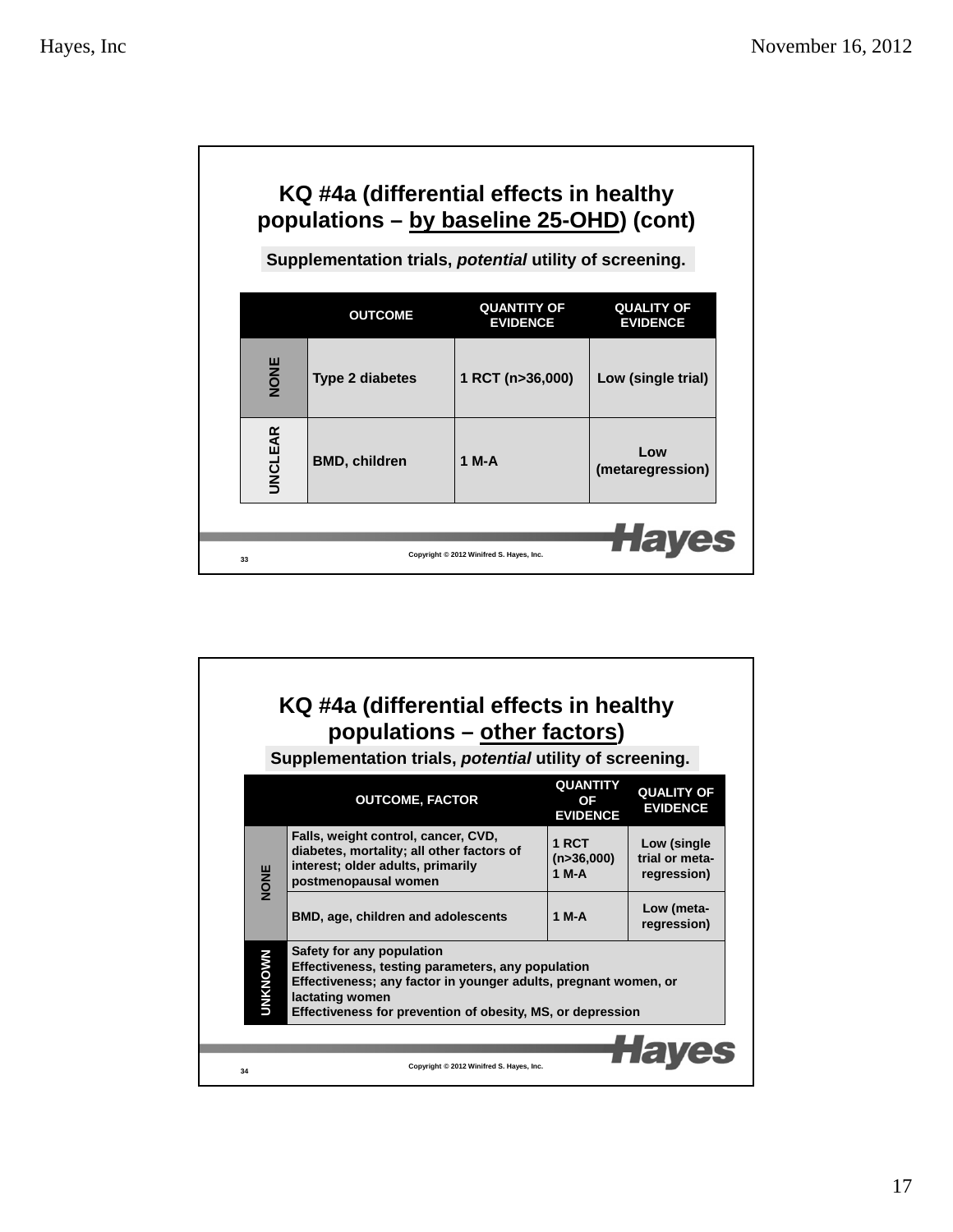| KQ #4b (differential effects in disease<br>populations)<br>Supplementation trials, potential utility of screening. |                                                                                                    |                                                                   |                                                     |
|--------------------------------------------------------------------------------------------------------------------|----------------------------------------------------------------------------------------------------|-------------------------------------------------------------------|-----------------------------------------------------|
|                                                                                                                    | <b>INDICATION, FACTOR</b>                                                                          | <b>QUANTITY OF</b><br><b>EVIDENCE</b>                             | <b>QUALITY OF</b><br><b>EVIDENCE</b>                |
| NONE                                                                                                               | Adults at high glycemic<br>risk (obesity or abnormal<br>glucose control), baseline<br>serum 25-OHD | 1 RCT<br>(obesity)<br>11 RCTs<br>(abnormal<br>glucose<br>control) | Low (single<br>trial or<br>qualitative<br>analysis) |
| <b>MKNOWN</b>                                                                                                      | Other indications and<br>factors                                                                   | Insufficient evidence                                             |                                                     |
| 35                                                                                                                 | Copyright © 2012 Winifred S. Hayes, Inc.                                                           |                                                                   |                                                     |

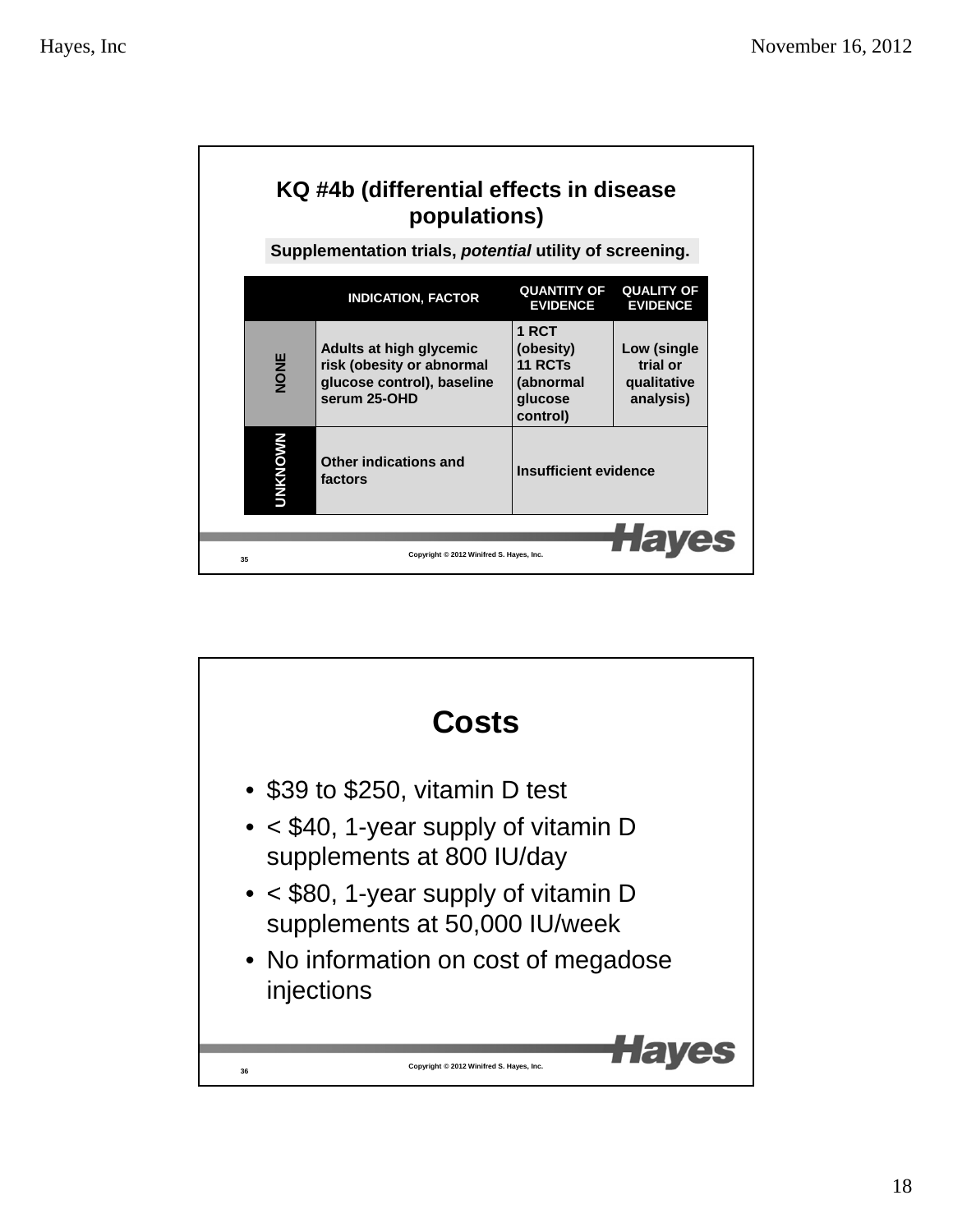

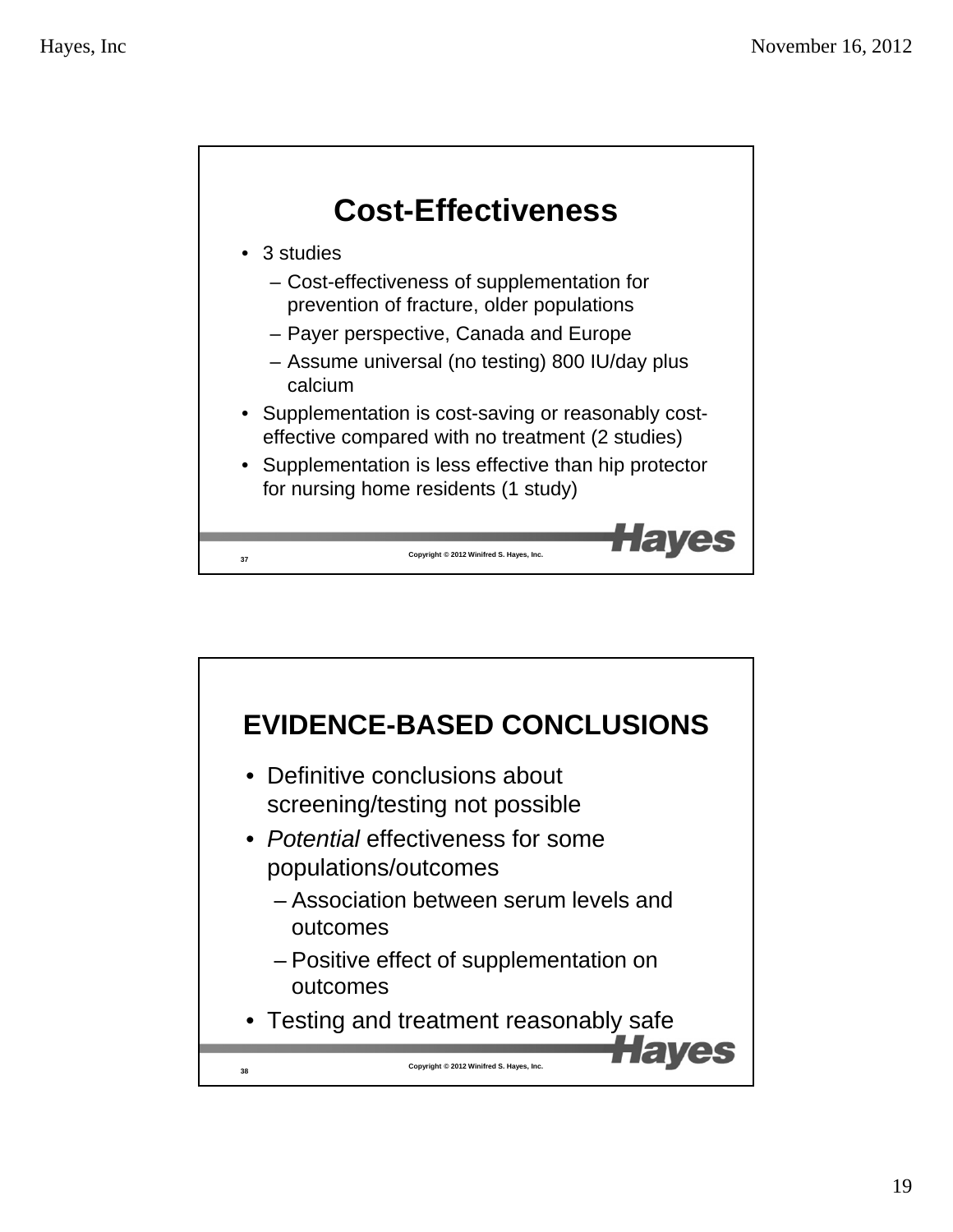

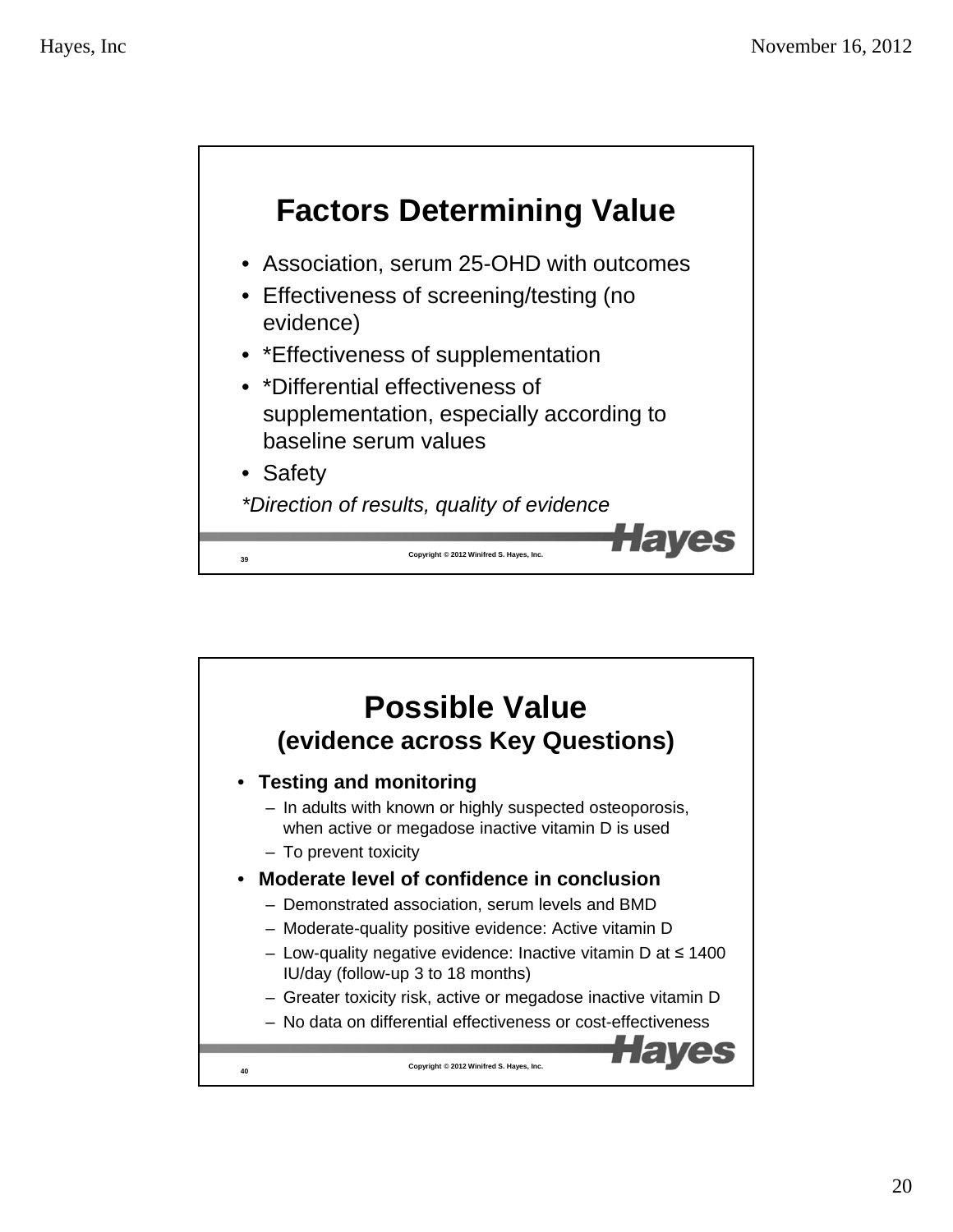